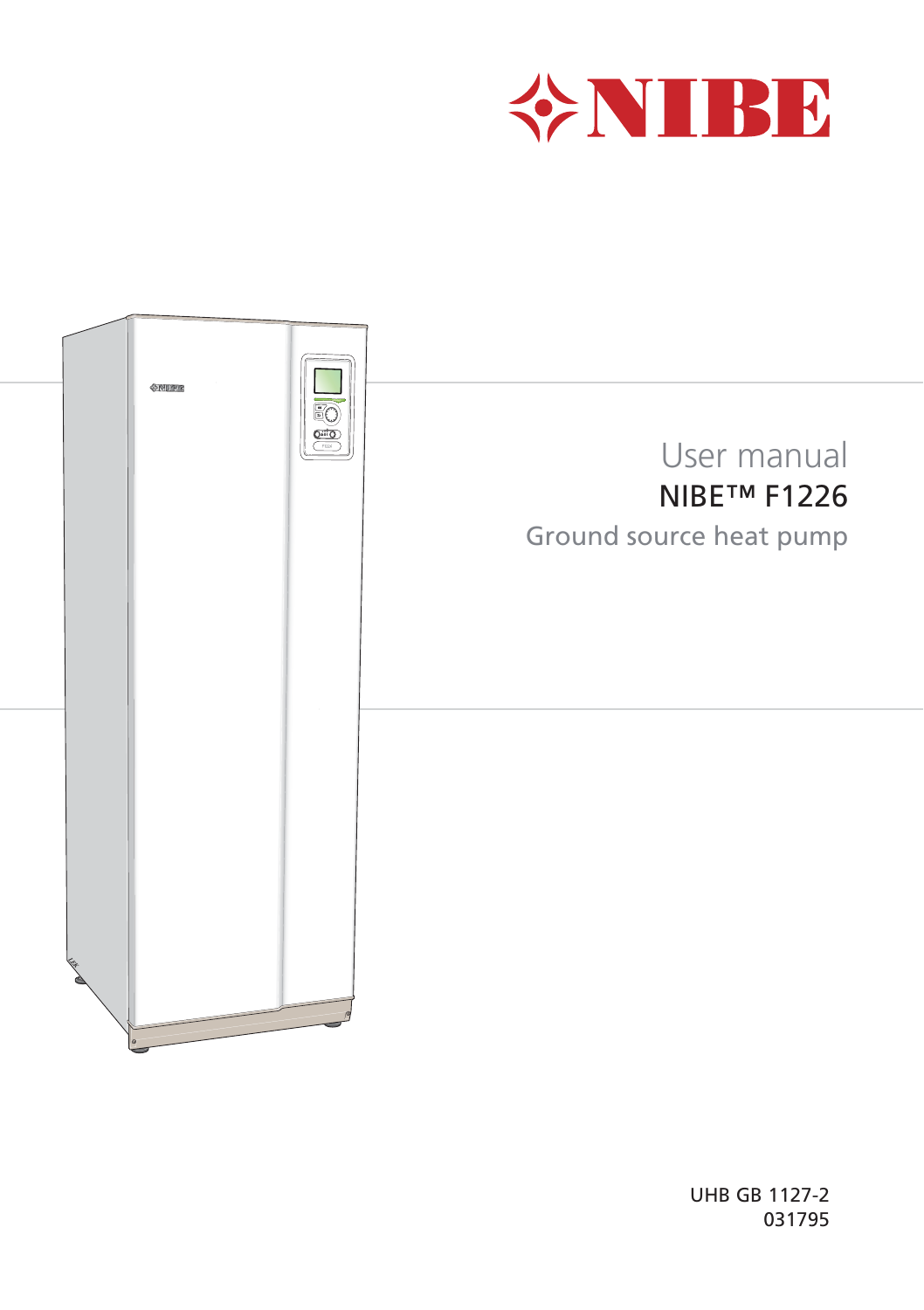### Quick quide



A detailed explanation of the button functions can be found on page 10.

How to scroll through menus and make different settings is described on page 13.

#### Set the indoor climate



The mode for setting the indoor temperature is reached, when in the start mode in the main menu, by pressing the OK button twice. Read more about the settings on page 22.

#### Increase hot water volume



To temporarily increase the amount of hot water, first turn the control knob to mark menu 2 (water droplet) and then press the OK button twice. Read more about the settings on page 35.

### **In event of disturbances in comfort**

If a disturbance in comfort of any type occurs there are some measures that can be taken before you need to contact your installer. See page 53 for instructions.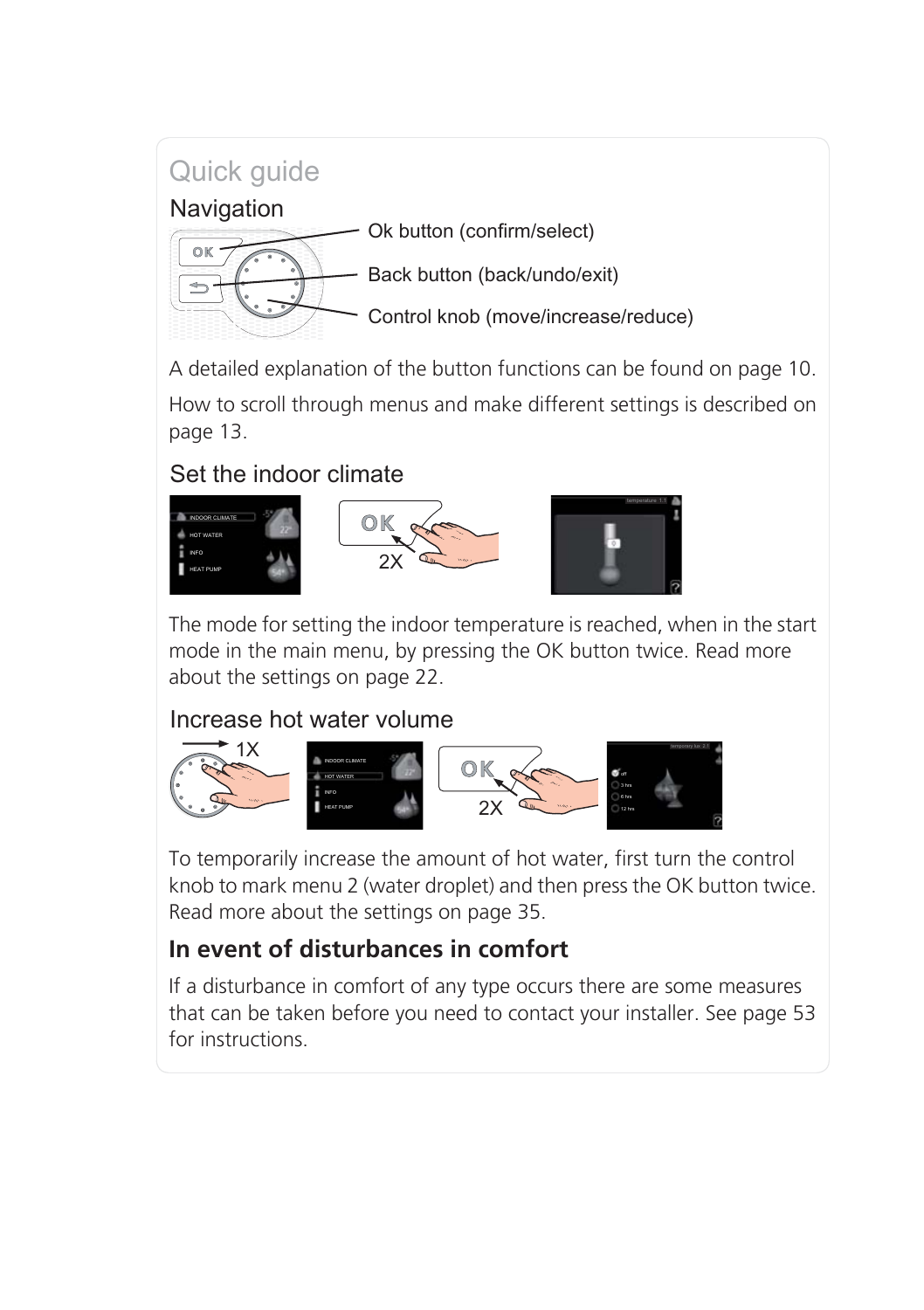# **Table of Contents**

|                | <b>Important information</b>                                                            |                |
|----------------|-----------------------------------------------------------------------------------------|----------------|
|                | Installation data                                                                       | $\mathcal{L}$  |
|                |                                                                                         | 3              |
|                |                                                                                         | $\overline{4}$ |
|                | Contact information                                                                     |                |
|                | $F1226 - An excellent choice$                                                           |                |
| $\overline{2}$ | The heat pump – the heart of the house $\sim$ 8                                         |                |
|                | Heat pump function<br><u> 1980 - Andrea State Barbara, amerikan personal (h. 1980).</u> | q              |
|                |                                                                                         | 10             |
|                |                                                                                         | 17             |
| 3              |                                                                                         |                |
|                |                                                                                         |                |
|                |                                                                                         | -34            |
|                | Get information<br><u> 1980 - Andrea Andrew Maria (h. 1980).</u>                        | 39             |
|                |                                                                                         |                |
| 4              |                                                                                         |                |
|                | Manage alarm<br><u> 1980 - Antonio Alemania, politikar politikar (h. 1980)</u>          | -52            |
|                |                                                                                         |                |
|                |                                                                                         |                |
| 5              | Technical data <u>______________________________</u>                                    | 56             |
| 6              |                                                                                         | 57             |
|                | <u> tem register ________________________________</u>                                   | 63             |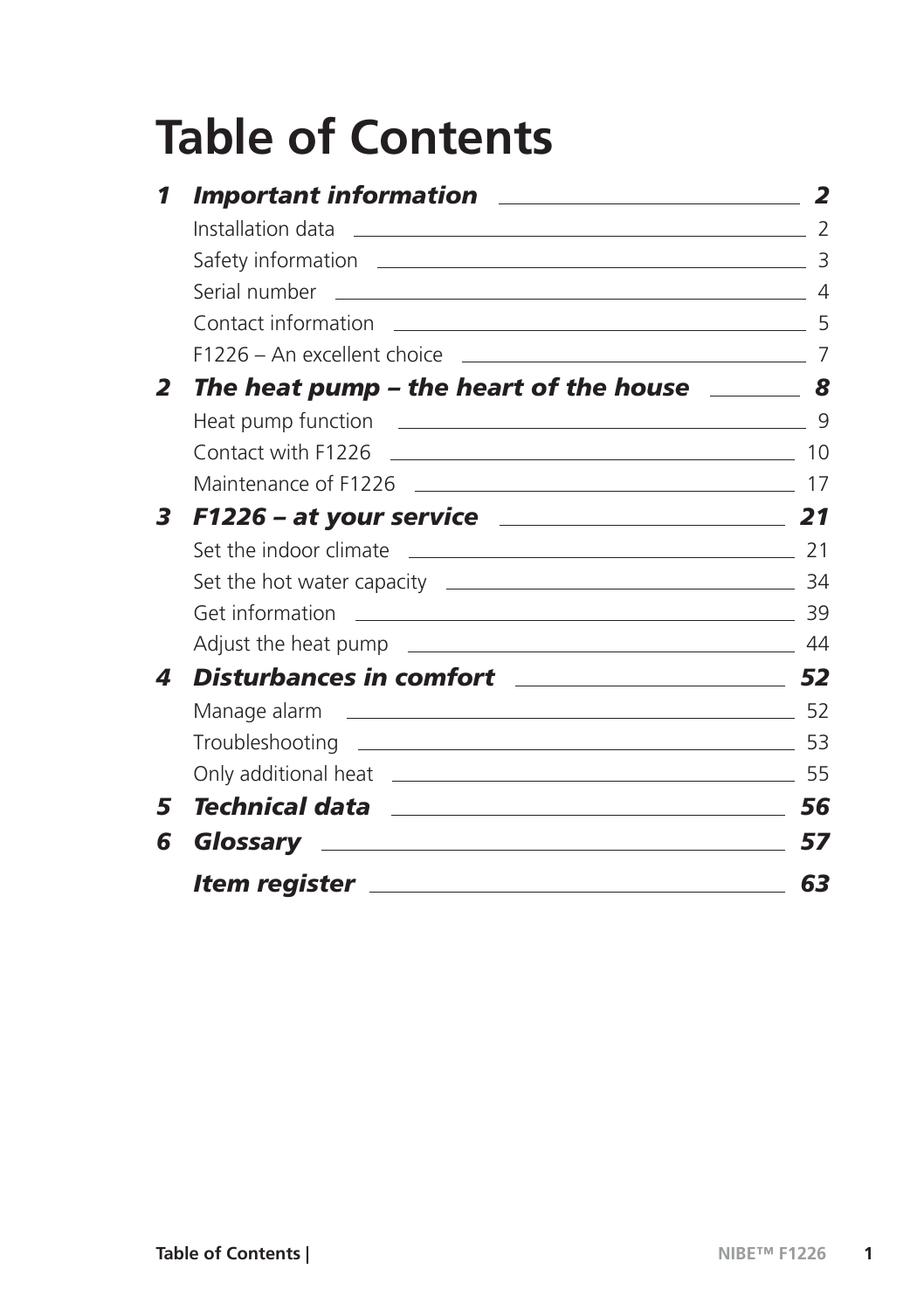# **1 Important information**

## **Installation data**

| <b>Product</b>                         | F1226 |
|----------------------------------------|-------|
| Serial number                          |       |
| Installation date                      |       |
| Installer                              |       |
|                                        |       |
| Type of brine -                        |       |
| Mixing ratio/freezing point            |       |
| Active drilling depth/collector length |       |

| No. | <b>Name</b>                              | <b>Default</b><br>settings | <b>Set</b> |  | <b>Accessories</b> |
|-----|------------------------------------------|----------------------------|------------|--|--------------------|
| 191 | heating curve (offset) $\vert 0 \rangle$ |                            |            |  |                    |
| 191 | heating curve (curve<br>slope)           | -7                         |            |  |                    |
|     |                                          |                            |            |  |                    |
|     |                                          |                            |            |  |                    |

#### **Serial number must always be given**

Certification that the installation is carried out according to instructions in NIBE's installer manual and applicable regulations.

Date \_\_\_\_\_\_\_\_\_\_\_\_\_\_\_\_\_\_ Signed \_\_\_\_\_\_\_\_\_\_\_\_\_\_\_\_\_\_\_\_\_\_\_\_\_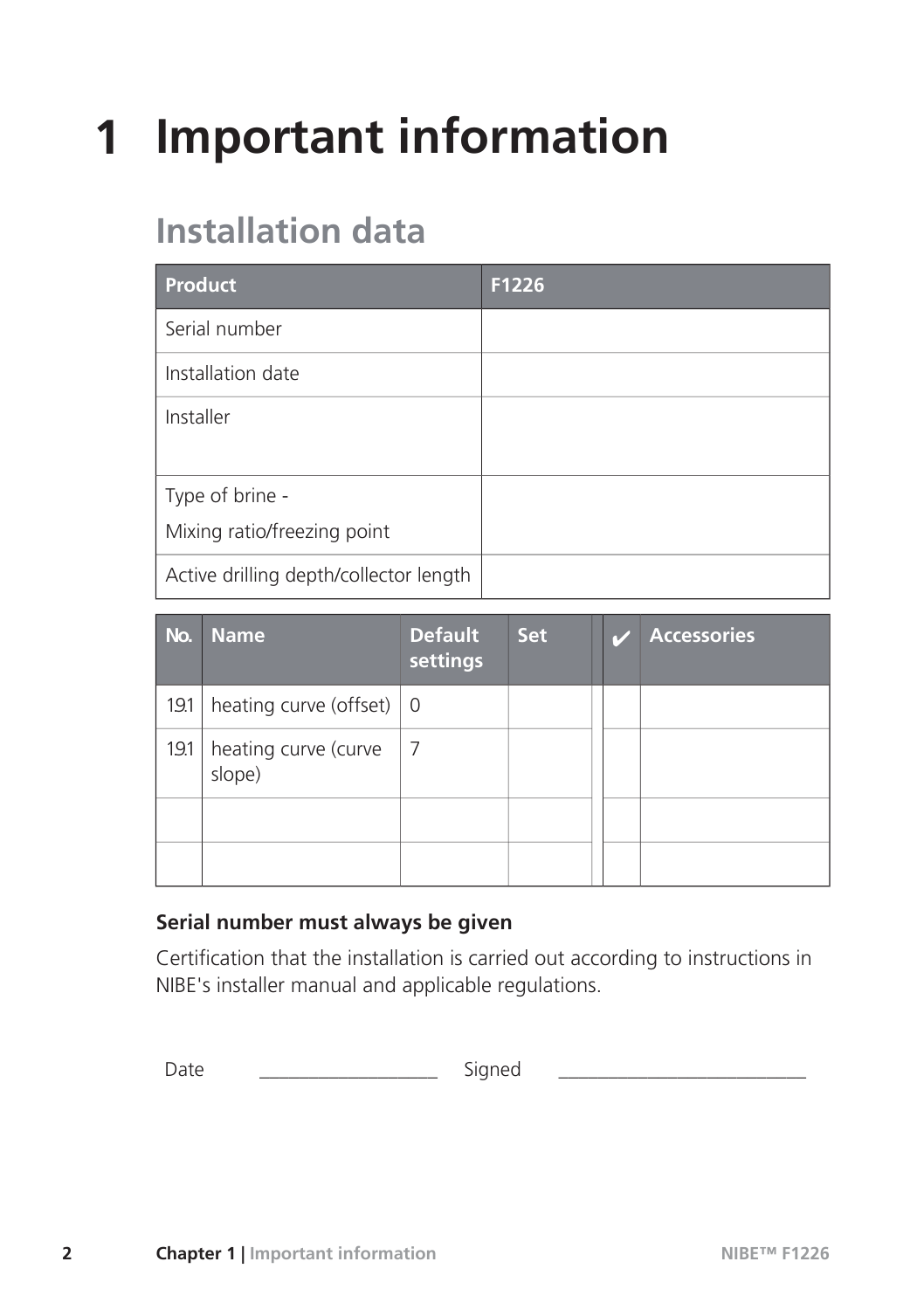## **Safety information**

This appliance is not intended for use by persons (including children) with reduced physical, sensory or mental capabilities, or lack of experience and knowledge, unless they have been given supervision or instruction concerning use of the appliance by a person responsible for their safety.

Children should be supervised to ensure that they do not play with the appliance.

Rights to make any design or technical modifications are reserved. ©NIBE 2011.

### **Symbols**



#### **NOTE**

This symbol indicates danger to machine or person.



#### **Caution**

This symbol indicates important information about what you should observe when maintaining your installation.



#### **TIP**

This symbol indicates tips on how to facilitate using the product.

### **Marking**

F1226 is CE marked and fulfils IP21.

The CE marking means that NIBE ensures that the product meets all regulations that are placed on it based on relevant EU directives. The CE mark is obligatory for most products sold in the EU, regardless where they are made.

IP21 means that the product can be touched by hand, that objects with a diameter larger than or equivalent to 12.5 mm cannot penetrate and cause damage and that the product is protected against vertically falling drops.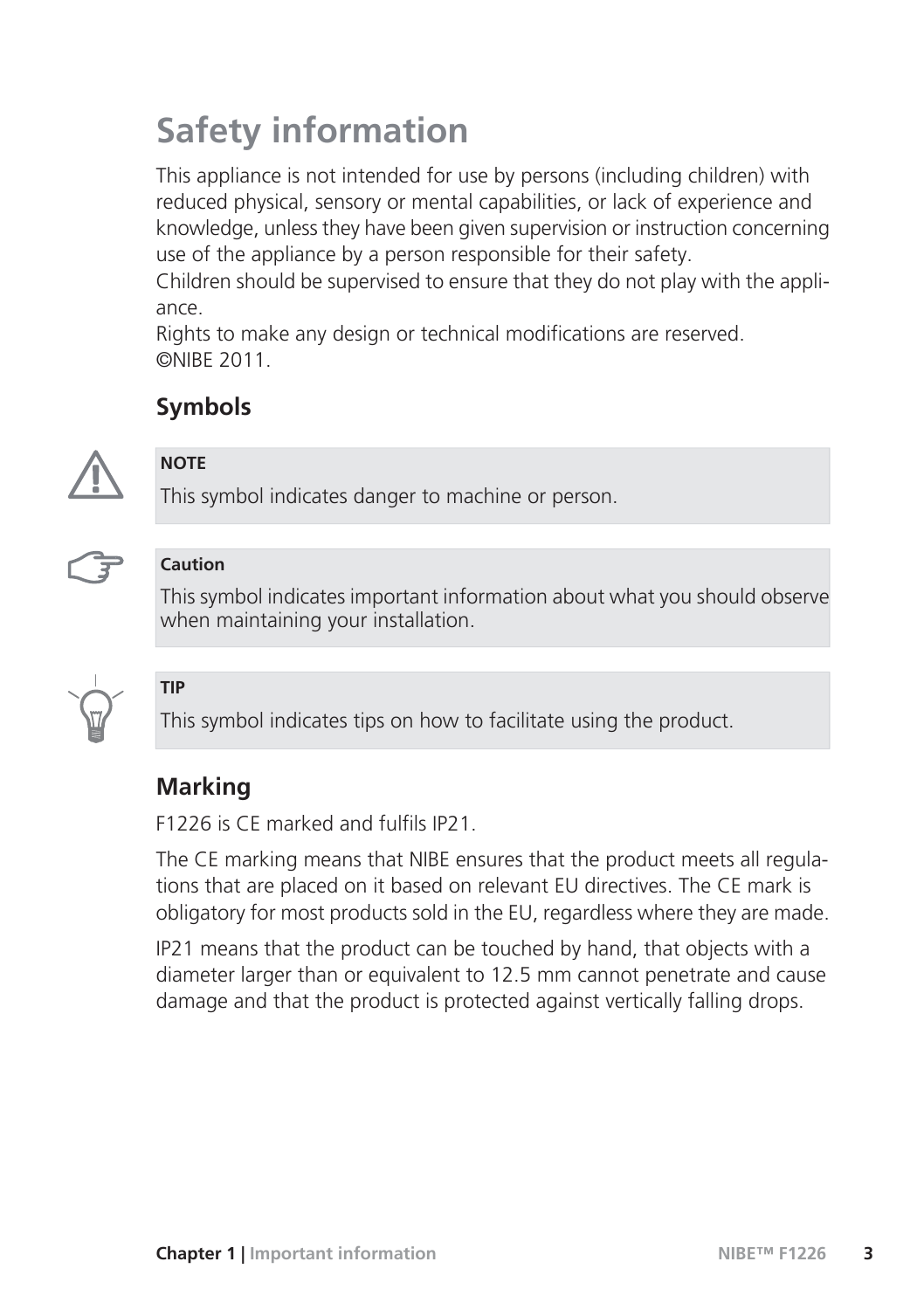## **Serial number**

The serial number can be found at the bottom right of the front cover and in the info menu (menu 3.1).





#### **Caution**

Always give the product's serial number when reporting a fault.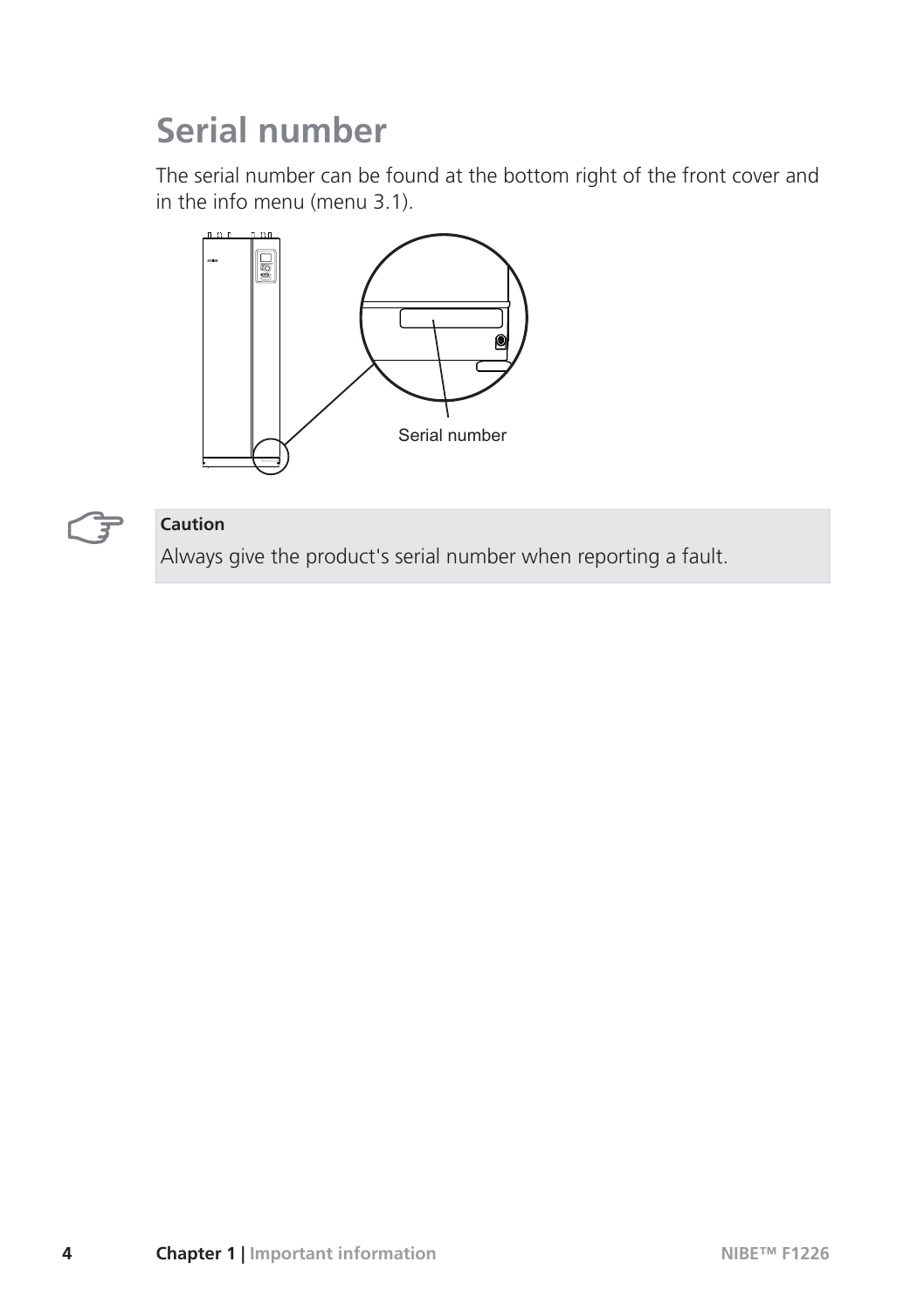### **Contact information**

- **AT KNV Energietechnik GmbH**, Gahberggasse 11, 4861 Schörfling Tel: +43 (0)7662 8963-0 Fax: +43 (0)7662 8963-44 E-mail: mail@knv.at www.knv.at
- **CH NIBE Wärmetechnik AG**, Winterthurerstrasse 710, CH-8247 Flurlingen Tel: (52) 647 00 30 Fax: (52) 647 00 31 E-mail: info@nibe.ch www.nibe.ch
- **Druzstevni zavody Drazice s.r.o**, Drazice 69, CZ 294 71 Benatky nad **CZ** Jizerou

Tel: +420 326 373 801 Fax: +420 326 373 803 E-mail: nibe@nibe.cz www.nibe.cz

**DE NIBE Systemtechnik GmbH**, Am Reiherpfahl 3, 29223 Celle

Tel: 05141/7546-0 Fax: 05141/7546-99 E-mail: info@nibe.de www.nibe.de

**Vølund Varmeteknik A/S**, Member of the Nibe Group, Brogårdsvej 7, **DK** 6920 Videbæk

Tel: 97 17 20 33 Fax: 97 17 29 33 E-mail: info@volundvt.dk www.volundvt.dk

**FI NIBE Energy Systems OY**, Juurakkotie 3, 01510 Vantaa

Puh: 09-274 697 0 Fax: 09-274 697 40 E-mail: info@nibe.fi www.nibe.fi

**NIBE Energy Systems Ltd**, 3C Broom Business Park, Bridge Way, **GB** Chesterfield S41 9QG

Tel: 0845 095 1200 Fax: 0845 095 1201 E-mail: info@nibe.co.uk www.nibe.co.uk

- **NL NIBE Energietechniek B.V.**, Postbus 2, NL-4797 ZG WILLEMSTAD (NB) Tel: 0168 477722 Fax: 0168 476998 E-mail: info@nibenl.nl www.nibenl.nl
- **ABK AS**, Brobekkveien 80, 0582 Oslo, Postadresse: Postboks 64 Vollebekk, **NO** 0516 Oslo

Tel. sentralbord: +47 02320 E-mail: post@abkklima.no www.nibeenergysystems.no

**PL NIBE-BIAWAR Sp. z o. o.** Aleja Jana Pawła II 57, 15-703 BIAŁYSTOK

Tel: 085 662 84 90 Fax: 085 662 84 14 E-mail: sekretariat@biawar.com.pl www.biawar.com.pl

**RU © "EVAN"** 17, per. Boynovskiy, Nizhny Novgorod

Tel./fax +7 831 419 57 06 E-mail: info@evan.ru www.nibe-evan.ru

**SE NIBE AB Sweden**, Box 14, Hannabadsvägen 5, SE-285 21 Markaryd

Tel: +46-(0)433-73 000 Fax: +46-(0)433-73 190 E-mail: info@nibe.se www.nibe.se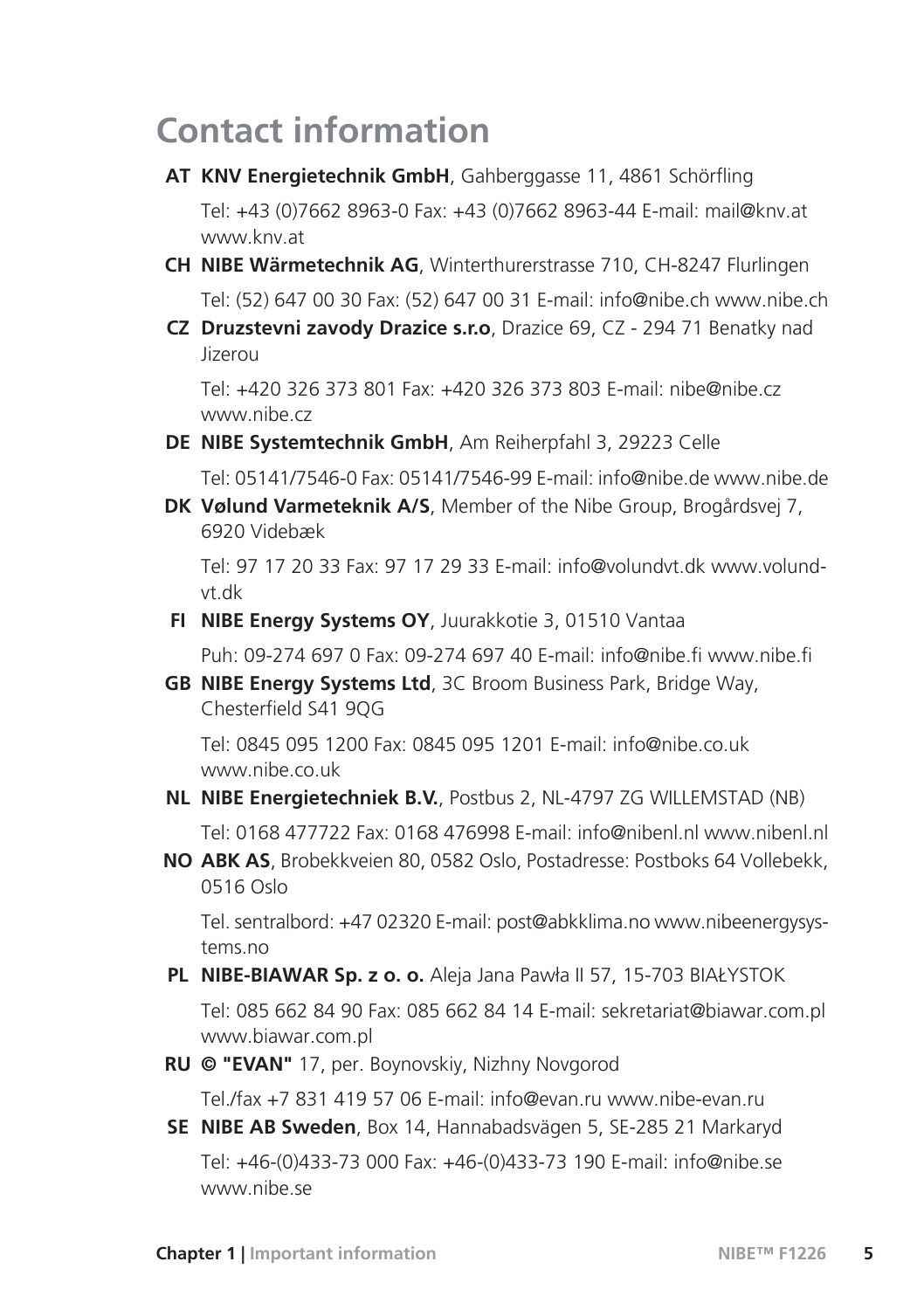For countries not mention in this list, please contact Nibe Sweden or check www.nibe.eu for more information.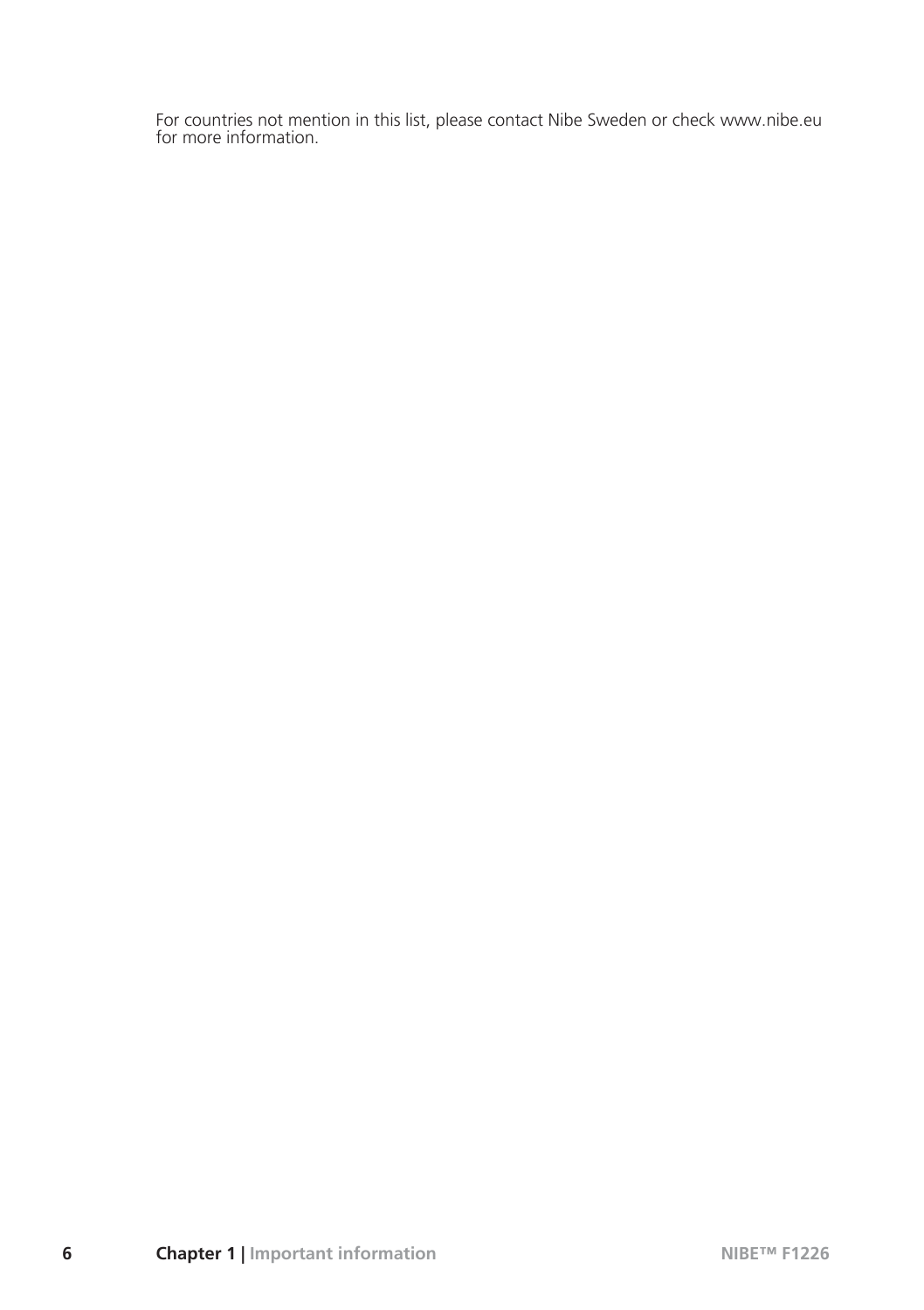## **F1226 – An excellent choice**

F1226 is part of a new generation of heat pumps, which have been introduced to supply your home with inexpensive and environmentally friendly heating. Heat production is safe and economical with integrated hot water heater, immersion heater, circulation pump and control system.

The heat pump can be connected to an optional low temperature heat distribution system. e.g. radiators, convectors or under floor heating. It is also prepared for connection to several different products and accessories, e.g. extra water heater and ventilation recovery.

An immersion heater of 7 kW can be connected automatically if anything unforeseen should occur or as reserve operation (then 6 kW).

F1226 is equipped with a control computer for good comfort, good economy and safe operation. Clear information about status, operation time and all temperatures in the heat pump are shown on the large and easy to read display. This means, for example, that external unit thermometers are not necessary.

#### **Excellent properties for F1226:**

#### ႑ *Integrated water heater*

There is a water heater integrated in the heat pump, which is insulated with environmentally friendly cellular plastic for minimal heat loss.

#### ■ Large display with user instructions

The heat pump has a large display with easy-to-understand menus that facilitate setting a comfortable climate.

#### ■ *Simple troubleshooting*

In the event of a fault, the heat pump display shows what happened and the actions to be taken.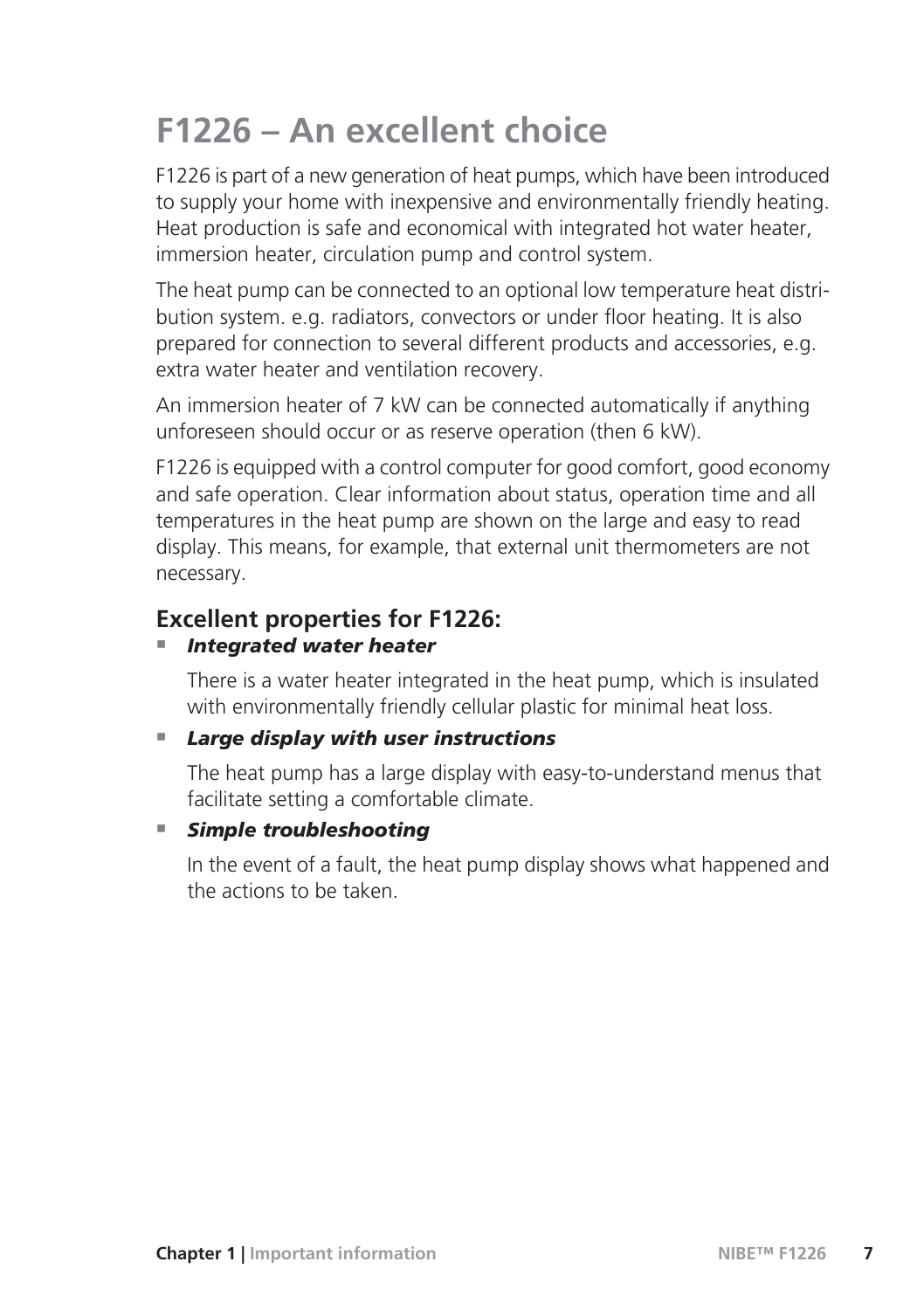# **2 The heat pump – the heart of the house**



The temperatures are only examples and may vary between different installations and time of year.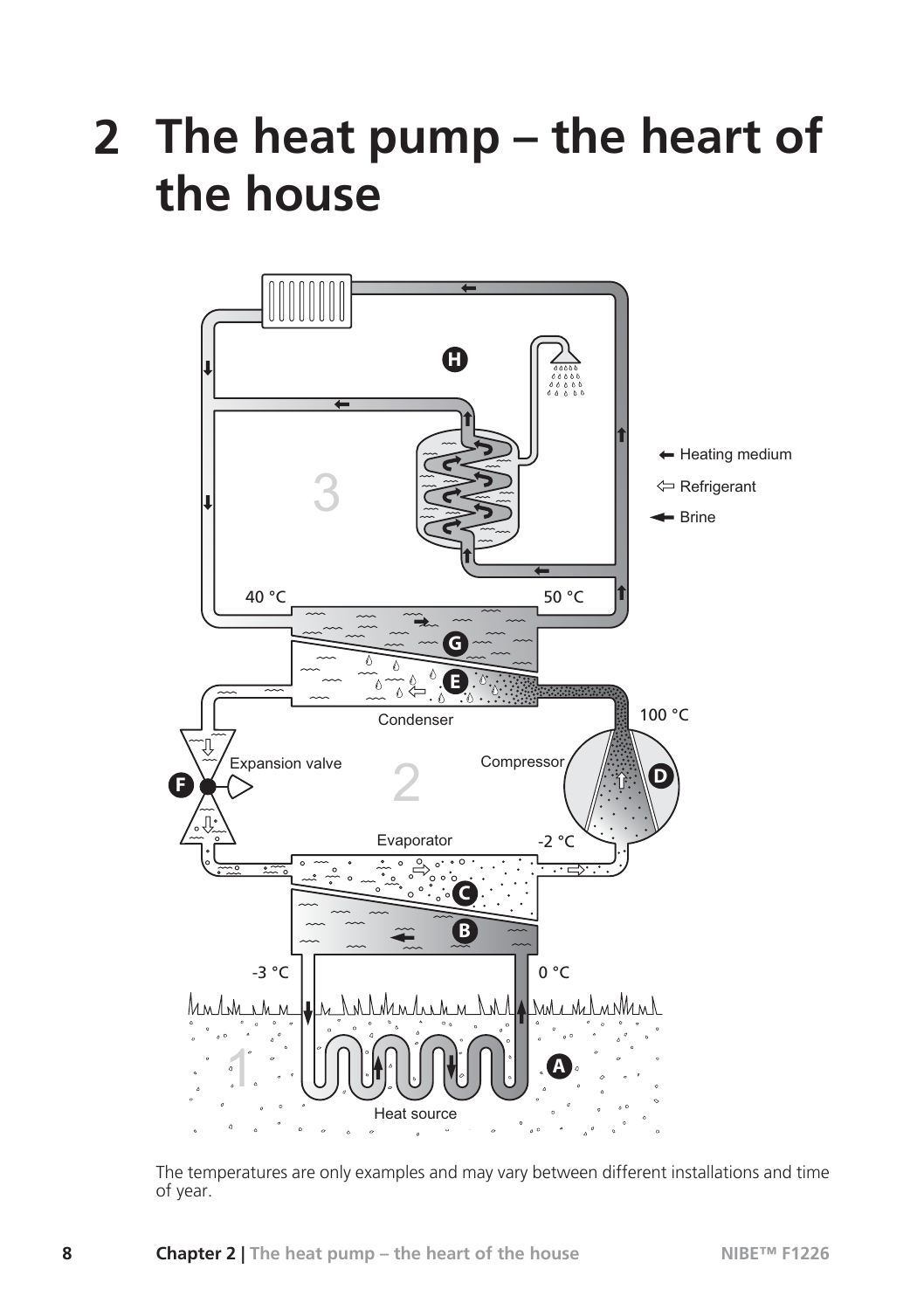## **Heat pump function**

A heat pump can use stored solar energy from rock, ground or water in order to heat a property. The conversion of stored energy in nature to property heating occurs in three different circuits. In the brine circuit, (1) , free heat energy is retrieved from the surroundings and transported to the heat pump. In the refrigerant circuit, (2) , the heat pump increases the retrieved heat's low temperature to a high temperature. In the heating medium circuit, (3) , the heat is distributed around the house.

#### **Brine circuit**

- In a hose, collector, an anti-freeze liquid, brine, circulates from the heat pump out to the heat source (rock/ground/lake). The energy from the heat source is stored by it heating the brine a few degrees, from about  $-3^{\circ}$ C to about 0  $^{\circ}$ C. **A**
- The collector then routes the brine to the heat pump's evaporator. Here, the brine releases heat energy and the temperature drops a few degrees. The liquid then returns to the heat source to retrieve energy again. **B**

#### **Refrigerant circuit**

- Another liquid circulates in a closed system in the heat pump, a refrigerant, which also passes the evaporator. The refrigerant has a very low boiling point. In the evaporator the refrigerant receives the heat energy from the brine and starts to boil. **C**
- The gas that is produced during boiling is routed into an electrically powered compressor. When the gas is compressed, the pressure increases and the gas's temperature increases considerably, from 5°C to approx. 100 °C. **D**
- From the compressor, gas is forced into a heat exchanger, condenser, where it releases heat energy to the heating system in the house, whereupon the gas is cooled and condenses to a liquid form again. **E**
- As the pressure is still high, the refrigerant can pass an expansion valve, where the pressure drops so that the refrigerant returns to its original temperature. The refrigerant has now completed a full cycle. It is routed to the evaporator again and the process is repeated. **F**

#### **Heat medium circuit**

- The heating energy that the refrigerant releases in the condenser is retrieved by the heat pump's boiler section. **G**
- The heating medium circulates in a closed system and transports the heated water's heat energy to the house water heater and radiators/heating coils. **H**

The temperatures are only examples and may vary between different installations and time of year.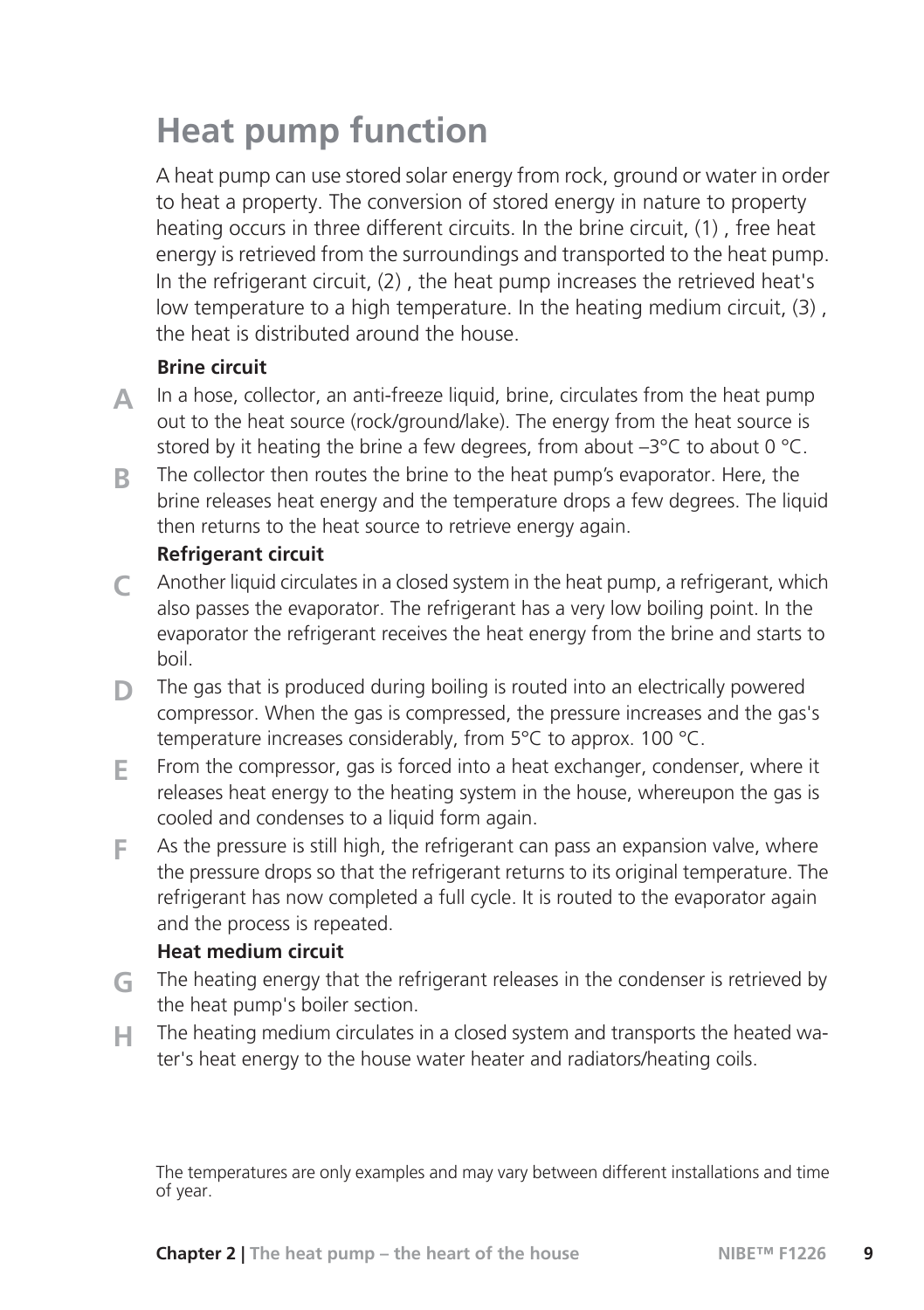### **Contact with F1226**

### **Display unit**



There is a display unit on the front of the heat pump, which is used to communicate with F1226.. Here you:

- switch on, switch off or set the heat pump in emergency mode.
- sets the indoor climate and hot water as well as adjusts the heat pump to your needs.
- receive information about settings, status and events.
- see different types of alarms and receive instructions about how they are to be rectified.



#### *Display*

Instructions, settings and operational information are shown on the display. The easy-to-read display and menu system, facilitates navigation between the different menus and options to set the comfort or obtain the information you require.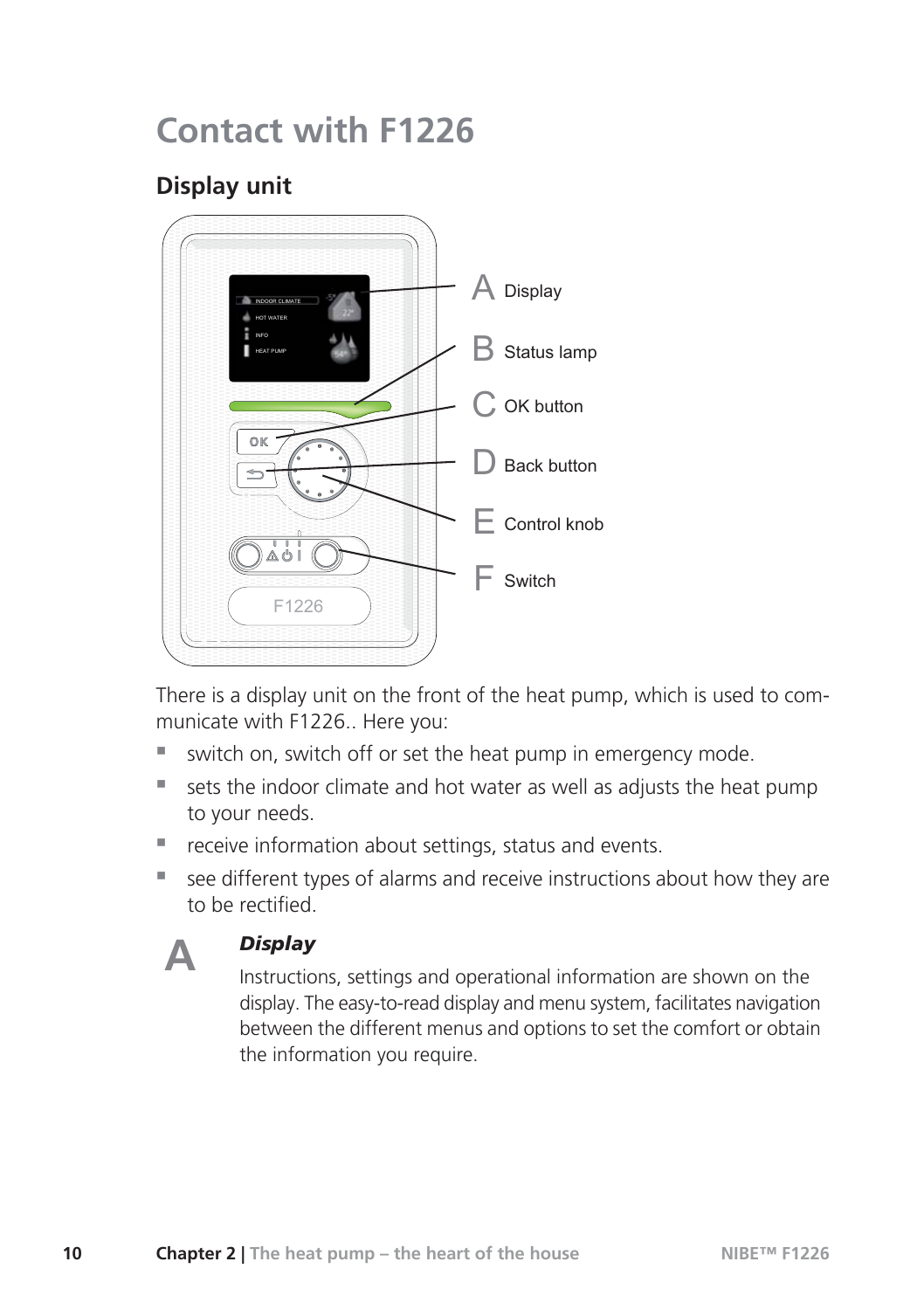### **B**

**C**

**E**

**F**

#### *Status lamp*

The status lamp indicates the status of the heat pump. It:

- lights green during normal operation.
- lights yellow in emergency mode.
- $\blacksquare$  lights red in the event of a deployed alarm.

#### *OK button*

The OK button is used to:

■ confirm selections of sub menus/options/set values/page in the start guide.

#### *Back button* **D**

The back button is used to:

- go back to the previous menu.
- change a setting that has not been confirmed.

#### *Control knob*

The control knob can be turned to the right or left. You can:

- $\blacksquare$  scroll in menus and between options.
- $\blacksquare$  increase and decrease the values.
- change page in multiple page instructions (for example help text and service info).

#### *Switch*

The switch assumes three positions:

- $\Box$  On ( )
- $\blacksquare$  Standby ( $\bigcirc$ )
- Emergency mode  $(\Delta)$

Emergency mode must only be used in the event of a fault on the heat pump. In this mode, the compressor switches off and the immersion heater engages. The heat pump display is not illuminated and the status lamp illuminates yellow.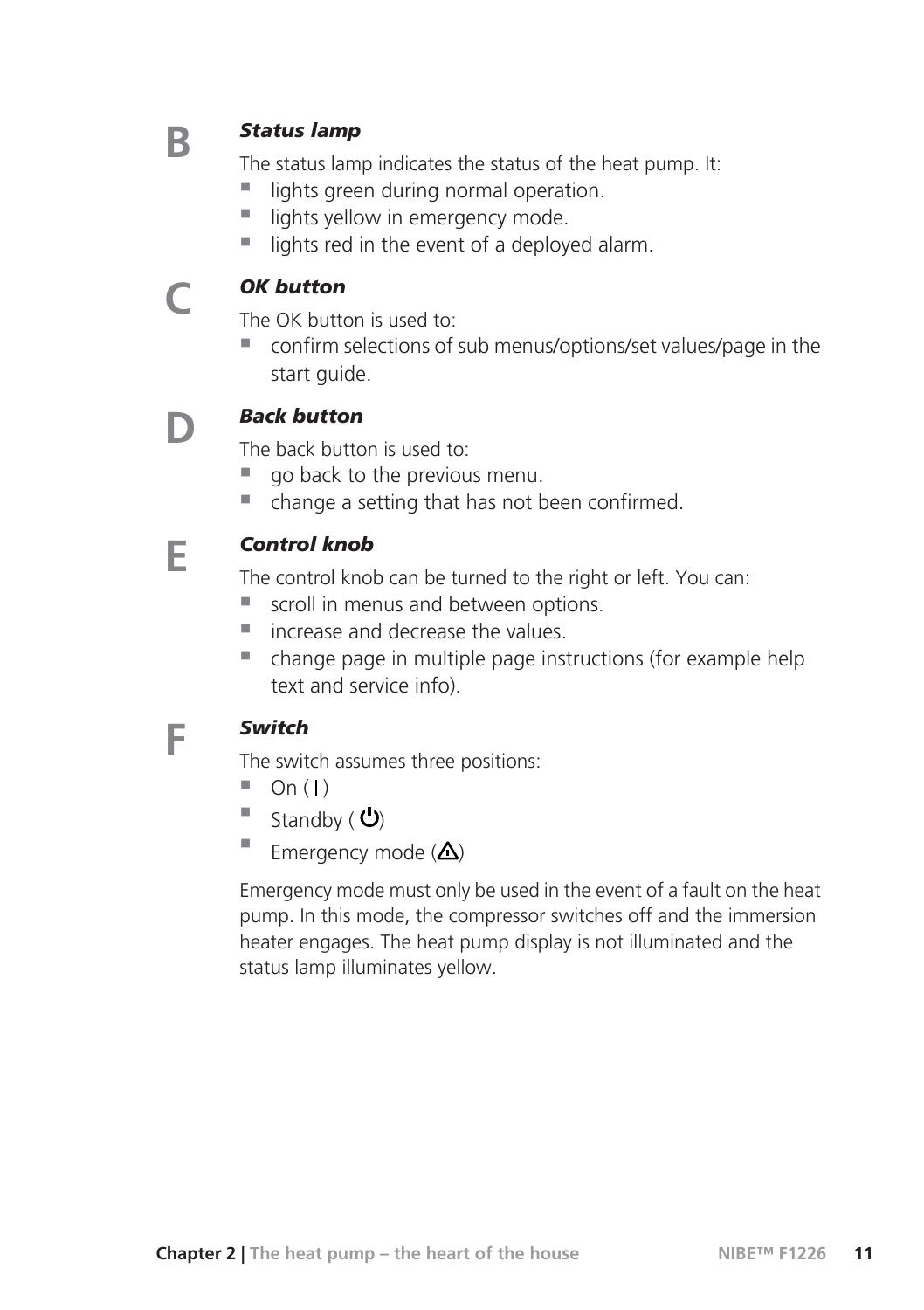#### **Menu system**

When the door to the heat pump is opened, the menu system's four main menus are shown in the display as well as certain basic information.



Temporary lux (if activated)

| Menu 1 | <b>INDOOR CLIMATE</b>                                                                               |
|--------|-----------------------------------------------------------------------------------------------------|
|        | Setting the indoor climate. See page 21.                                                            |
| Menu 2 | <b>HOT WATER</b>                                                                                    |
|        | Setting the hot water production. See page 34.                                                      |
| Menu 3 | <b>INFO</b>                                                                                         |
|        | Display of temperature and other operating information and access to the<br>alarm log. See page 39. |
| Menu 4 | <b>HEAT PUMP</b>                                                                                    |
|        | Setting time, date, language, display, operating mode etc. See page 44.                             |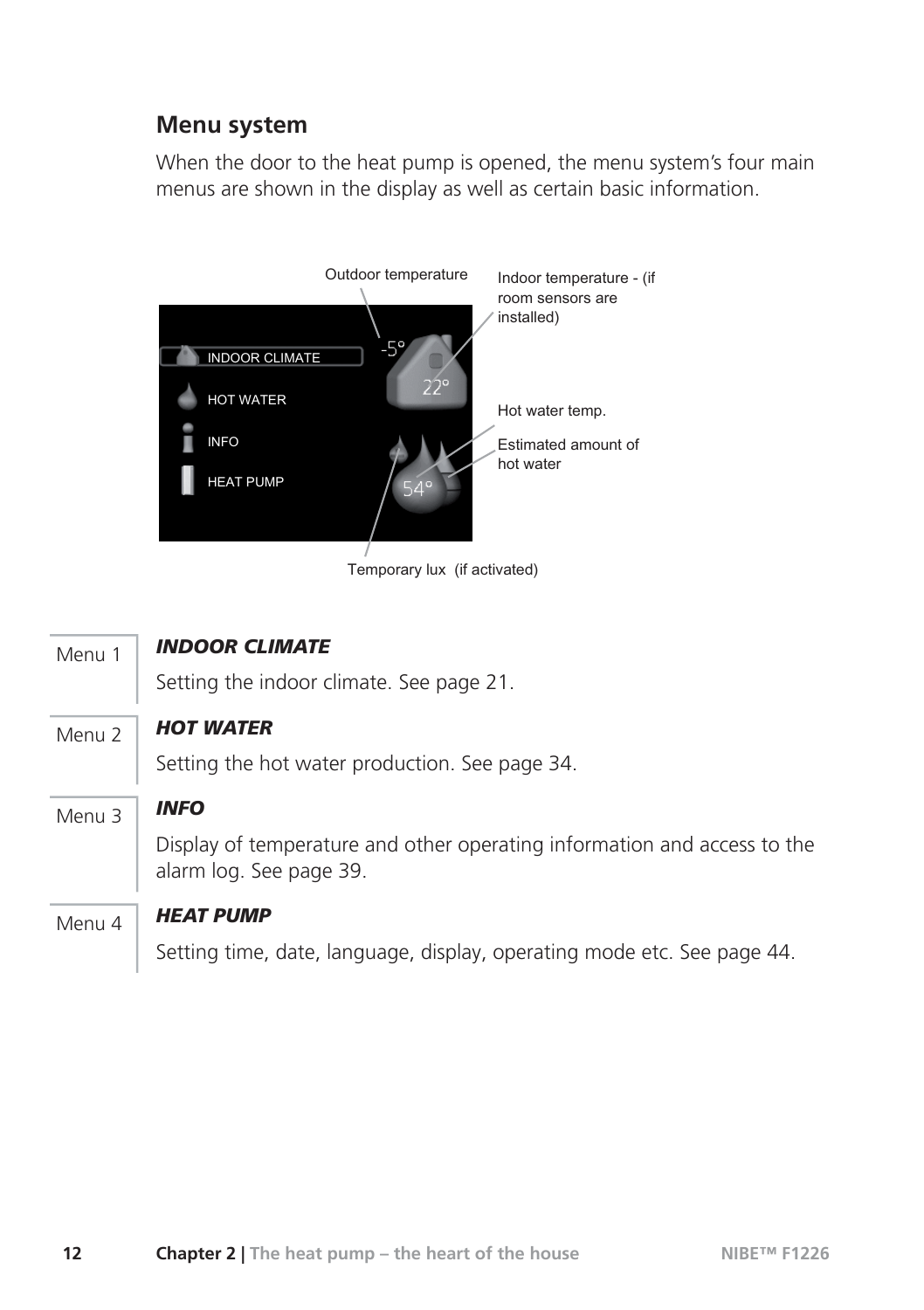

#### *Operation*

To move the cursor, turn the control knob to the left or the right. The marked position is brighter and/or has a light frame.



#### *Selecting menu*

To advance in the menu system select a main menu by marking it and then pressing the OK button. A new window then opens with sub menus.

Select one of the sub menus by marking it and then pressing the OK button.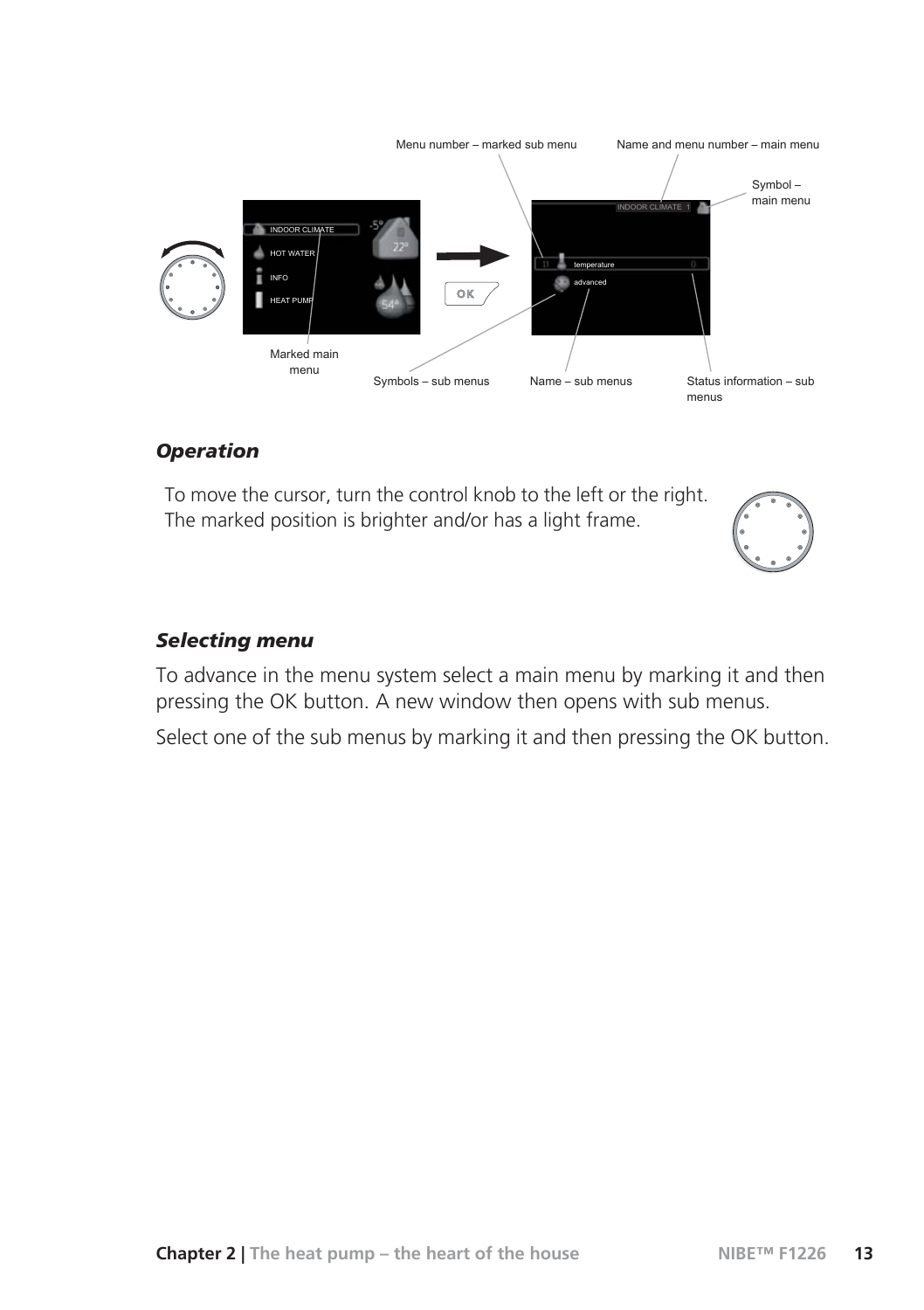#### *Selecting options*



**Alternative** 

In an options menu the current selected option is indicated by a green tick.



To select another option:

- Mark the applicable option. One of the options is pre-selected 1. (white).
- 2. Press the OK button to confirm the selected option. The selected option has a green tick.

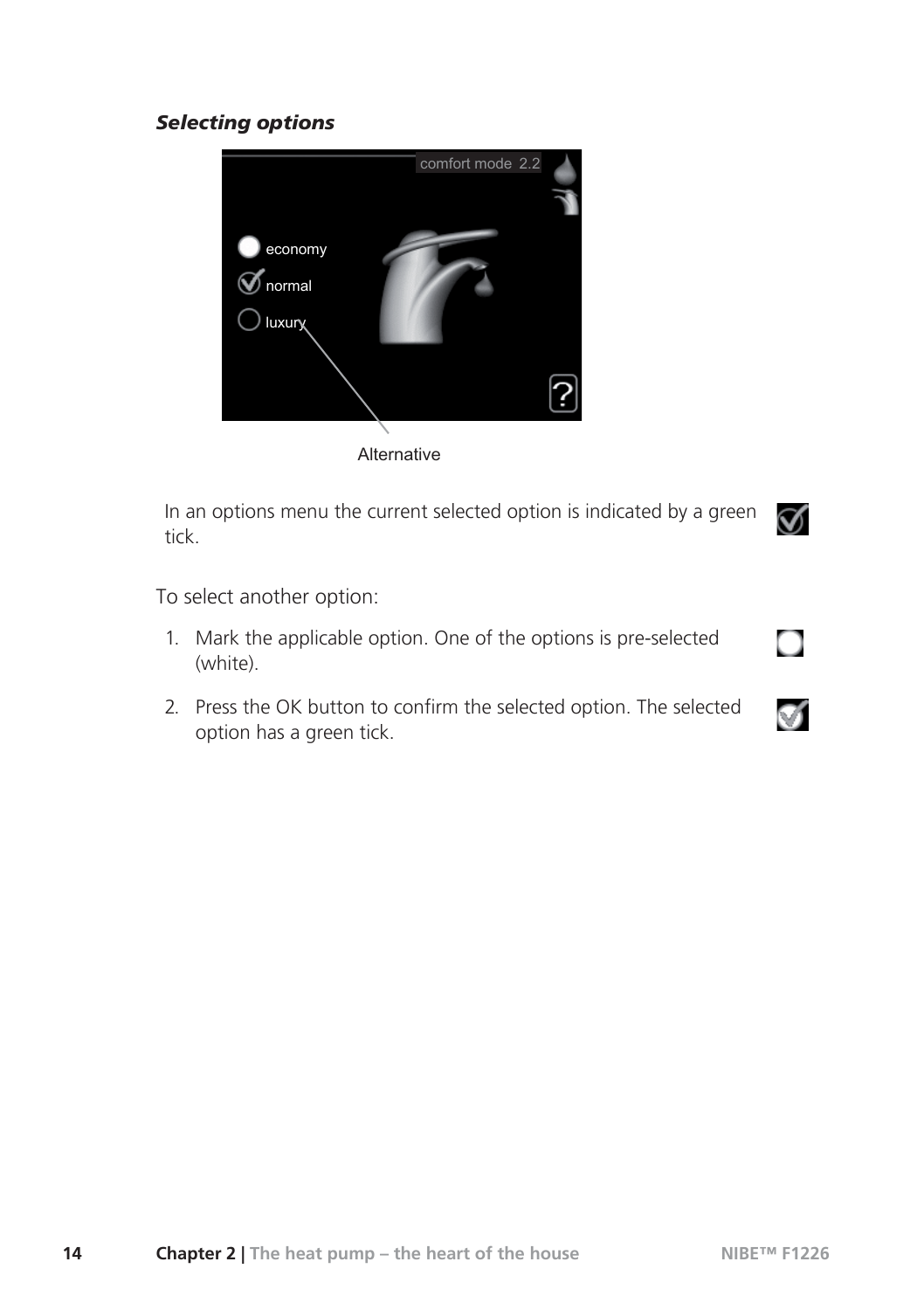#### *Setting a value*



Values to be changed

To set a value:

- 1. Mark the value you want to set using the control knob.
- 2. Press the OK button. The background of the value becomes green, which means that you have accessed the setting mode.
- Turn the control knob to the right to increase the value and to 3. the left to reduce the value.
- Press the OK button to confirm the value you have set. To change 4. and return to the original value, press the Back button.

 $01$ 

 $-01$ 

04

04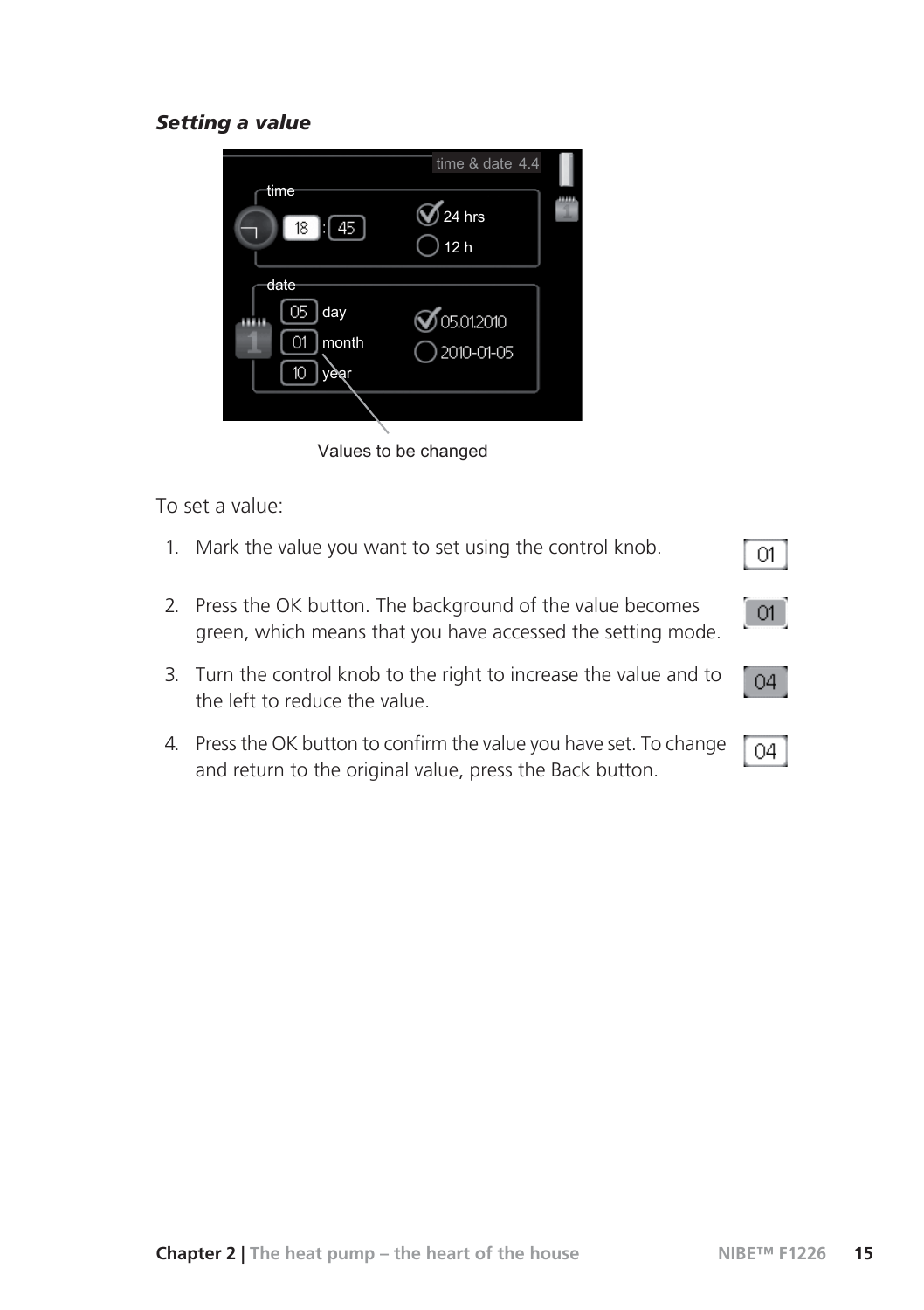#### *Scroll through the windows*

A menu can consist of several windows. Turn the control knob to scroll between the windows.



Current menu window

Number of windows  $\ln$  the menu

#### *Scroll through the windows in the start guide*



Arrows to scroll through window in start guide

- 1. Turn the control knob until one of the arrows in the top left corner (at the page number) has been marked.
- 2. Press the OK button to skip between the steps in the start guide.

#### *Help menu*



In many menus there is a symbol that indicates that extra help is available.

To access the help text:

- 1. Use the control knob to select the help symbol.
- 2 Press the OK button

The help text often consists of several windows that you can scroll between using the control knob.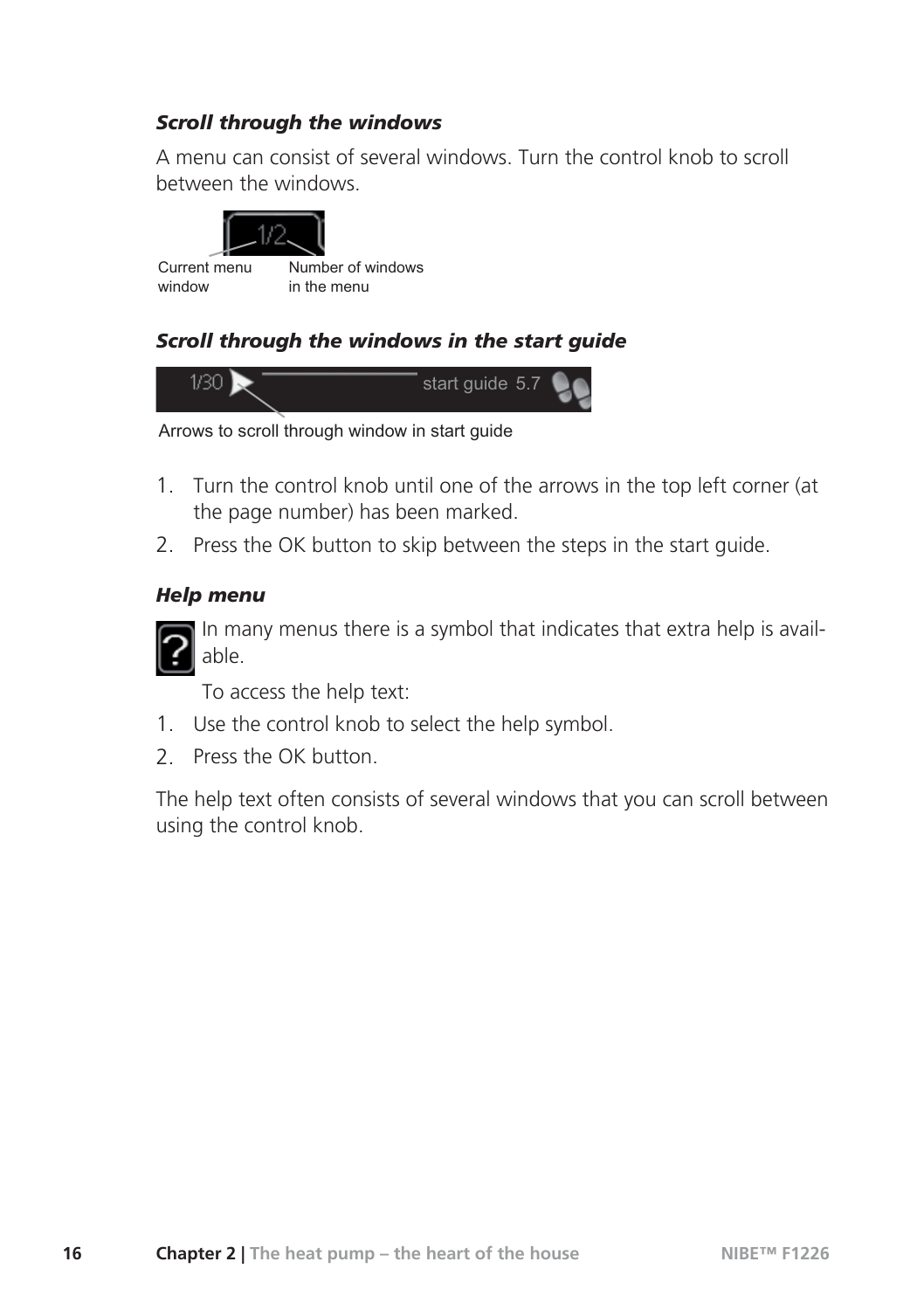## **Maintenance of F1226**

### **Regular checks**

Your heat pump is, in principle, maintenance free and therefore requires minimal care after commissioning. On the other hand, it is recommended that you check your installation regularly.

If something unusual occurs, messages about the malfunction appear in the display in the form of different alarm texts. See alarm management on page 52.

#### *Level vessel*



The brine that obtains the heat in the ground is not normally consumed but just pumped around. In most installations, there is a level vessel where you can check if there is sufficient fluid in the system. Ask your installer if you are unsure where the level vessel is located. The level can vary due to the fluid's temperature. If the level is below 1/3 topping up is required. Contact your installer for assistance with filling.

#### *Expansion vessel*



The brine that obtains the heat in the ground is not normally consumed but just pumped around. In some installations there is an expansion tank instead of a level vessel (for example, where the heat pump is not at the highest point in the brine system) where the system pressure can be checked. Ask your installer if you are unsure where the expansion tank is located. The pressure can vary due to the fluid's temperature. The pressure should not fall below 0.5 bar. Contact your installer for assistance with filling.

#### *Safety valve*

The water heater's safety valve sometimes releases a little water after hot water usage. This is because the cold water, which enters the water heater to replace the hot water, expands when heated causing the pressure to rise and the safety valve to open.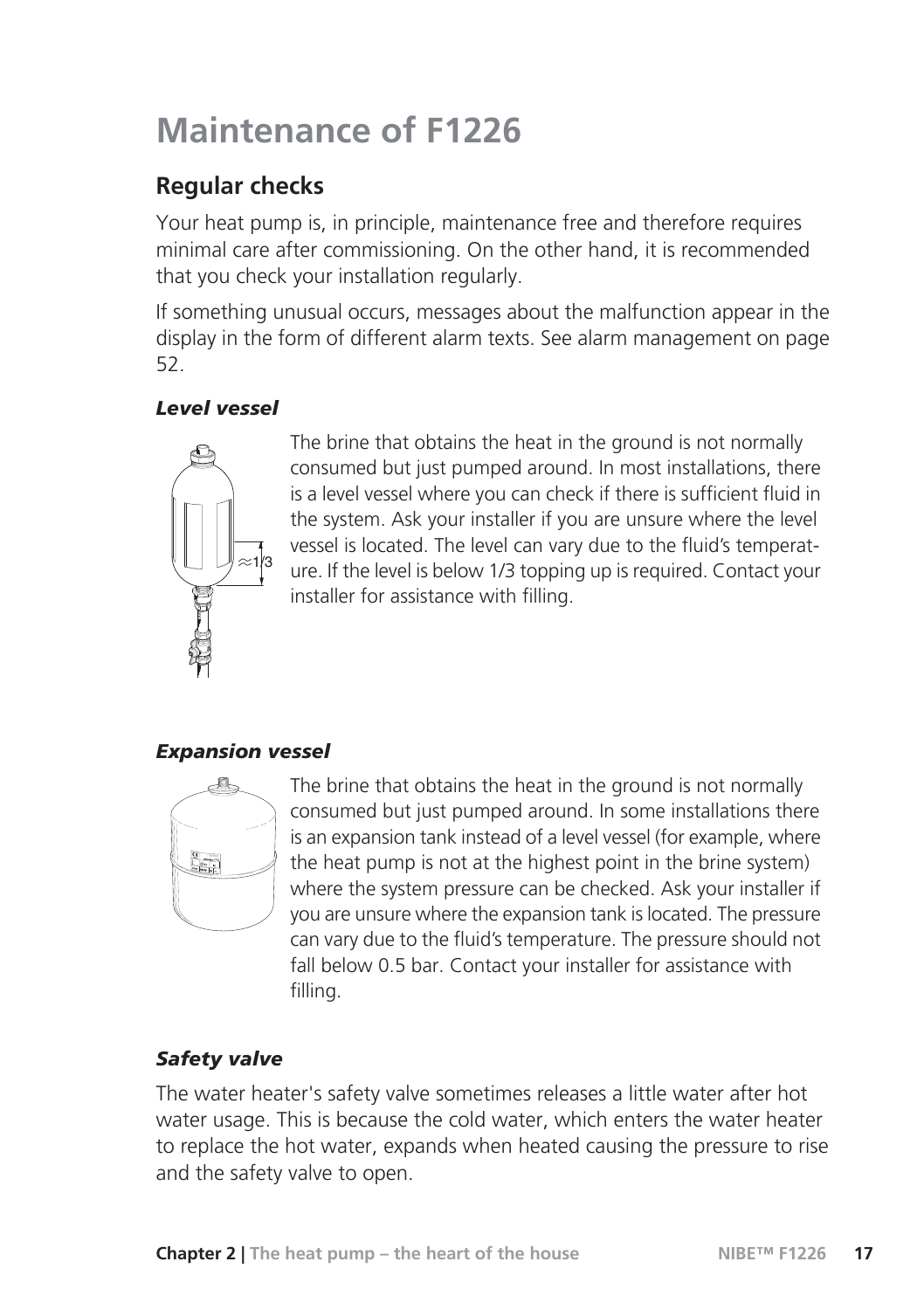The function of the safety valve must be checked regularly. You can find the safety valve on the incoming pipe (cold water) to the water heater. Perform checks as follows:

- 1. Open the valve by turning the knob anti-clockwise carefully.
- 2. Check that water flows through the valve.
- 3. Close the valve by releasing it. If it does not close automatically when released, turn it anti-clockwise slightly.

#### **Saving tips**

Your heat pump installation produces heat and hot water. This occurs via the control settings you made.

Factors that affect the energy consumption are, for example, indoor temperature, hot water consumption, the insulation level of the house and whether the house has many large window surfaces. The position of the house, e.g. wind exposure is also an affecting factor.

Also remember:

- Open the thermostat valves completely (except in the rooms that are to be kept cooler for various reasons, e.g. bedrooms). The thermostats slow the flow in the heating system, which the heat pump wants to compensate with increased temperatures. It then works harder and consumes more electrical energy.
- If you activate "Hot water Economy", less energy is used.



#### *Power consumption*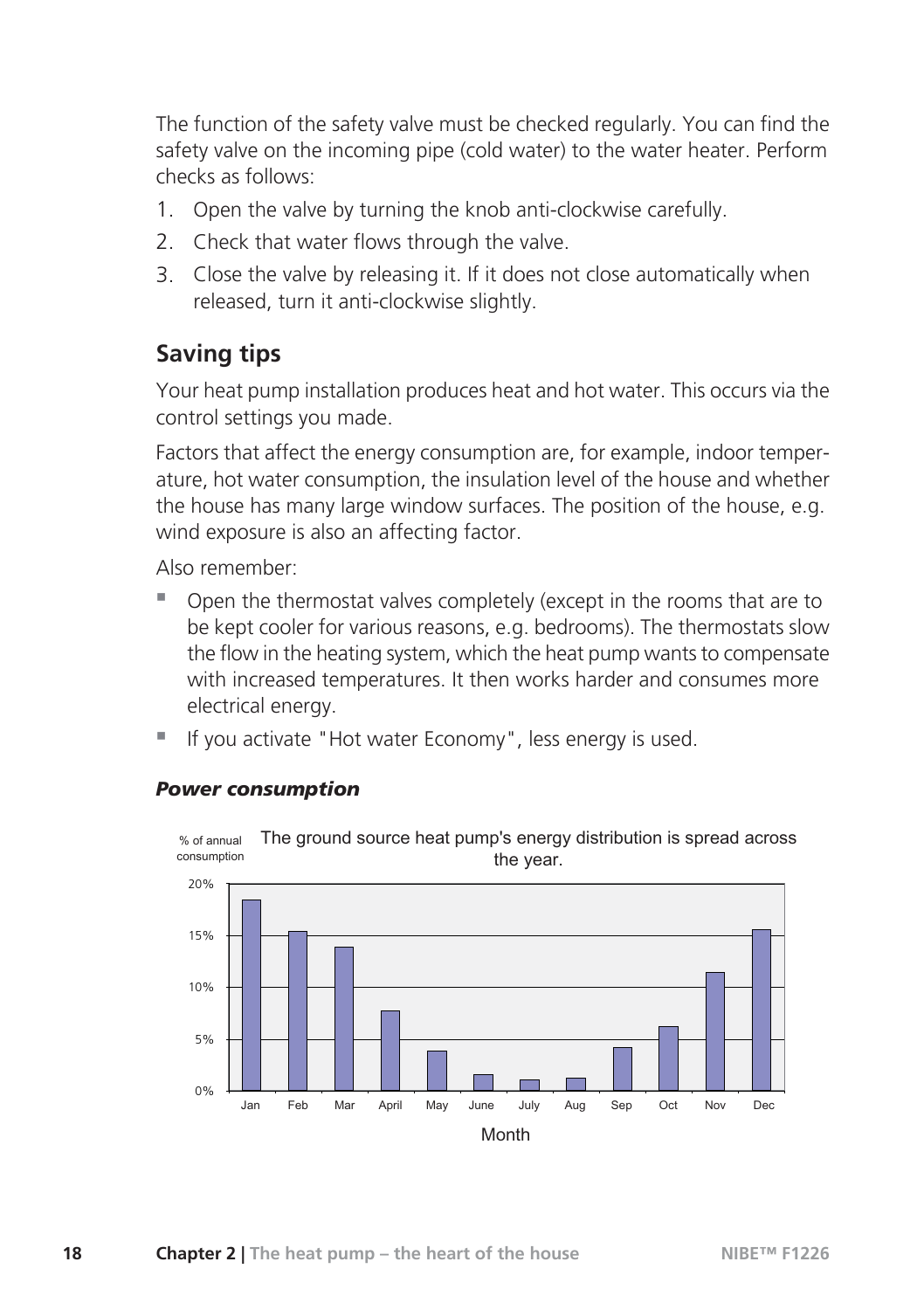Increasing the indoor temperature one degree increases power consumption by approx. 5%.

#### *Domestic electricity*

In the past it has been calculated that an average Swedish household has an approximate annual consumption of 5000 kWh domestic electricity/year. In today's society it is usually between 6000-12.000 kWh/year.

| <b>Equipment</b>                                                      | <b>Normal Output (W)</b> |                | <b>Approx-</b><br>imate<br>annual<br>con-<br>sump-<br>tion<br>(kWh) |
|-----------------------------------------------------------------------|--------------------------|----------------|---------------------------------------------------------------------|
|                                                                       | <b>Operation Standby</b> |                |                                                                     |
| Flat-screen (Operation: 5 h/day, Standby: 19<br>h/day)                | 200                      | $\overline{2}$ | 380                                                                 |
| Digital box (Operation: 5 h/day, Standby: 19<br>h/day)                | 11                       | 10             | 90                                                                  |
| DVD (Operation: 2 h/week)                                             | 15                       | 5              | 45                                                                  |
| TV games console (Operation: 6 h/week)                                | 160                      | $\overline{2}$ | 67                                                                  |
| Radio/stereo (Operation: 3 h/day)                                     | 40                       | 1              | 50                                                                  |
| Computer incl. screen (Operation: 3 h/day,<br>standby 21 h/day)       | 100                      | $\overline{2}$ | 120                                                                 |
| Bulb (Operation 8 h/day)                                              | 60                       |                | 175                                                                 |
| Spot light, Halogen (Operation 8 h/day)                               | 20                       |                | 55                                                                  |
| Cooler (Operation: 24 h/day)                                          | 100                      |                | 165                                                                 |
| Freezer (Operation: 24 h/day)                                         | 120                      | ÷,             | 380                                                                 |
| Oven, hob (Operation: 40 min/day)                                     | 1500                     |                | 365                                                                 |
| Oven (Operation: 2 h/week)                                            | 3000                     |                | 310                                                                 |
| Dishwasher, cold water connection (Operation<br>1 time/day)           | 2000                     |                | 730                                                                 |
| Washing machine (Operation: 1 time/day)                               | 2000                     | $\overline{a}$ | 730                                                                 |
| Tumble drier (Operation: 1 time/day)                                  | 2000                     | $\overline{a}$ | 730                                                                 |
| Vacuum cleaner (Operation: 2 h/week)                                  | 1000                     |                | 100                                                                 |
| Engine block heater (Operation: 1 h/day, 4<br>months a year)          | 400                      |                | 50                                                                  |
| Passenger compartment heater (Operation: 1<br>h/day, 4 months a year) | 800                      |                | 100                                                                 |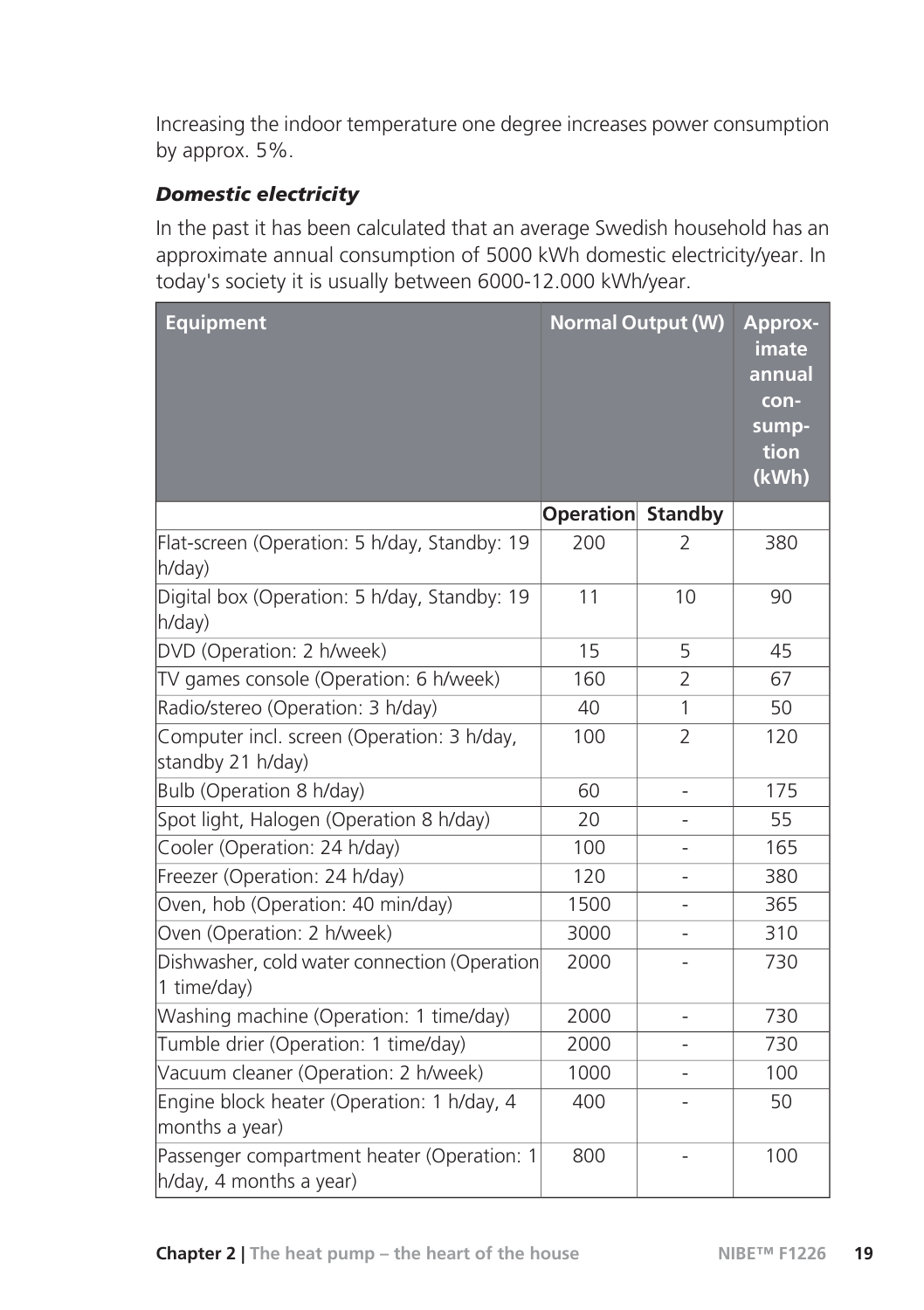These values are approximate example values.

Example: A family with 2 children live in a house with 1 flat-screen TV, 1 digital box, 1 DVD player, 1 TV games console, 2 computers, 3 stereos, 2 bulbs in the WC, 2 bulbs in the bathroom, 4 bulbs in the kitchen, 3 bulbs outside, a washing machine, tumble drier, fridge, freezer, oven, vacuum cleaner, engine block heater =  $6240$  kWh domestic electricity/year.

#### *Energy meter*

Check the accommodation's energy meter regularly, preferably once a month. This will indicate any changes in power consumption.

Newly built houses usually have twin energy meters, use the difference to calculate your domestic electricity.

#### *New builds*

Newly built houses undergo a drying out process for a year. The house can then consume significantly more energy than it would thereafter. After 1-2 years the heating curve should be adjusted again, as well as the heating curve offset and the building's thermostat valves, because the heating system, as a rule, requires a lower temperature once the drying process is complete.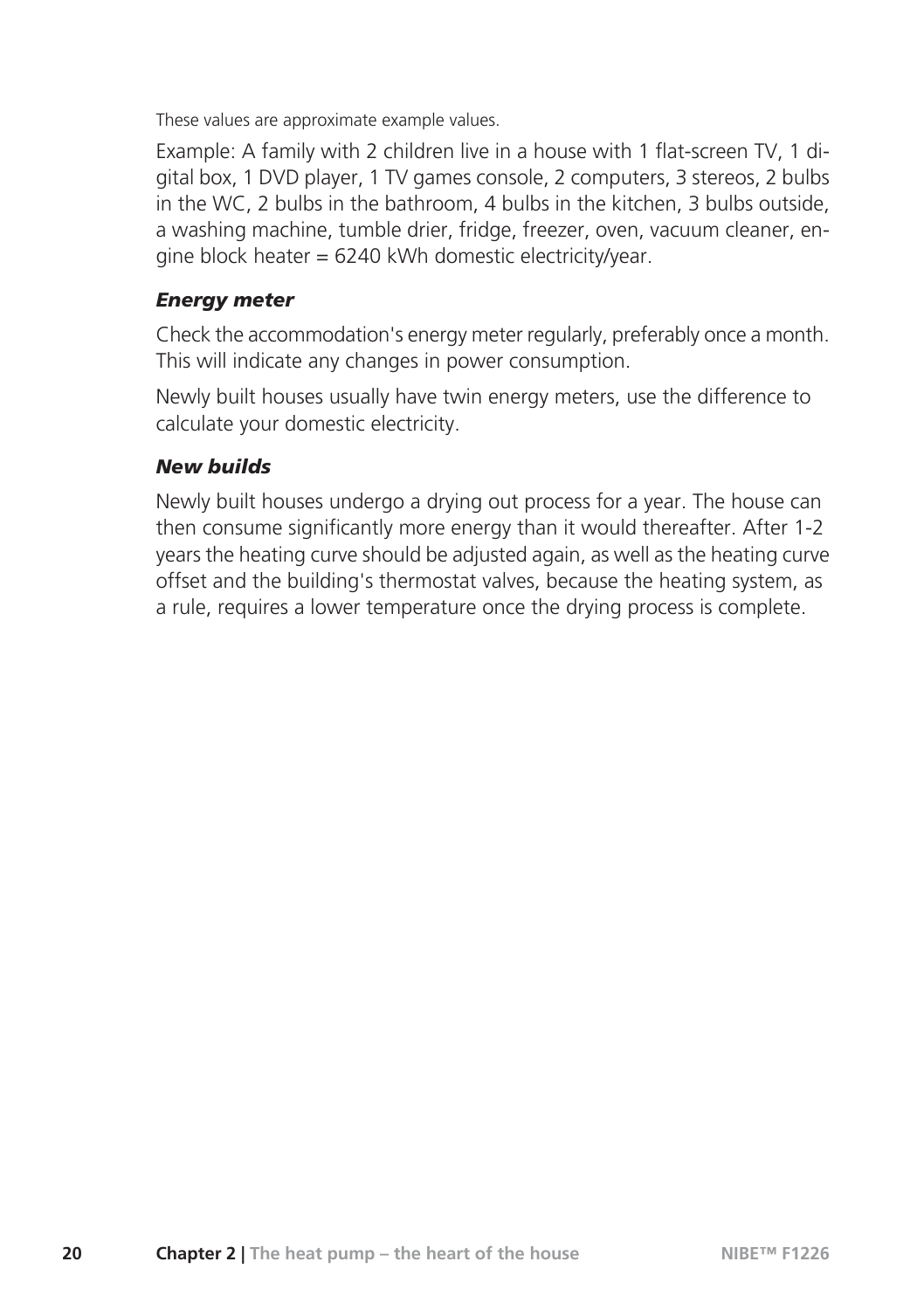# **3 F1226 – at your service**

## **Set the indoor climate**

#### **Overview**



#### *Sub-menus*

For the menu INDOOR CLIMATE there are several sub-menus. Status information for the relevant menu can be found on the display to the right of the menus.

temperature Setting the temperature for the climate system. The status information shows the set values for the climate system. Tab for cooling system is only displayed if accessory for cooling are present or if the heat pump has the integrated cooling function.

advanced Setting of heat curve, adjusting with external contact, minimum value for supply temperature and room sensor.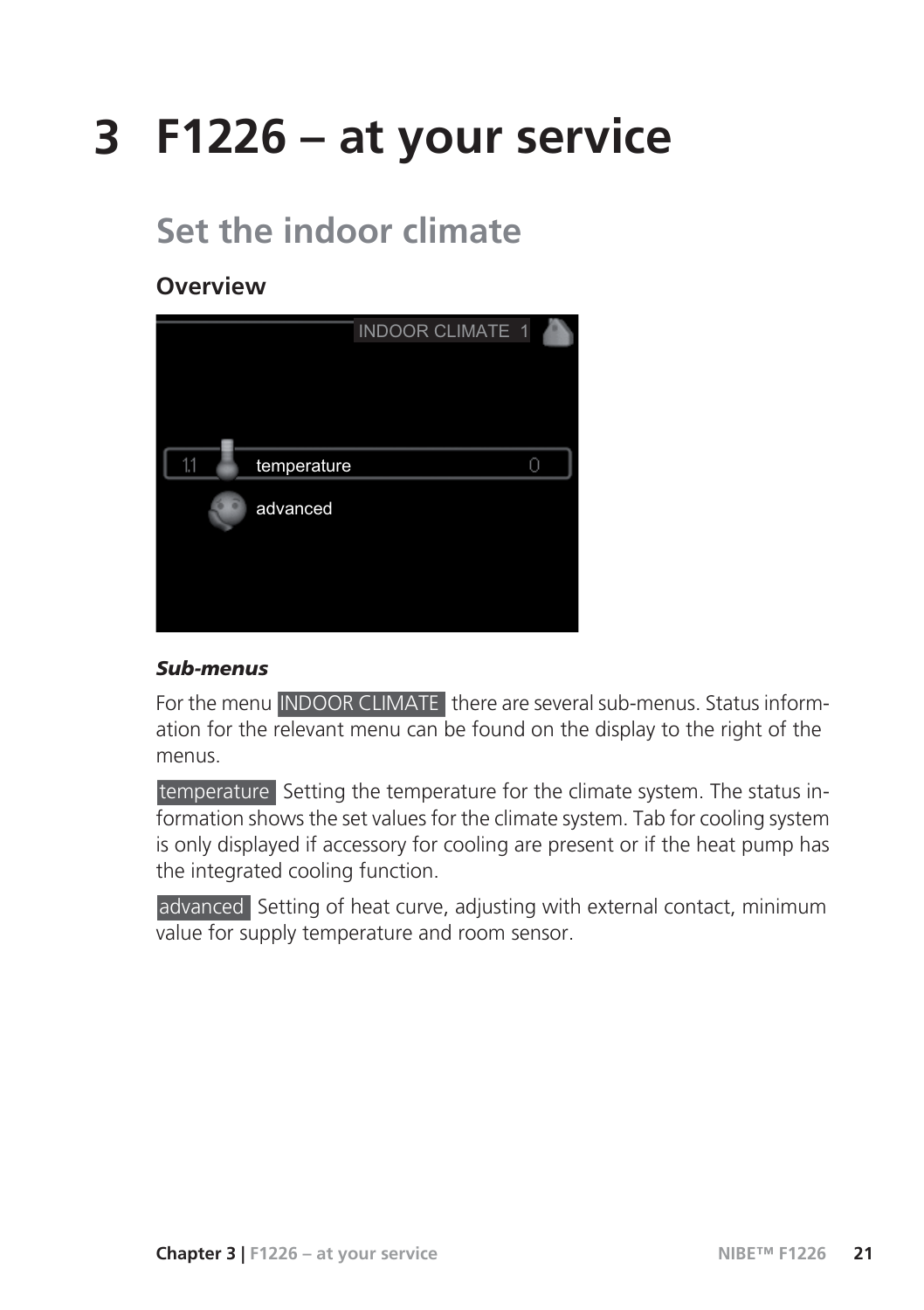Menu 1.1

#### **temperature**



If the house has several climate systems, this is indicated on the display by a thermometer for each system.

#### *Set the temperature (with room sensors installed and activated):*

Setting range: 5 - 30 °C

Default value: 20

The value in the display appears as a temperature in  $\degree$ C if the heating system is controlled by a room sensor.

To change the room temperature, use the control knob to set the desired temperature in the display. Confirm the new setting by pressing the OK button. The new temperature is shown on the right-hand side of the symbol in the display.

#### *Setting the temperature (without room sensors activated):*

Setting range: -10 to +10 Default value: 0

The display shows the set values for heating (curve offset). To increase or reduce the indoor temperature, increase or reduce the value on the display.

Use the control knob to set a new value. Confirm the new setting by pressing the OK button.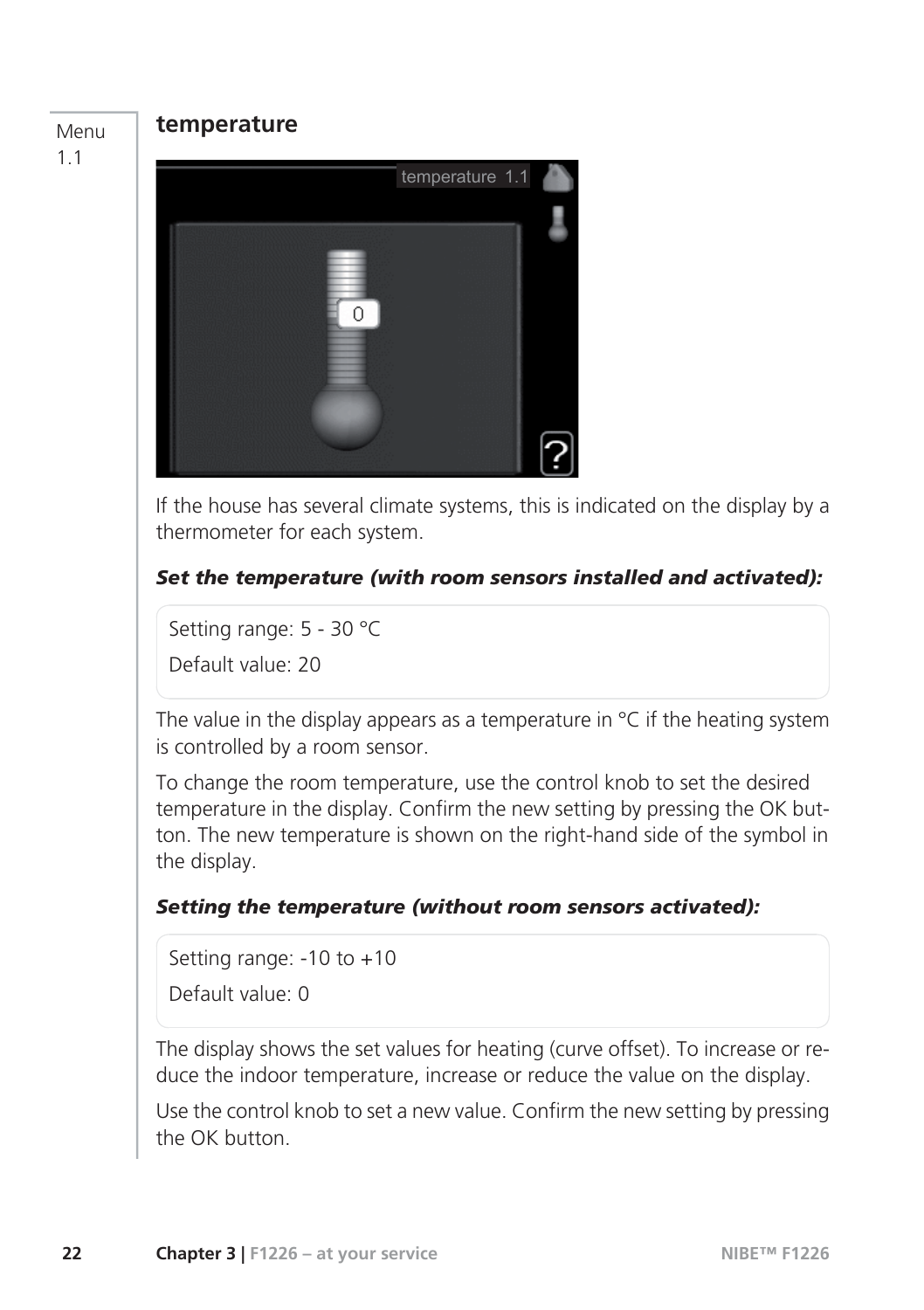The number of steps the value has to be changed to achieve a degree change of the indoor temperature depends on the heating unit. One step for under floor heating whilst radiators may require three.

Setting the desired value. The new value is shown on the right-hand side of the symbol in the display.



#### **Caution**

An increase in the room temperature can be slowed by the thermostats for the radiators or under floor heating. Therefore, open the thermostat valves fully, except in those rooms where a cooler temperature is required, e.g. bedrooms.



#### **TIP**

Wait 24 hours before making a new setting, so that the room temperature has time to stabilise.

If it is cold outdoors and the room temperature is too low, increase the curve slope in menu 1.9.1 by one increment.

If it is cold outdoors and the room temperature is too high, lower the curve slope menu 1.9.1 by one increment.

If it is warm outdoors and the room temperature is too low, increase the value in menu 1.1 by one increment.

If it is warm outdoors and the room temperature is too high, reduce the value in menu 1.1 by one increment.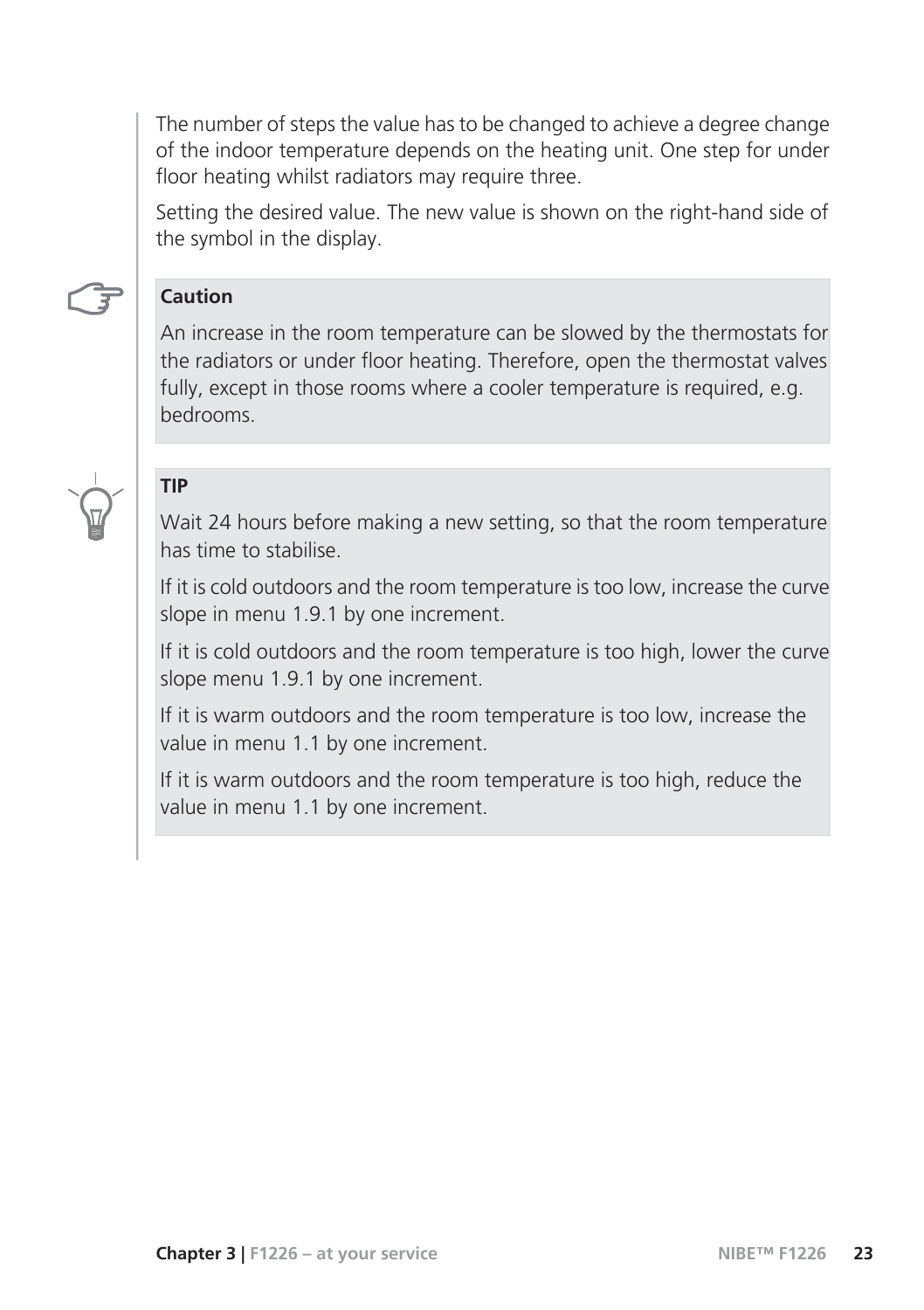Menu 1.9

#### **advanced**



### advanced 1.9 19.1 heating curve external adjustment

min. flow line temp.

room sensor settings

own curve

point offset

Menu advanced is intended for the advanced user. This menu has several sub-menus.

heating curve Setting the heating curve slope.

external adjustment Setting the heat curve offset when the external contact is connected.

min. flow line temp. Setting minimum permitted flow line temperature.

room sensor settings Settings regarding the room sensor.

own curve Setting own heat curve.

point offset Setting the offset of the heating curve at a specific outdoor temperature.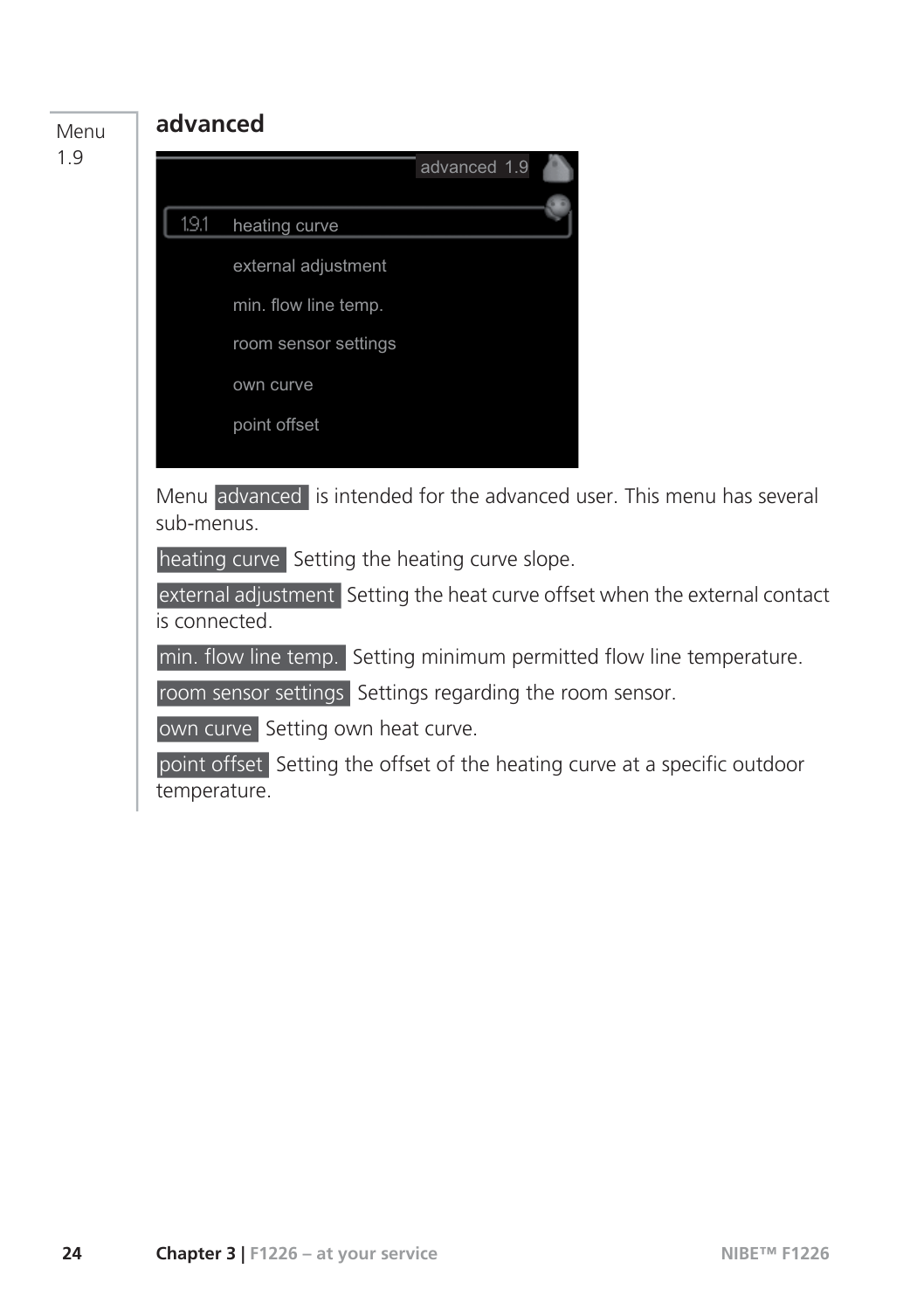#### Menu 1.9.1

#### **heating curve**



#### *heating curve*

Setting range: 0 - 15

Default value: 9

In the menu heating curve the so-called heating curve for your house can be viewed. The task of the heating curve is to give an even indoor temperature, regardless of the outdoor temperature, and thereby energy efficient operation. It is from this heating curve that the heat pump's control computer determines the temperature of the water to the heating system, flow line temperature, and therefore the indoor temperature. You can select heating curve and read off how the flow line temperature changes at different outdoor temperatures here.



#### *Curve coefficient*

The slope of the heating curve indicates how many degrees the supply temperature is to be increased/reduced when the outdoor temperature drops/increases. A steeper slope means a higher supply temperature at a certain outdoor temperature.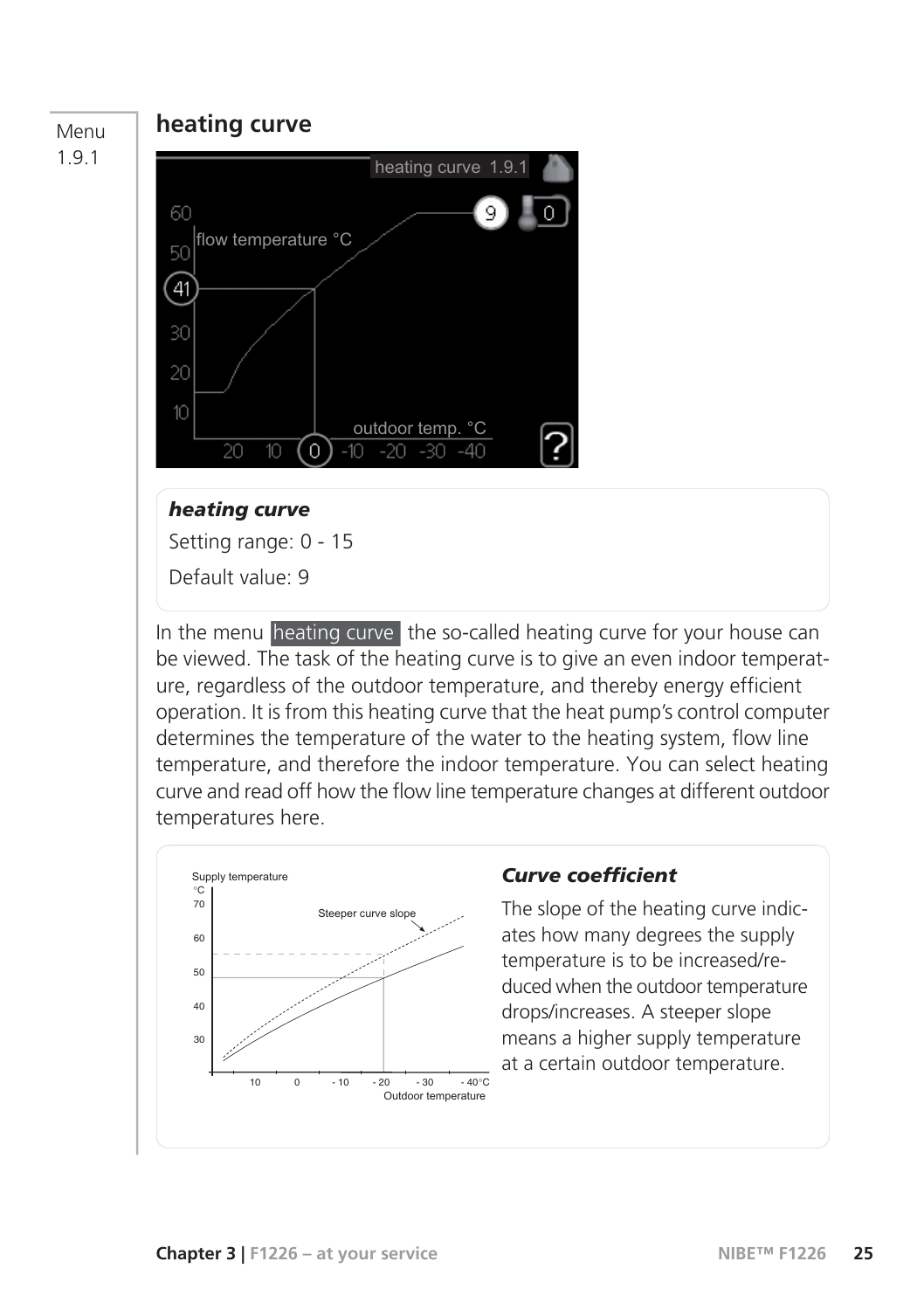The optimum slope depends on the climate conditions in your location, if the house has radiators or under floor heating and how well insulated the house is.

The heating curve is set when the heating installation is installed, but may need adjusting later. Thereafter the heating curve should not need further adjustment.



#### **Caution**

In the event of making fine adjustments for the indoor temperature, the heat curve must be offset up or down instead, this is done in menu 1.1 temperature .



#### *Curve offset*

An offset of the heating curve means that the supply temperature changes as much for all the outdoor temperatures, e.g. that a curve offset of +2 steps increases the supply temperature by 5 °C at all outdoor temperatures.



#### *Flow line temperature– maximum and minimum values*

Because the flow line temperature cannot be calculated higher than the set maximum value or lower than the set minimum value the heating curve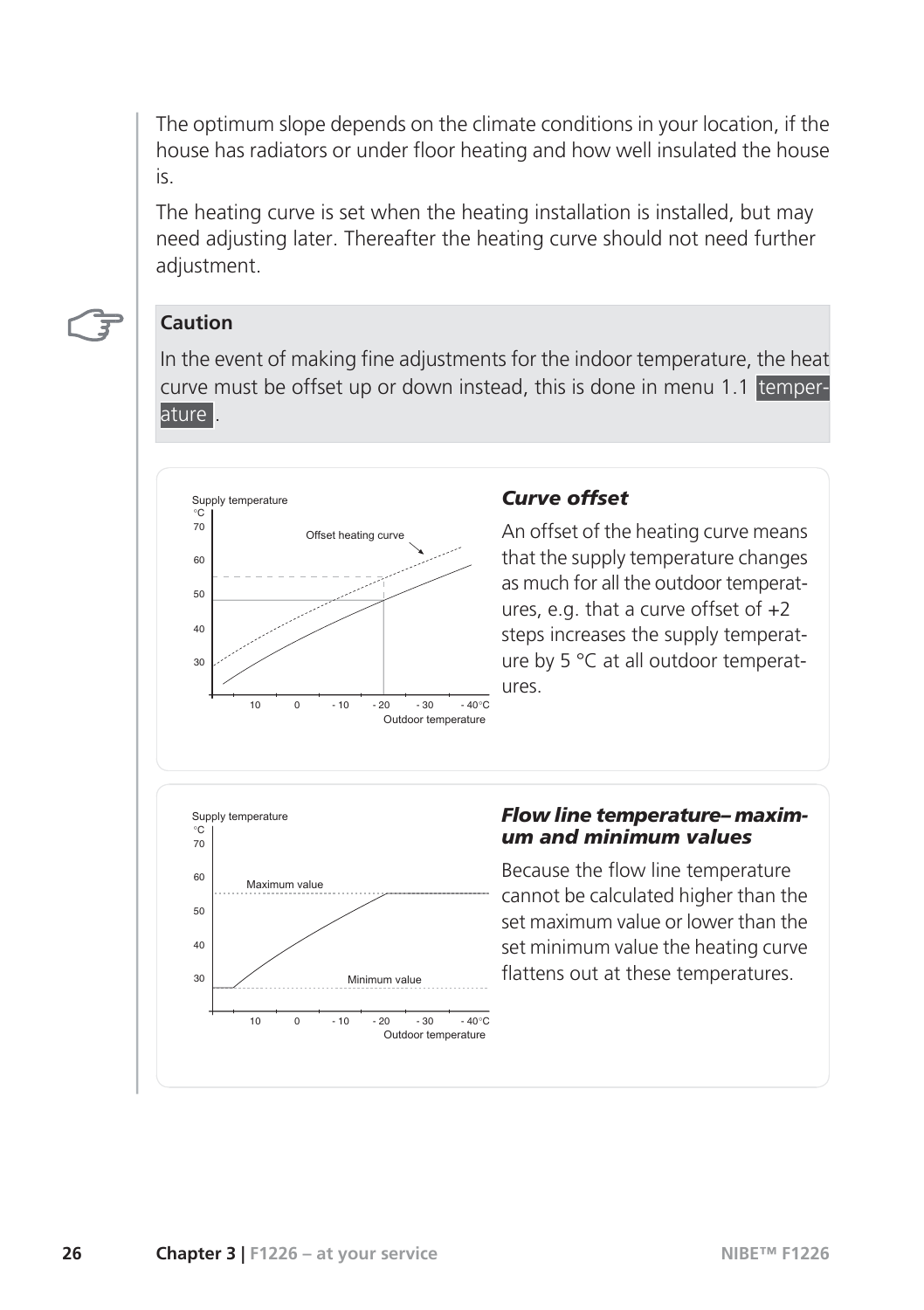#### **Caution**

Underfloor heating systems are normally max flow line temperature set between 35 and 45 °C.

Check the max temperature for your floor with your installer/floor supplier.

The figure at the end of the curve indicates the curve slope. The figure beside the thermometer gives the curve offset. Use the control knob to set a new value. Confirm the new setting by pressing the OK button.

Curve 0 is an own heating curve created in menu 1.9.7.

#### *To select another heat curve (slope):*

- 1. Press the OK button to access the setting mode
- 2. Select a new heating curve. The heat curves are numbered from 0 to 15, the greater the number, the steeper the slope and the greater the supply temperature. Heating curve 0 means that own curve (menu 1.9.7) is used.
- 3. Press the OK button to exit the setting.

#### *To read off a heating curve:*

- 1. Turn the control knob so that the ring on the shaft with the outdoor temperature is marked.
- 2. Press the OK button.
- 3. Follow the grey line up to the heat curve and out to the left to read off the value for the supply temperature at the selected outdoor temperature.
- 4. You can now select to take read outs for different outdoor temperatures by turning the control knob to the right or left and read off the corresponding flow temperature.
- 5. Press the OK or Back button to exit read off mode.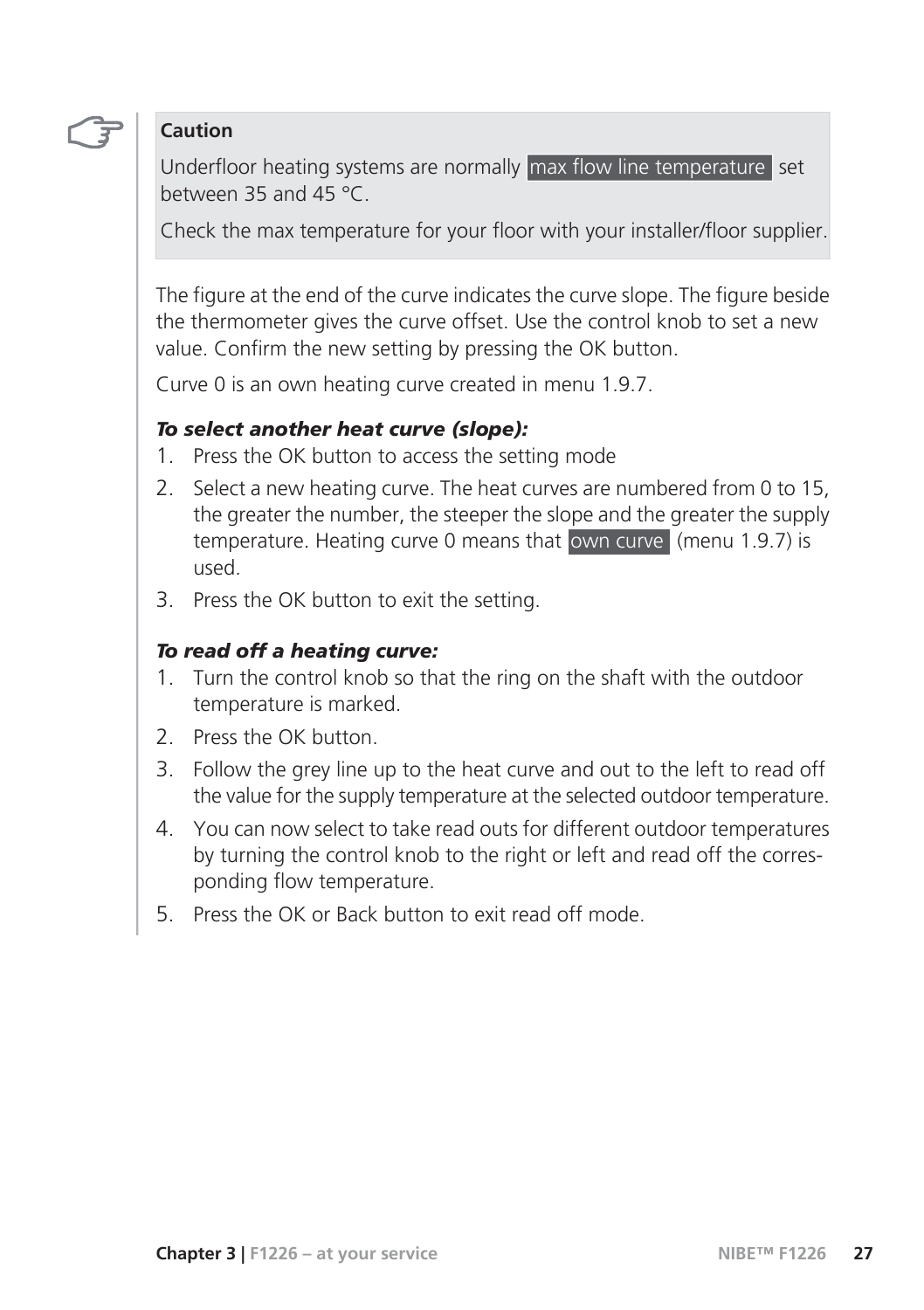

#### **TIP**

Wait 24 hours before making a new setting, so that the room temperature has time to stabilise.

If it is cold outdoors and the room temperature is too low, increase the curve slope by one increment.

If it is cold outdoors and the room temperature is too high, lower the curve slope by one increment.

If it is warm outdoors and the room temperature is too low, increase the curve offset by one increment.

If it is warm outdoors and the room temperature is too high, lower the curve offset by one increment.

#### Menu 1.9.2

#### **external adjustment**



#### *climate system*

Setting range: -10 to +10 or desired room temperature if the room sensor is installed.

Default value: 0

Connecting an external contact, for example, a room thermostat or a timer allows you to temporarily or periodically raise or lower the room temperature. When the contact is on, the heat curve offset is changed by the number of steps selected in the menu. If a room sensor is installed and activated the desired room temperature (°C) is set.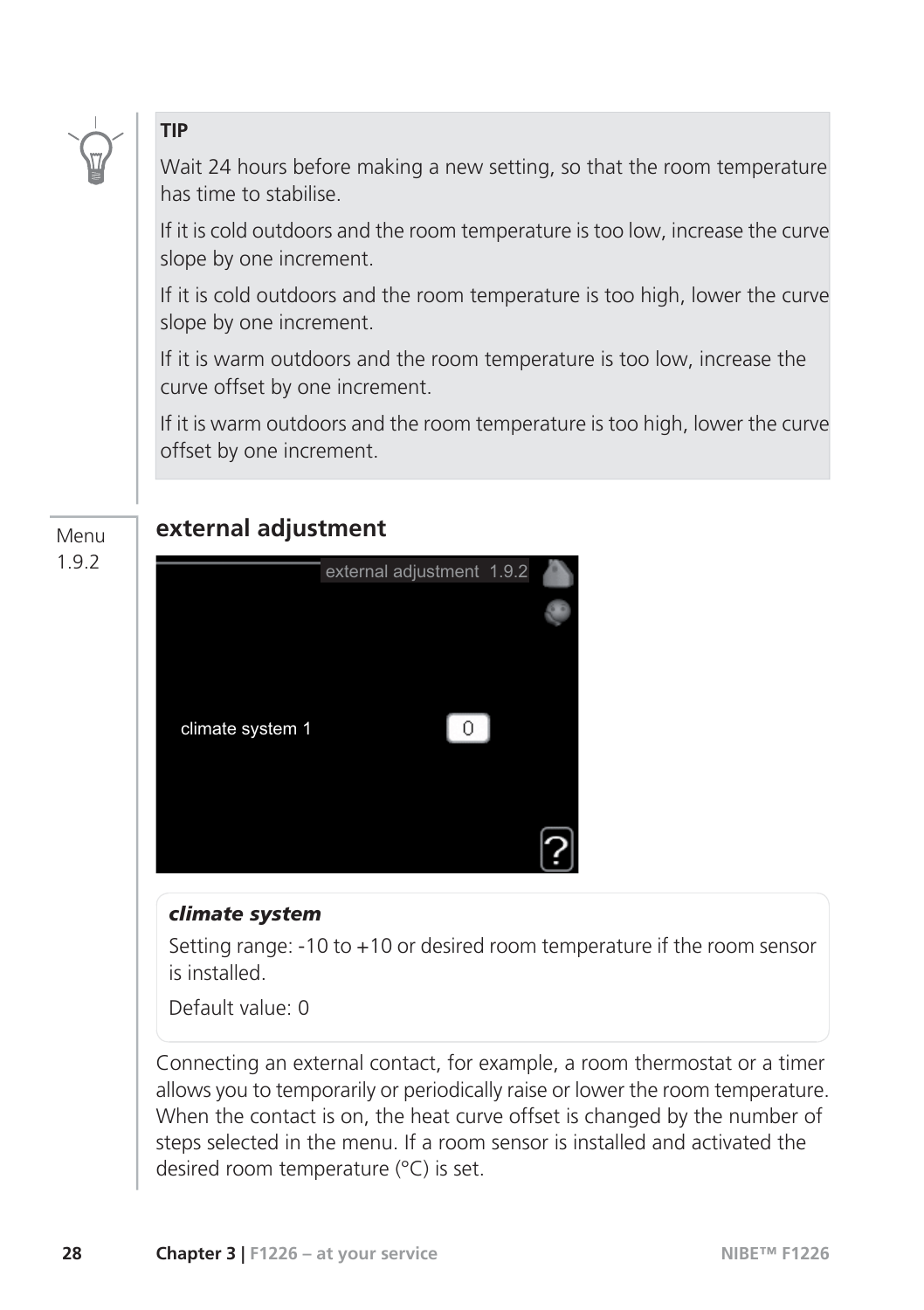#### Menu 1.9.3

#### **min. flow line temp.**



#### *climate system*

Setting range: 15-50 °C

Default values: 15°C

Set the minimum temperature on the supply temperature to the climate system. This means that F1226 never calculates a temperature lower than that set here.



#### **TIP**

The value can be increased if you have, for example, a cellar that you always want to heat, even in summer.

You may also need to increase the value in "stop heating" menu 4.9.2 "auto mode setting".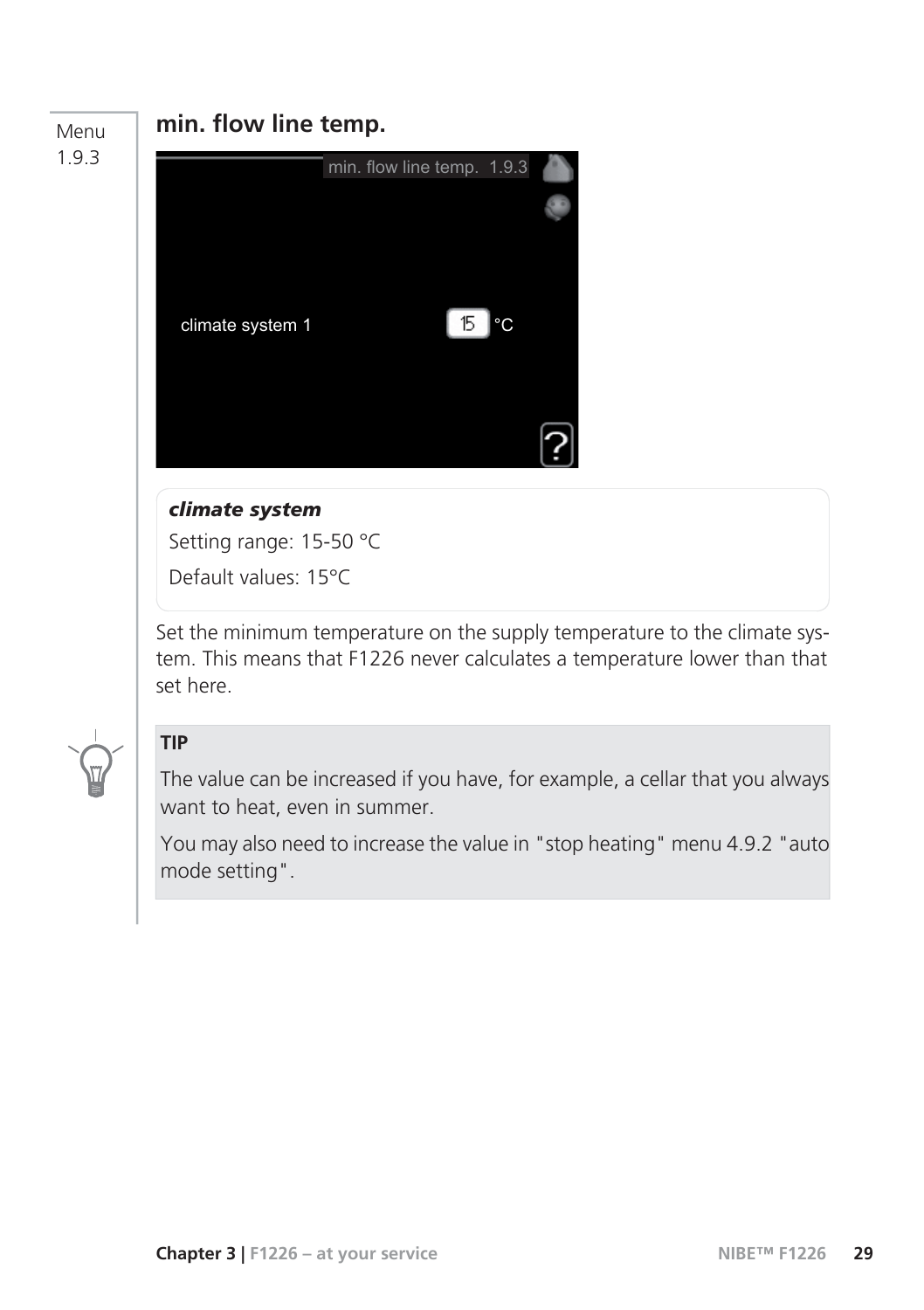#### Menu 1.9.4

#### **room sensor settings**



#### *factor system*

Setting range: 0.2 - 3.0 Default value: 2.0

Room sensors to control the room temperature can be activated here.

Here you can set a factor that determines how much the supply temperature is to be affected by the difference between the desired room temperature and the actual room temperature. A higher value gives a greater change of the heating curve's set offset.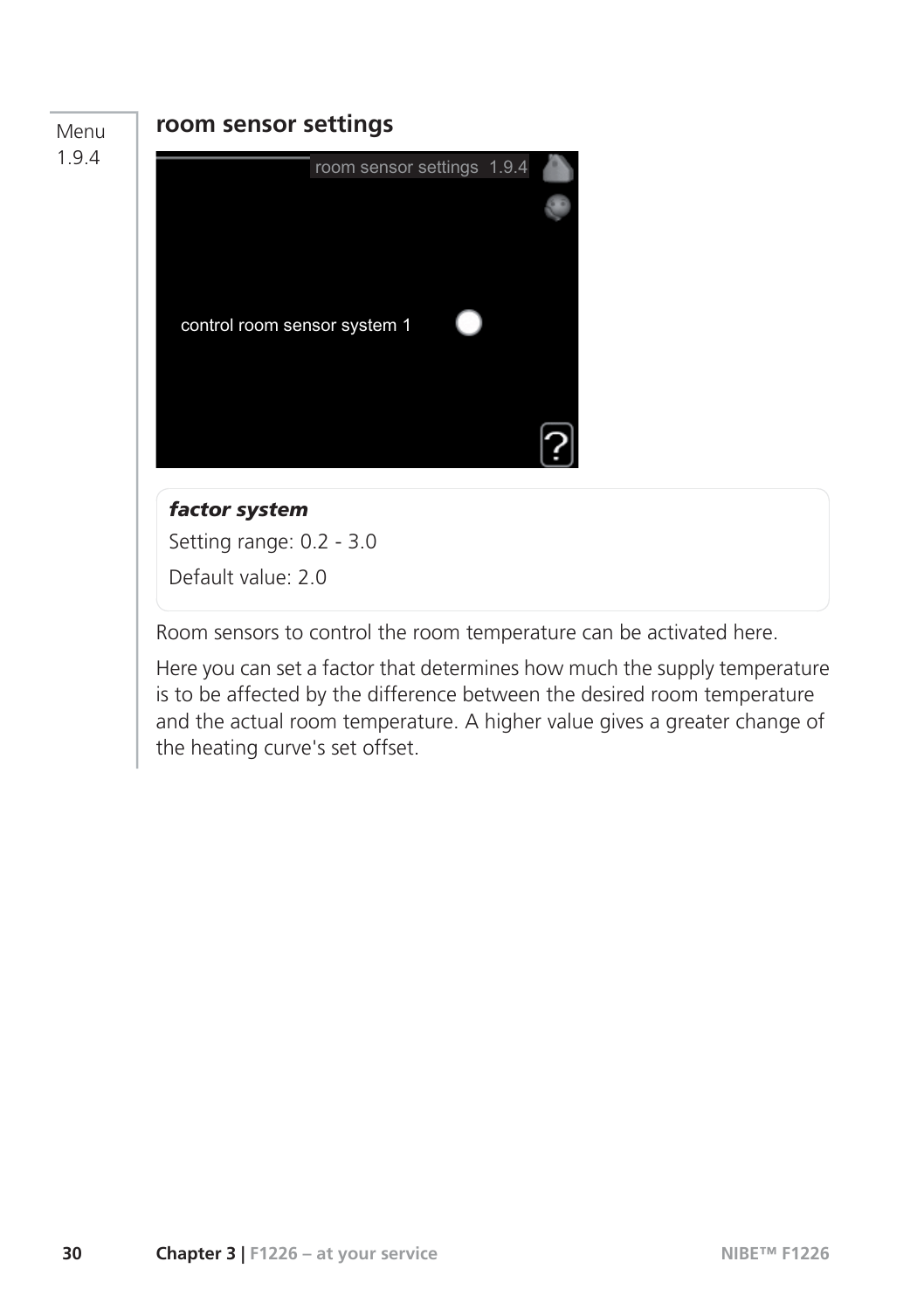#### Menu

1.9.7

#### **own curve**



#### *supply temperature*

Setting range: 15 – 70 °C

You can create your own heating curve here, if there are special requirements, by setting the desired supply temperatures for different outdoor temperatures.



#### **Caution**

Curve 0 in menu 1.9.1 must be selected for this curve to apply.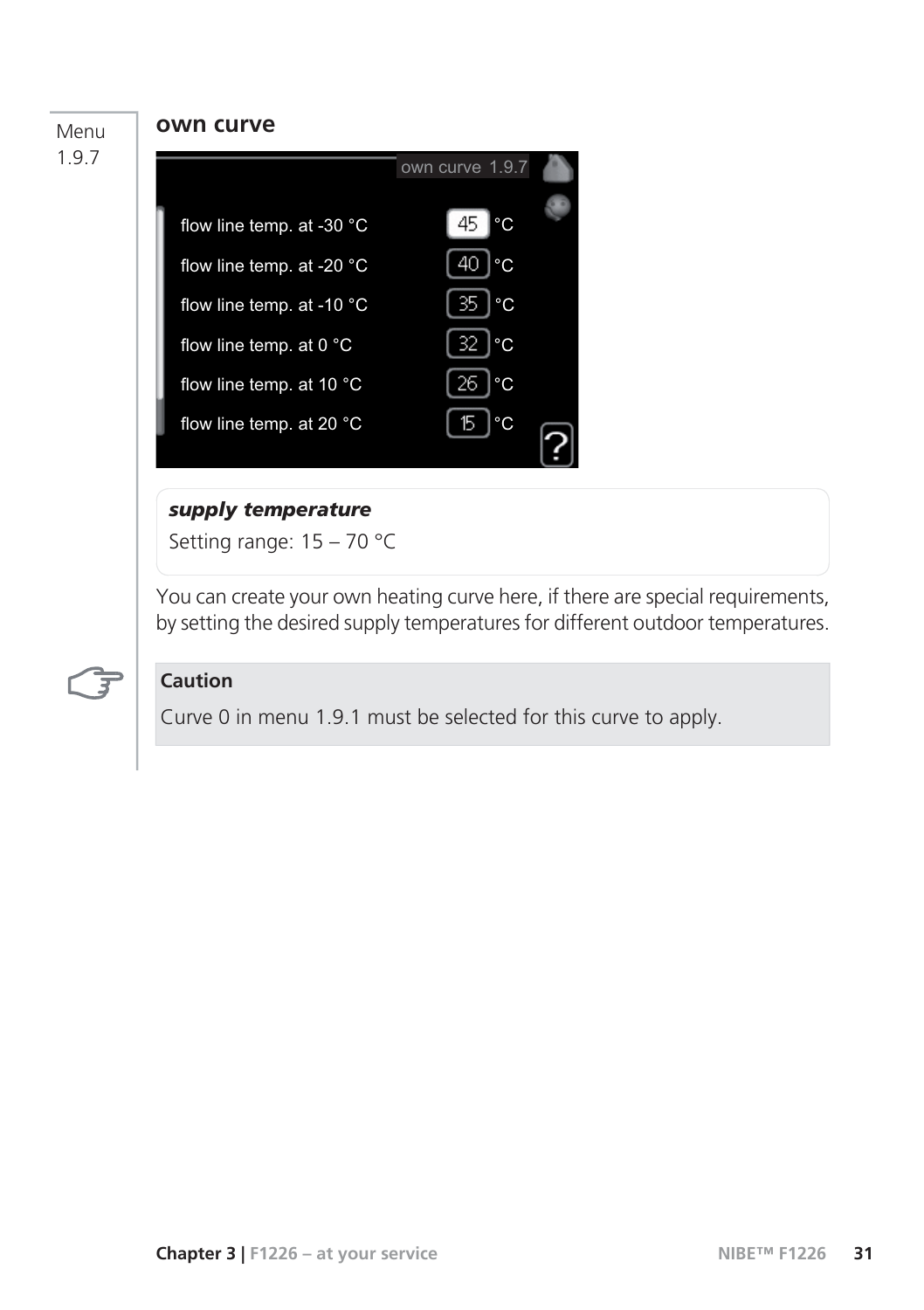

system.

The heat curve is affected at  $\pm$  5 °C from set outdoor temp. point.

It is important that the correct heating curve is selected so that the room temperature is experienced as even.



#### **TIP**

If it is cold in the house, at, for example -2  $^{\circ}$ C, "outdoor temp. point" is set to "-2" and "change in curve" is increased until the desired room temperature is maintained.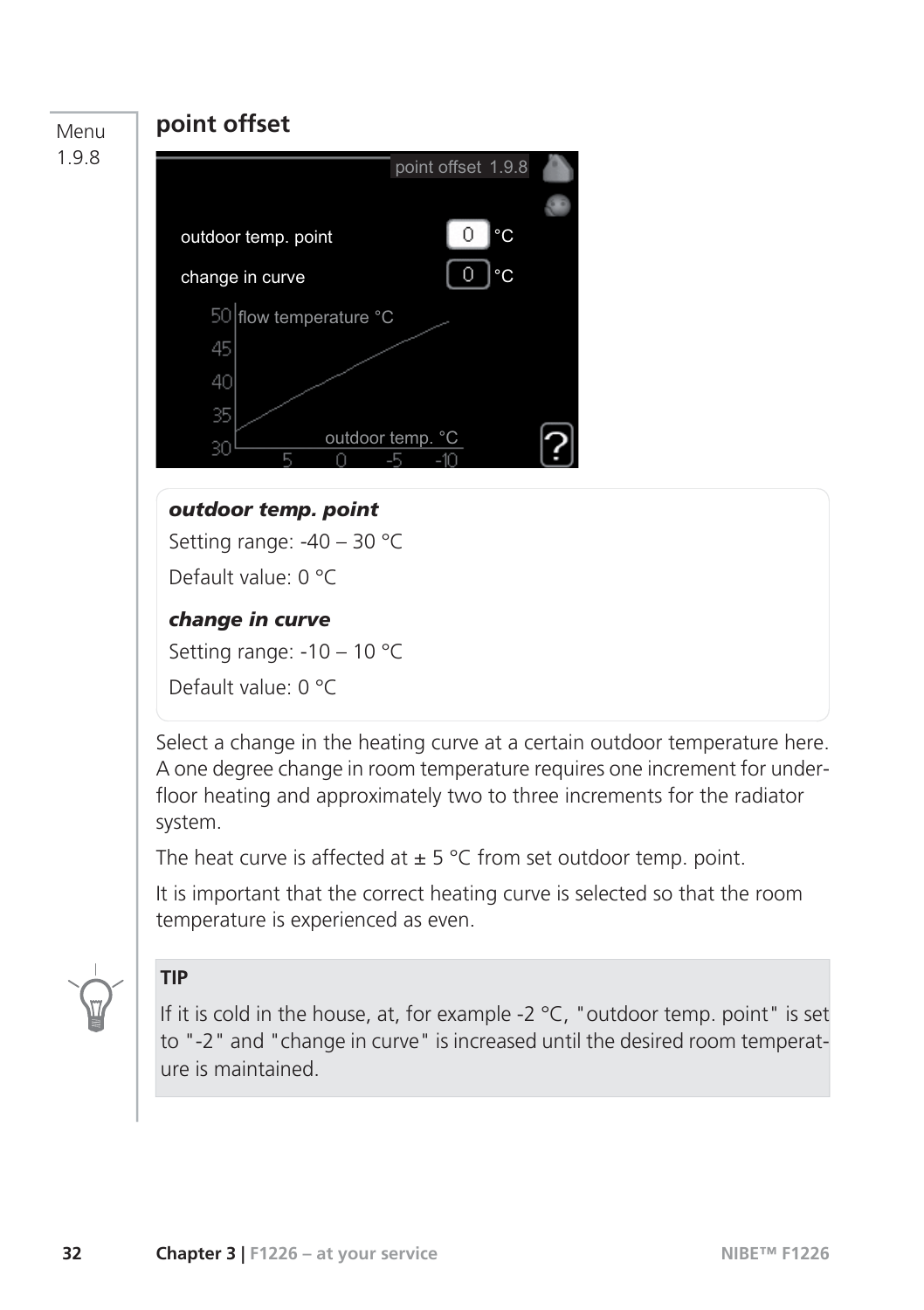

#### **Caution**

Wait 24 hours before making a new setting, so that the room temperature has time to stabilise.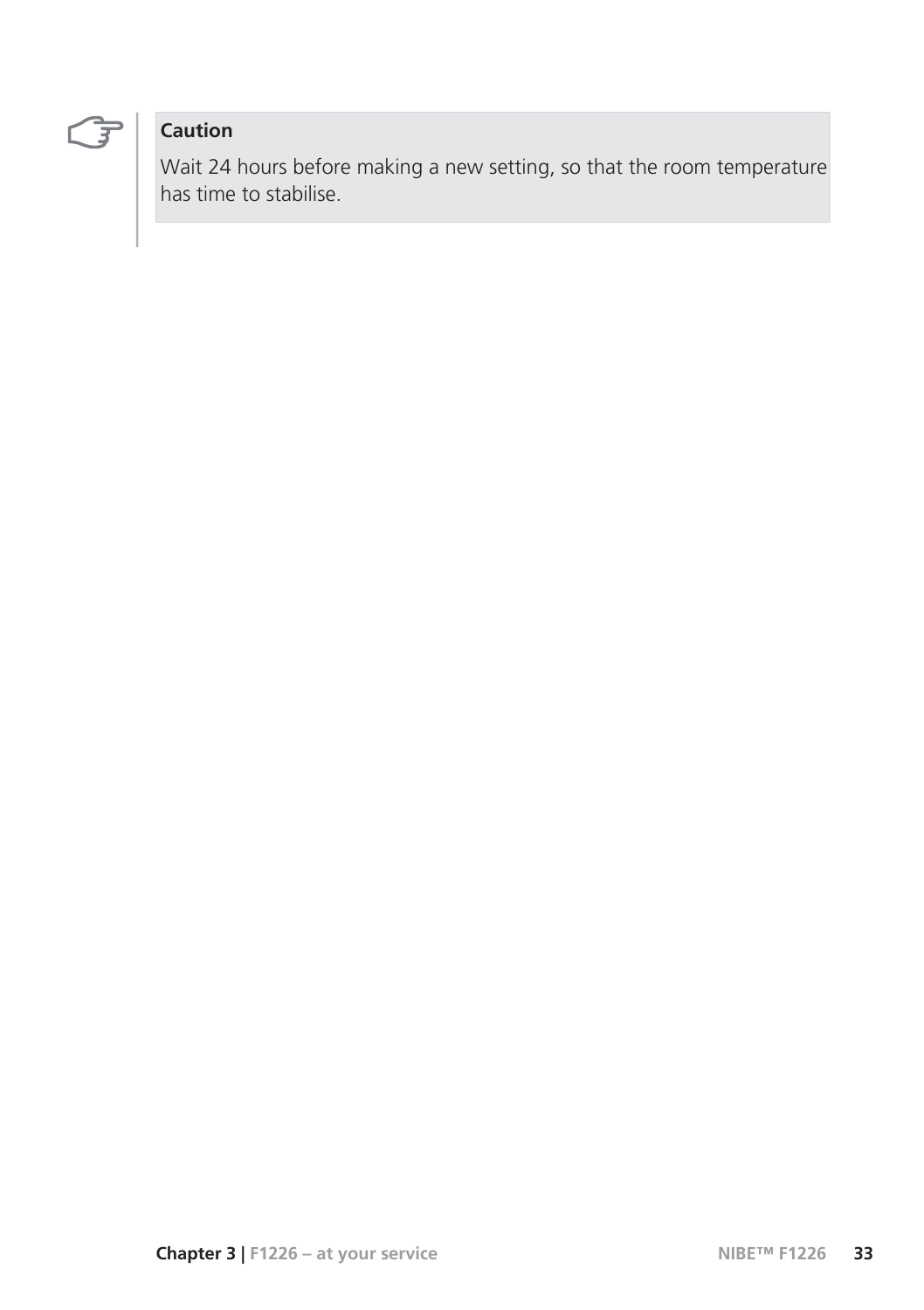### **Set the hot water capacity**

#### **Overview**



#### *Sub-menus*

For the menu HOT WATER there are several sub-menus. Status information for the relevant menu can be found on the display to the right of the menus.

temporary lux Activation of temporary increase in the hot water temperature. Status information displays "off" or what length of time of the temporary temperature increase remains.

comfort mode Setting hot water comfort. The status information displays what mode is selected, "economy", "normal" or "luxury".

advanced Setting periodic increase in the hot water temperature.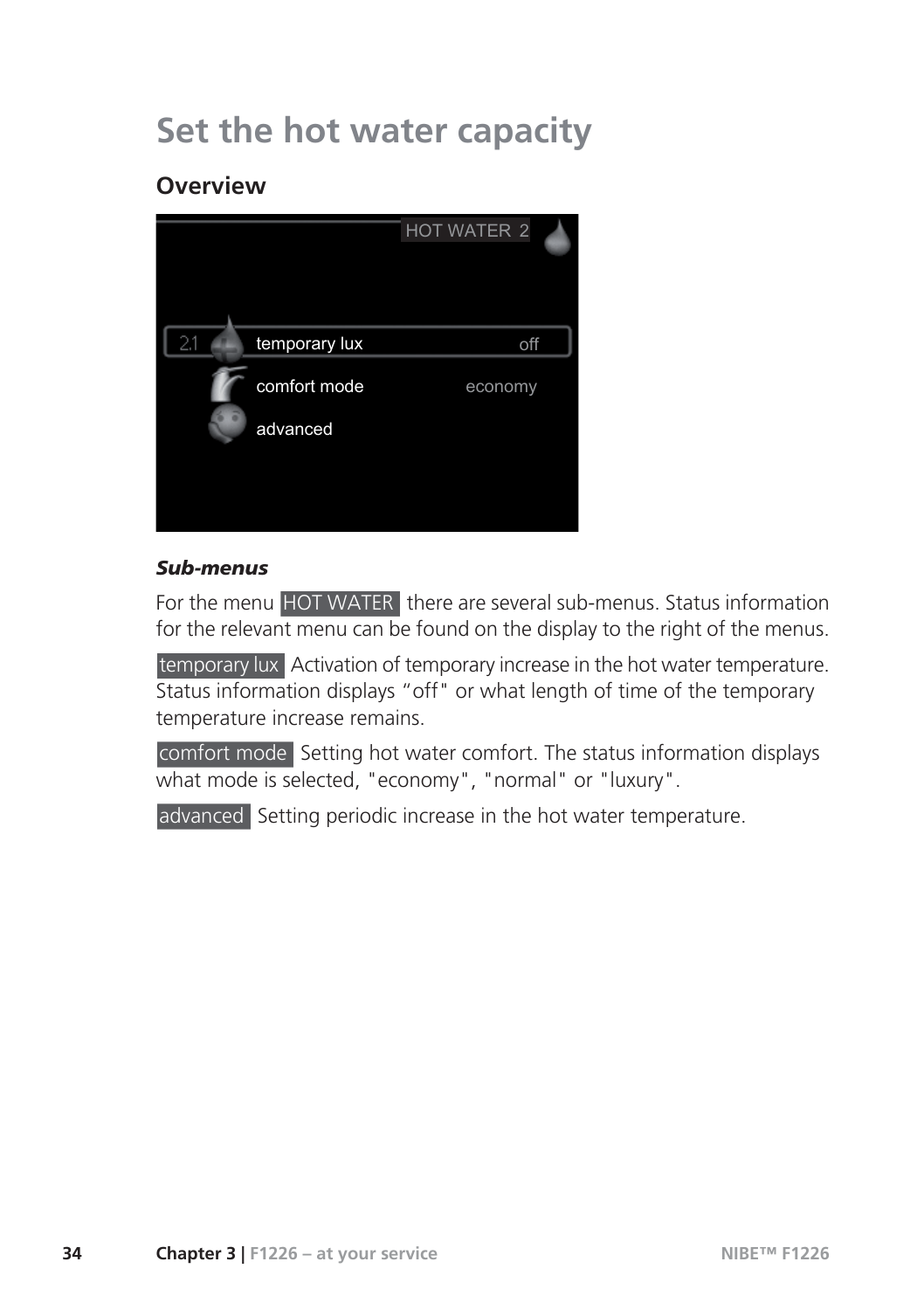# **temporary lux** off temporary lux 2.1 3 hrs 6 hrs 12 hrs Setting range: 3, 6 and 12 hours and mode "off" Default value: "off" Menu 2.1

When hot water requirement has temporarily increased this menu can be used to select an increase in the hot water temperature to lux mode for a selectable time.

#### **Caution**

If comfort mode "luxury" is selected in menu 2.2 no further increase can be carried out.

The function is activated immediately when a time period is selected and confirmed using the OK button. The time to the right displays the remaining time at the selected setting.

When the time has run out F1226 returns to the mode set in menu 2.2

Select "off" to switch off temporary lux.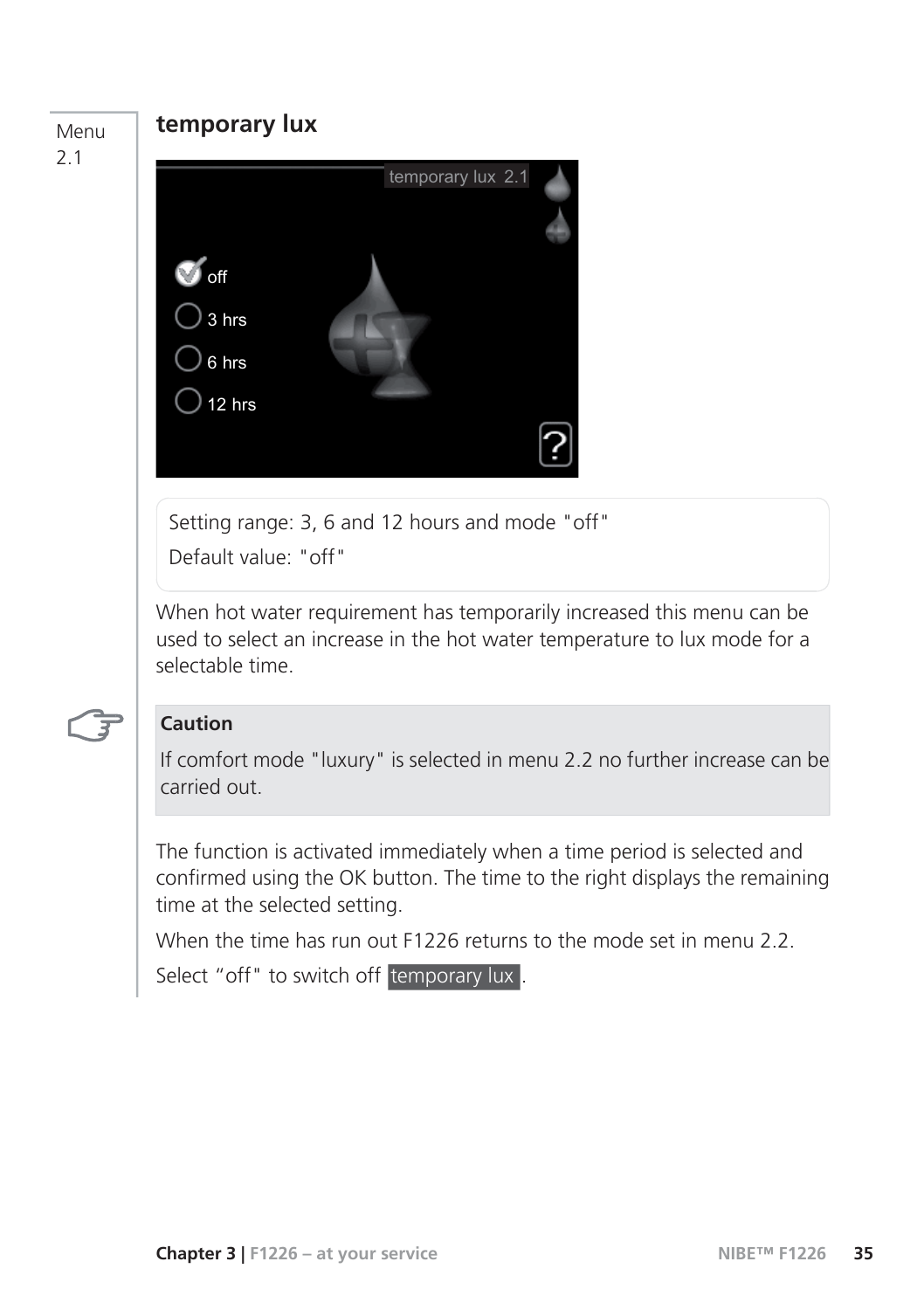### **comfort mode** economy comfort mode 2.2 normal luxury Setting range: economy, normal, luxury Default value: normal Menu 2.2 The difference between the selectable modes is the temperature of the hot tap water. Higher temperature means that the hot water lasts longer. **economy:** This mode gives less hot water than the other, but is more economical. This mode can be used in smaller households with a small hot water requirement. **normal:** Normal mode gives a larger amount of hot water and is suitable for most households. **luxury:** Lux mode gives the greatest possible amount of hot water. In this mode the immersion heater may be partially used to heat hot water, which may increase operating costs.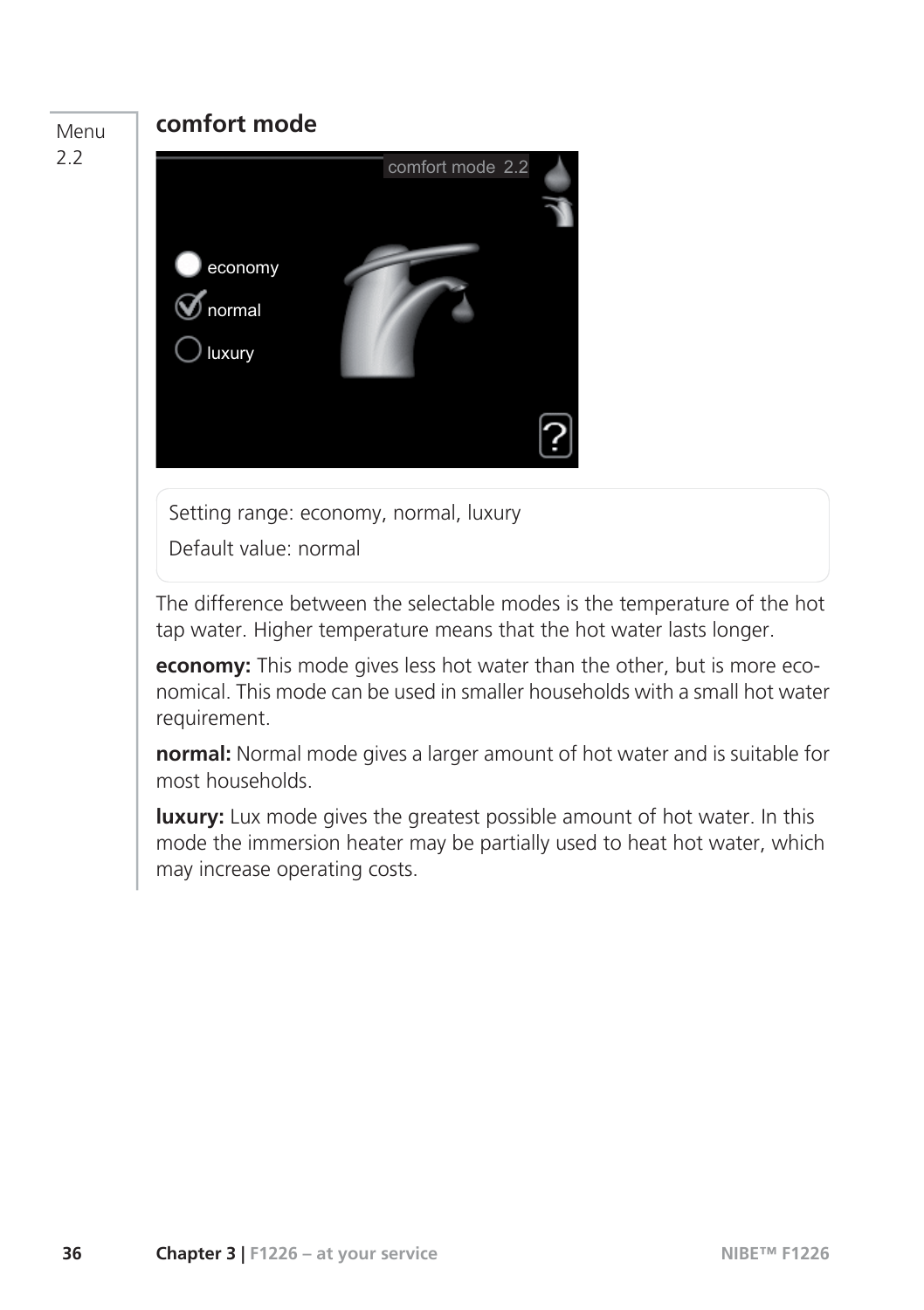



#### *period*

Setting range: 1 - 90 days Default value: 14 days

#### *start time*

Setting range: 00:00 - 23:00 Default value: 00:00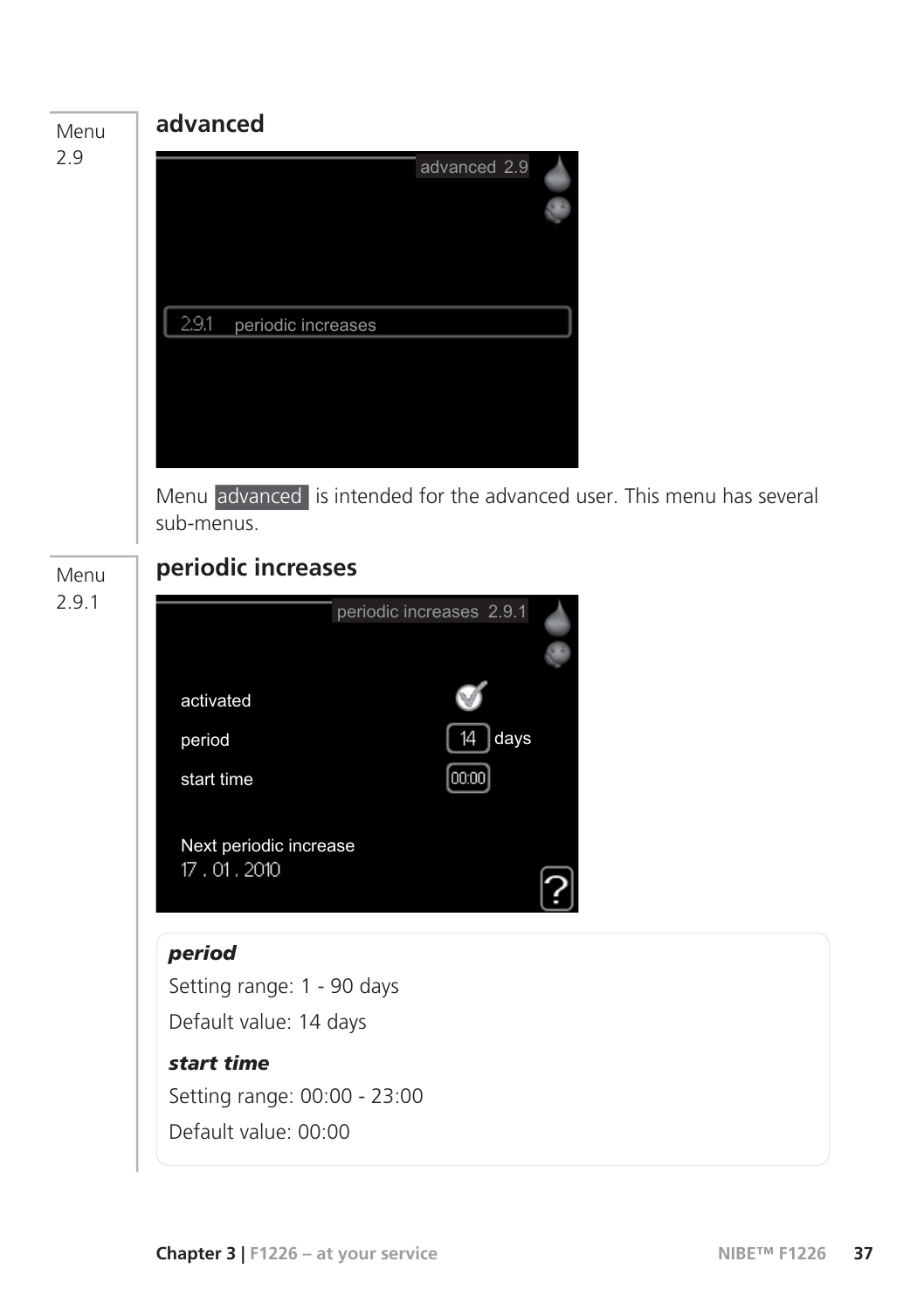To prevent bacterial growth in the water heater, the compressor and the immersion heater can increase hot water temperature at regular intervals.

The length of time between increases can be selected here. The time can be set between 1 and 90 days. Factory setting is 14 days. Untick "activated" to switch off the function.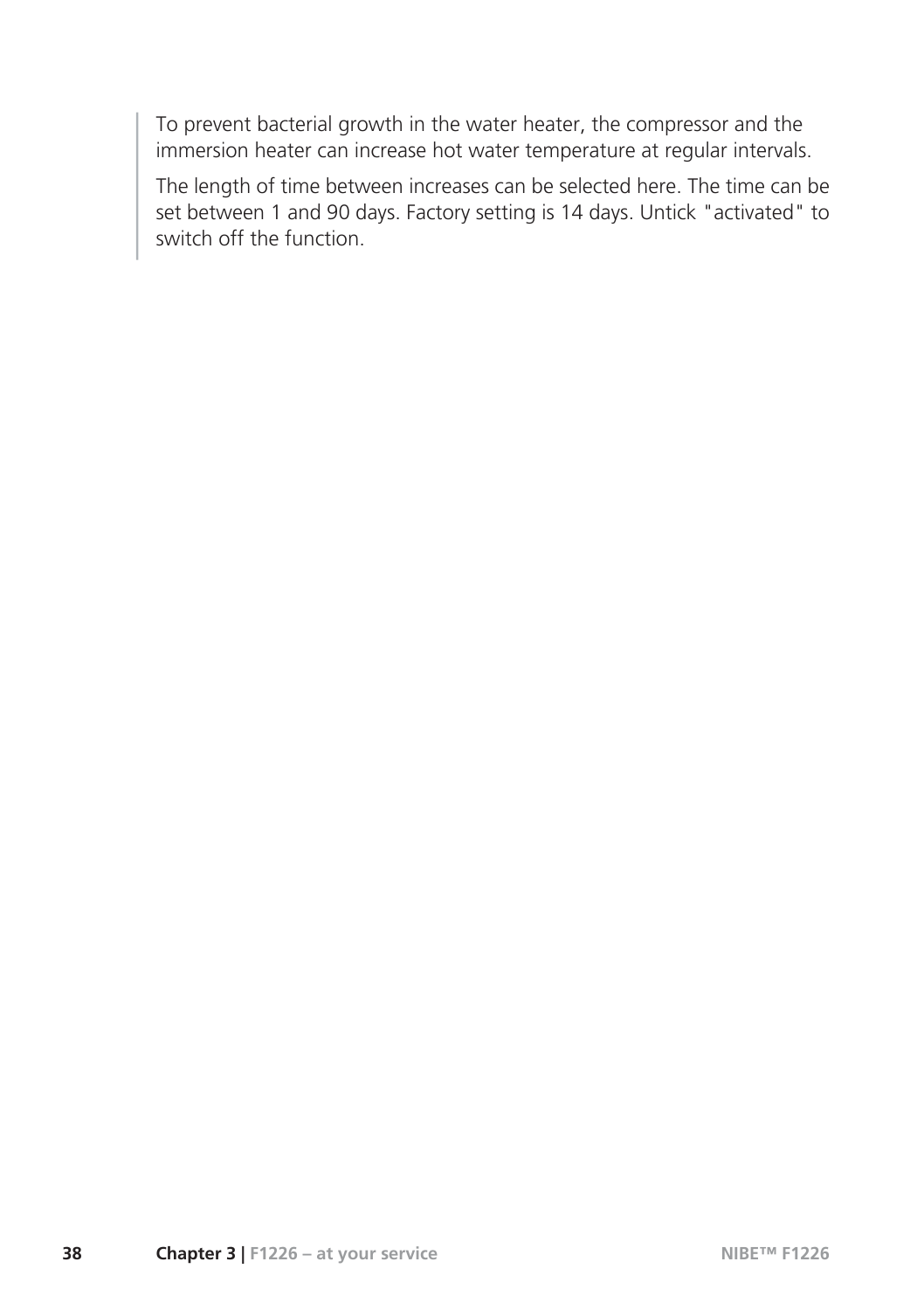### **Get information**

#### **Overview**

![](_page_40_Picture_2.jpeg)

#### *Sub-menus*

For the menu INFO there are several sub-menus. No settings can be made in these menus, it is just display of information. Status information for the relevant menu can be found on the display to the right of the menus.

service info shows temperature levels and settings in the heat pump.

compressor info shows operating times, number of starts etc for the compressor.

add. heat info displays information about the addition's operating times etc.

alarm log displays the latest alarm and information about the heat pump when the alarm occurred.

indoor temp. log the average temperature indoors week by week during the past year.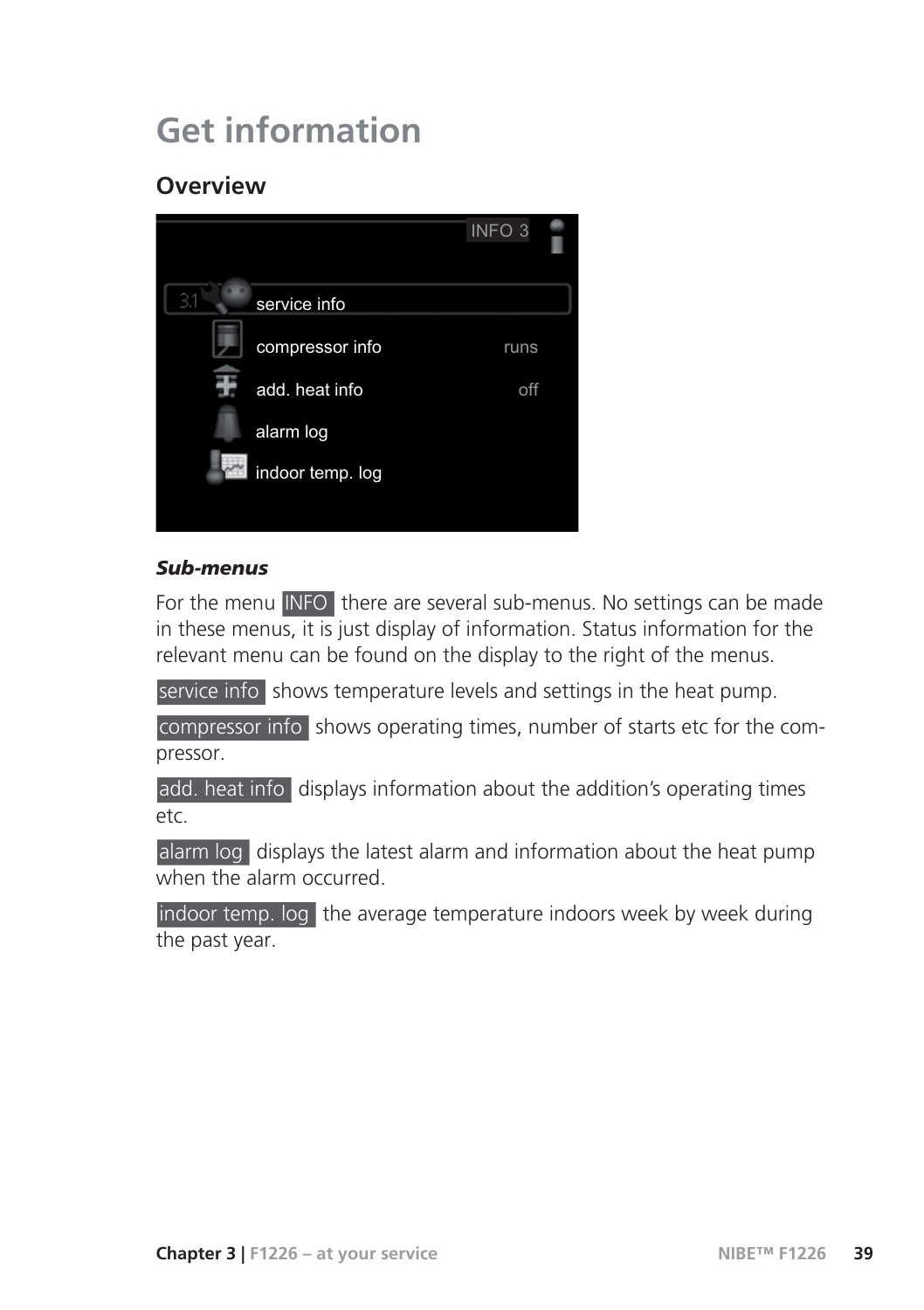Menu 3.1

#### **service info**

| 1/7                   | service info 3.1 |
|-----------------------|------------------|
| status                | EB100            |
| op. prioritisation    | off              |
| hot water charging    | 49.0 $\degree$ C |
| heat medium flow      | 30.5 °C          |
| calculated flow temp. | 15.0 °C          |
| degree minutes        | 62               |
| outdoor temp.         | $-5.6 °C$        |
| brine in              | 6.2 °C           |
| brine out             | 3.9 °C           |

Information about the heat pump's actual operating status (e.g. current temperatures etc.) can be obtained here. No changes can be made.

The information is on several pages. Turn the control knob to scroll between the pages.

Symbols in this menu:

![](_page_41_Picture_6.jpeg)

Compressor **Heating** 

![](_page_41_Picture_8.jpeg)

Addition **Hot water** 

![](_page_41_Picture_10.jpeg)

![](_page_41_Picture_12.jpeg)

![](_page_41_Picture_14.jpeg)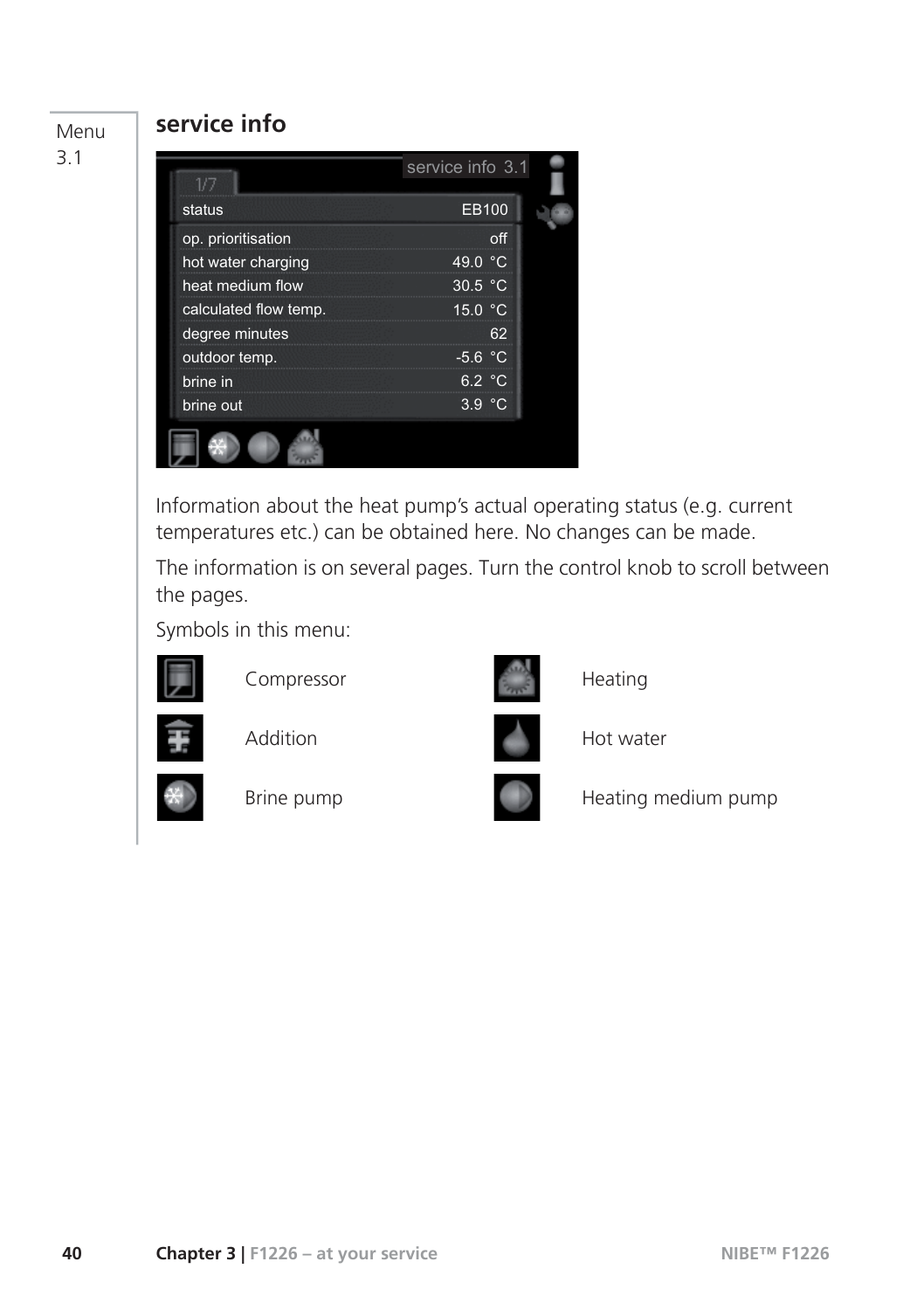#### Menu 3.2

#### **compressor info**

![](_page_42_Picture_2.jpeg)

Information about the compressor's operating status and statistics can be obtained here. No changes can be made.

The information is on several pages. Turn the control knob to scroll between the pages.

![](_page_42_Figure_5.jpeg)

#### **add. heat info**

|                         | add. heat info 3.3 |  |
|-------------------------|--------------------|--|
| status:<br>time factor: | off<br>9.6         |  |
|                         |                    |  |
|                         |                    |  |

Information about the additional heat settings, operating status and statistics can be obtained here. No changes can be made.

The information is on several pages. Turn the control knob to scroll between the pages.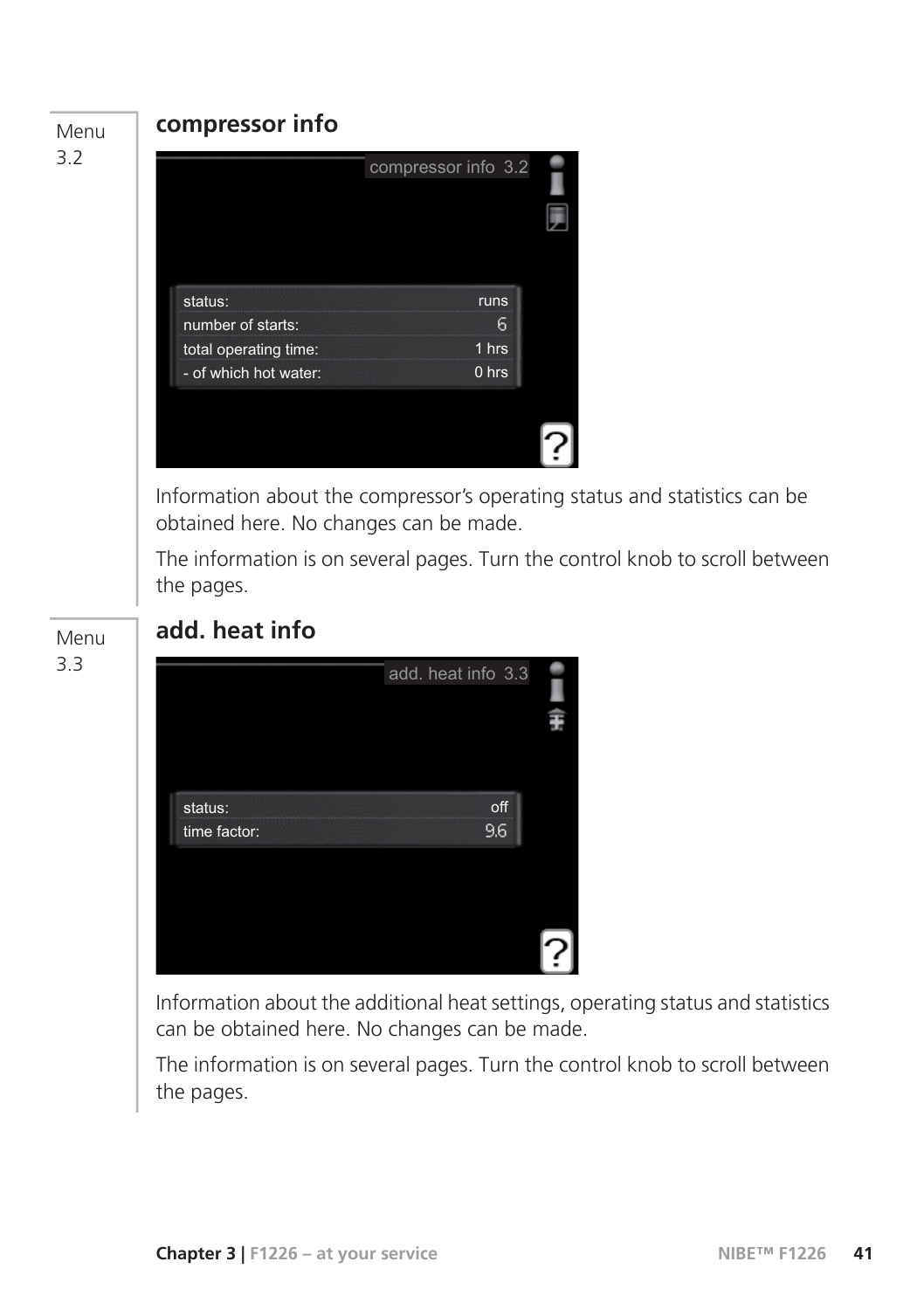|             |       | alarm log 3.4  |  |
|-------------|-------|----------------|--|
|             |       |                |  |
| 101.01.2010 | 00:34 | TB alarm       |  |
| 01.01.2010  | 00:34 | $LP$ alarm     |  |
| 01.01.2010  | 00:34 | Sensor flt:BT6 |  |
| 01.01.2010  | 00:34 | Sens flt:BT20  |  |
| 01.01.2010  | 00:34 | Sensor flt:BT2 |  |
| 01012010    | 00:34 | Sensor flt:BT1 |  |
| 01.01.2010  | 00:34 | TB alarm       |  |
| 01.01.2010  | 00:32 | LP alarm       |  |
| 01.01.2010  | 00:32 | Sensor flt:BT6 |  |
|             |       |                |  |
|             |       |                |  |

**alarm log**

Menu 3.4

> To facilitate fault-finding the heat pump operating status at alarm alerts is stored here. You can see information for the 10 most recent alarms.

> To view the run status in the event of an alarm, mark the alarm and press the OK button.

|                    | alarm log 3.4    |
|--------------------|------------------|
| Level sensor Brine |                  |
| outdoor temp.      | $-5.6 °C$        |
| heat medium flow   | 30.5 °C          |
| heat medium return | 25.0 °C          |
| hot water charging | 49.0 °C          |
| brine in           | 6.2 °C           |
| brine out          | 3.9 °C           |
| condenser out      | $30.5^{\circ}$ C |
| operating time     | $0 \text{ min}$  |
| op. mode           | heating          |

Information about an alarm.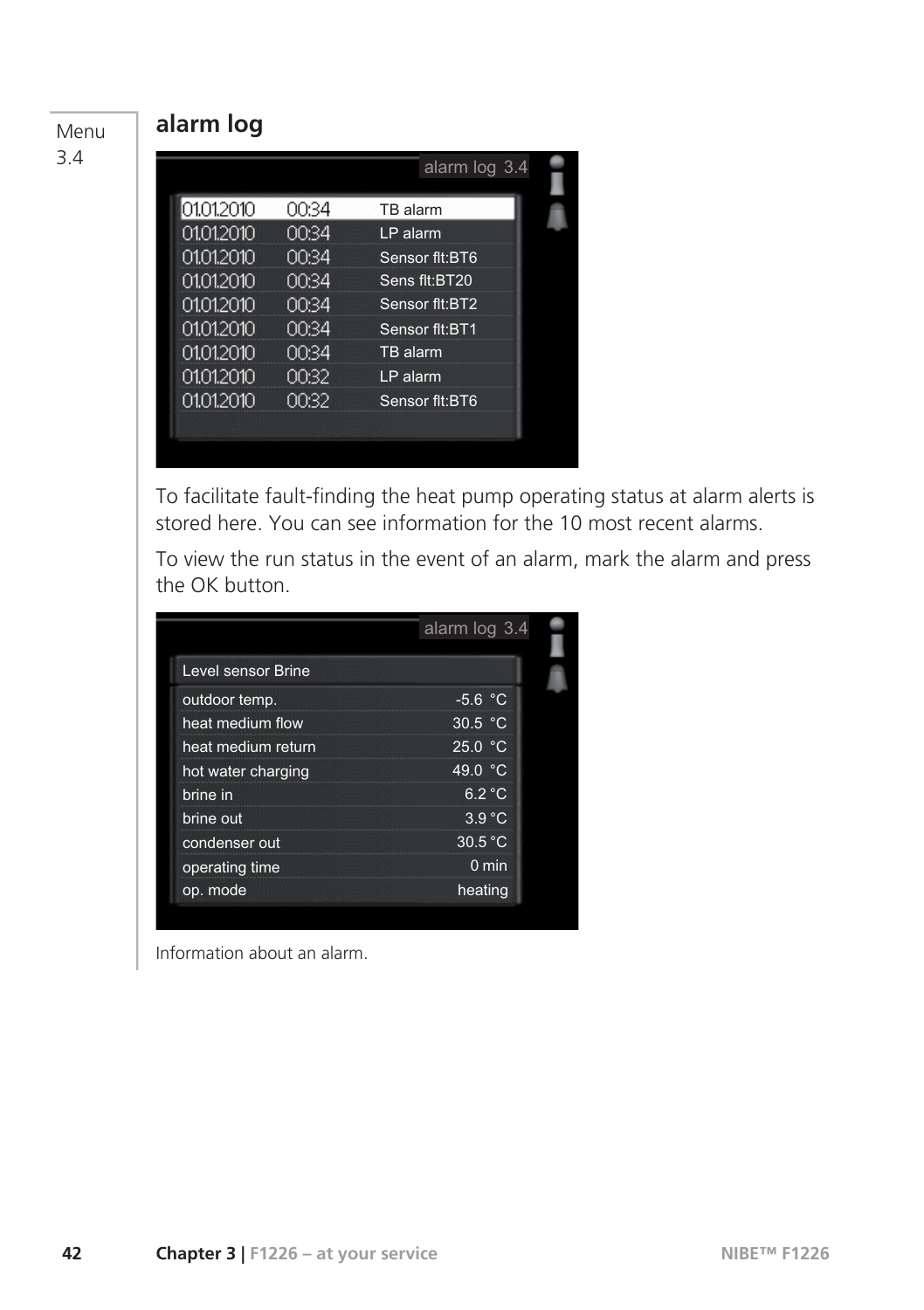#### Menu 3.5

#### **indoor temp. log**

![](_page_44_Picture_2.jpeg)

Here you can see the average temperature indoors week by week during the past year. The dotted line indicates the annual average temperature.

The average outdoor temperature is only shown if a room temperature sensor/room unit is installed.

#### *To read off an average temperature*

- 1. Turn the control knob so that the ring on the shaft with the week number is marked.
- 2. Press the OK button.
- 3. Follow the grey line up to the graph and out to the left to read off the average indoor temperature at the selected week.
- 4. You can now select to take read outs for different weeks by turning the control knob to the right or left and read off the average temperature.
- 5. Press the OK or Back button to exit read off mode.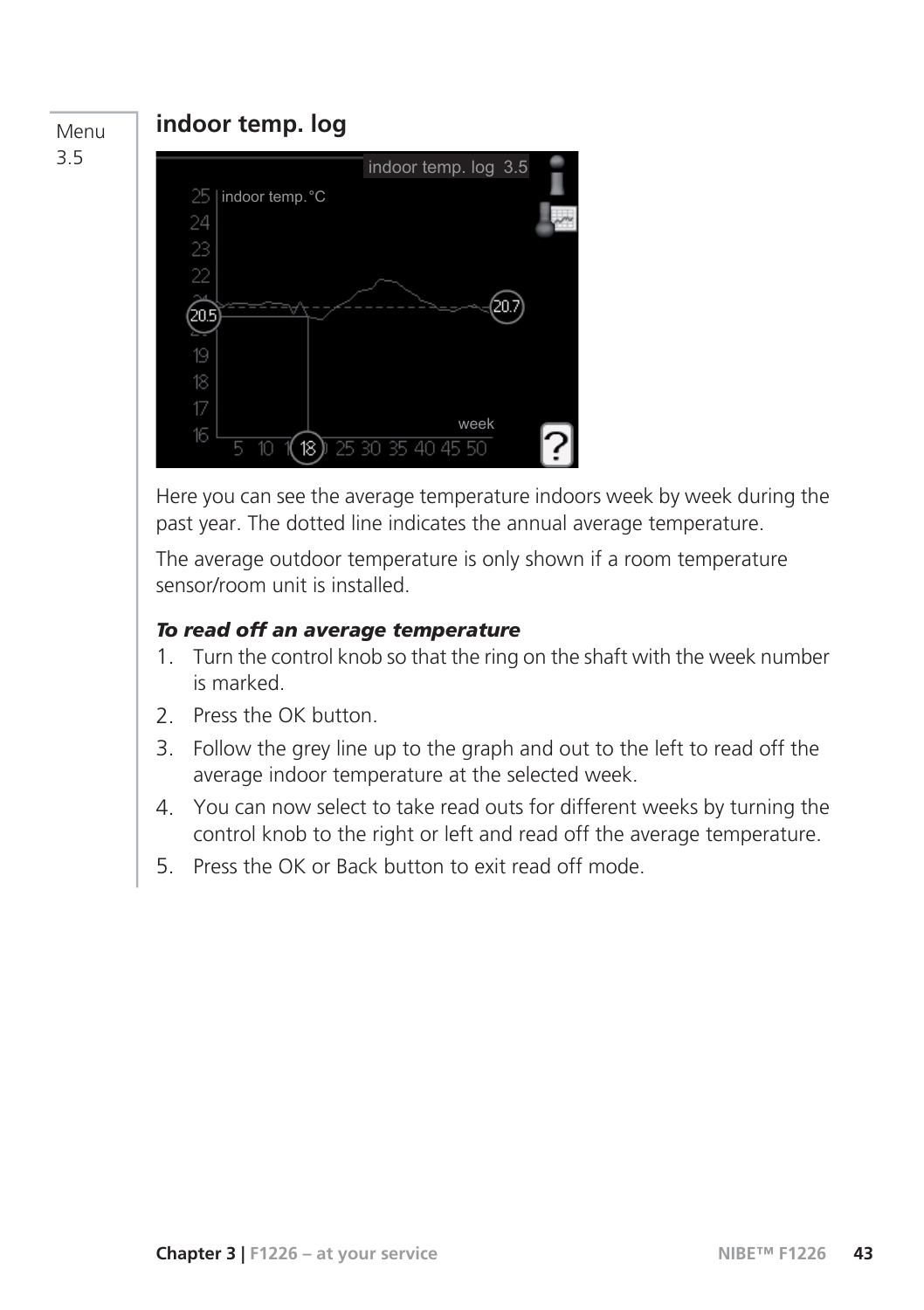## **Adjust the heat pump**

#### **Overview**

![](_page_45_Picture_2.jpeg)

#### *Sub-menus*

For the menu HEAT PUMP there are several sub-menus. Status information for the relevant menu can be found on the display to the right of the menus.

plus functions Settings applying to any installed extra functions in the heating system.

op. mode Activation of manual or automatic operating mode. The status information shows the selected operating mode.

time & date Setting current time and date.

language Select the language for the display here. The status information shows the selected language.

advanced Setting heat pump work mode.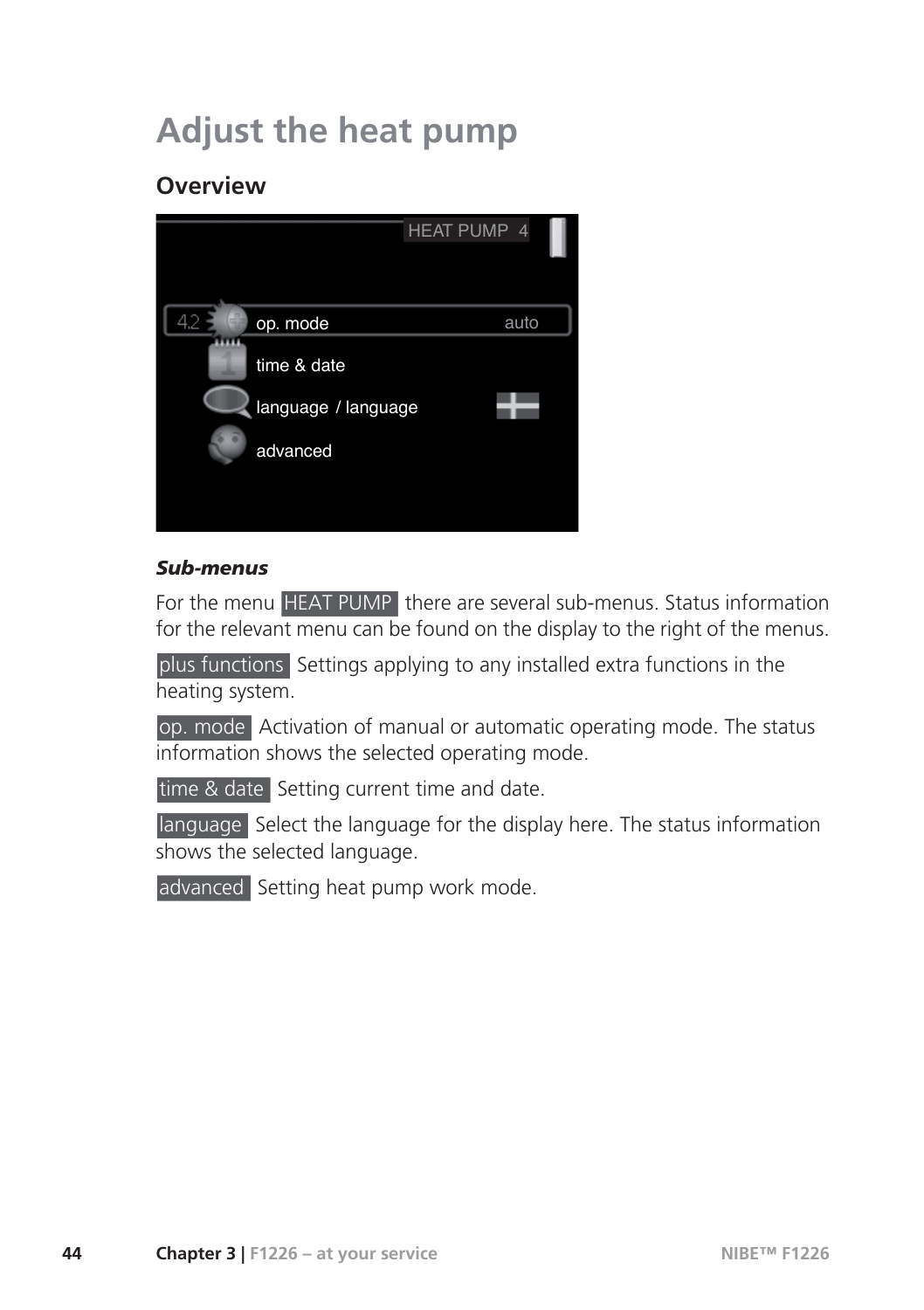#### Menu 4.2

#### **op. mode**

![](_page_46_Picture_3.jpeg)

#### *op. mode*

Setting range: auto, manual, add. heat only Default value: auto

#### *functions*

Setting range: compressor, addition, heating

The heat pump operating mode is usually set to "auto". It is also possible to set the heat pump to "add. heat only", but only when an addition is used, or "manual" and select yourself what functions are to be permitted.

Change the operating mode by marking the desired mode and pressing the OK button. When an operating mode is selected it shows what in the heat pump is permitted (crossed out = not permitted) and selectable alternatives to the right. To select selectable functions that are permitted or not you mark the function using the control knob and press the OK button.

#### *Operating mode auto*

In this operating mode you cannot select which functions are to be permitted because it is handled automatically by the heat pump.

#### *Operating mode manual*

In this operating mode you can select what functions are permitted. You cannot deselect "compressor" in manual mode.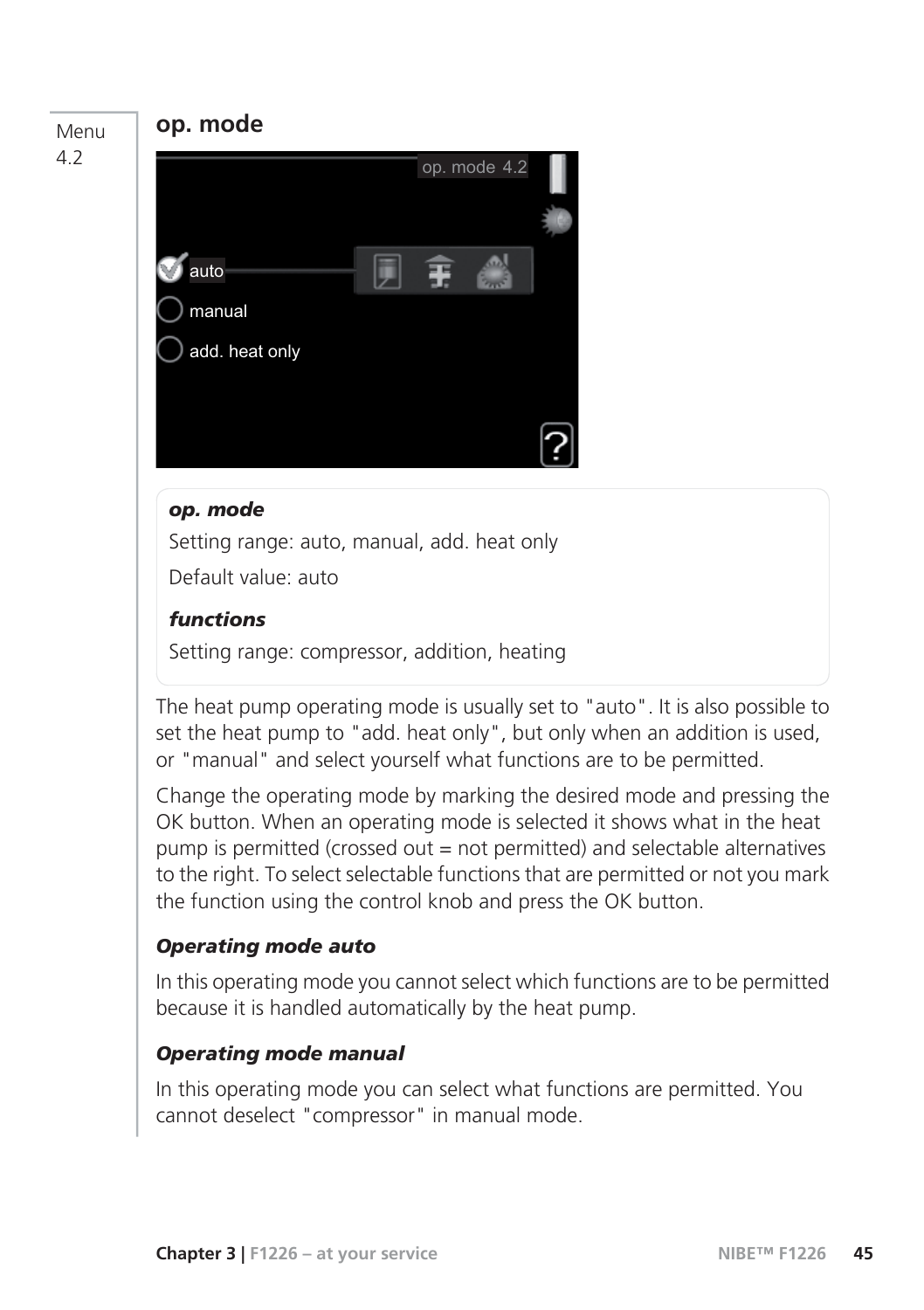#### *Operating mode add. heat only*

![](_page_47_Picture_1.jpeg)

#### **Caution**

If you choose mode "add. heat only" the compressor is deselected and there is a higher operating cost.

In this operating mode the compressor is not active and only additional heating is used.

#### *Functions*

"**compressor**" is that which produces heating and hot water for the accommodation. If "compressor" is deselected, a symbol in the main menu on the heat pump symbol is displayed. You cannot deselect "compressor" in manual mode.

"**addition**" is what helps the compressor to heat the accommodation and/or the hot water when it cannot manage the whole requirement alone.

"**heating**" means that you get heat in the accommodation. You can deselect the function when you do not wish to have heating running.

![](_page_47_Picture_9.jpeg)

#### **Caution**

**time & date**

If you deselect "addition" it may mean that sufficient heating in the accommodation is not achieved.

#### Menu 4.4

![](_page_47_Picture_13.jpeg)

Set time and date and display mode here.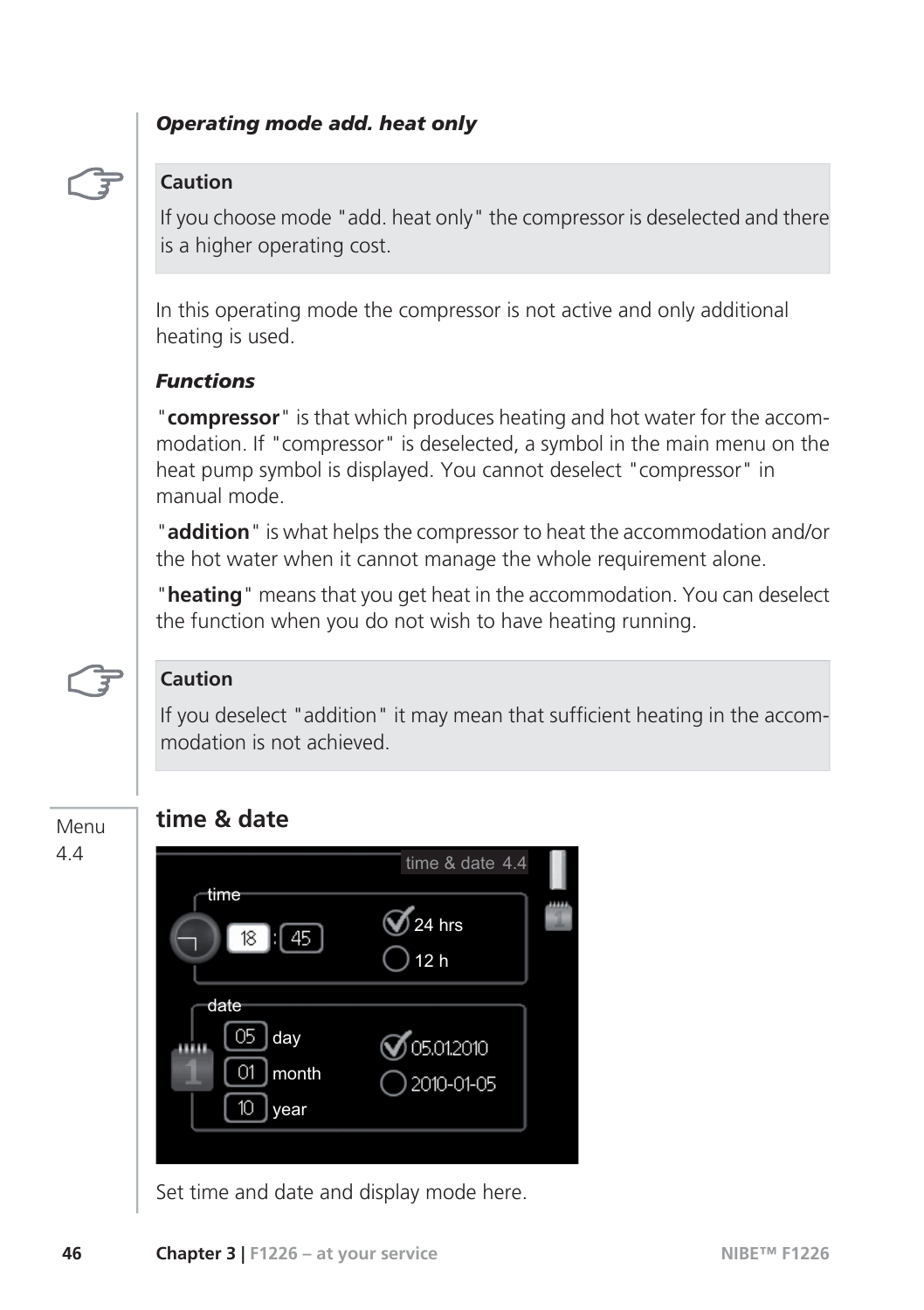![](_page_48_Picture_0.jpeg)

Choose the language that you want the information to be displayed in here.

![](_page_48_Figure_2.jpeg)

### **advanced**

|       |                       | advanced 4.9 |  |
|-------|-----------------------|--------------|--|
| 4.9.1 | op. prioritisation    |              |  |
|       | auto mode setting     |              |  |
|       | degree minute setting |              |  |
|       | factory setting user  |              |  |
|       |                       |              |  |
|       |                       |              |  |

Menu advanced is intended for the advanced user. This menu has several sub-menus.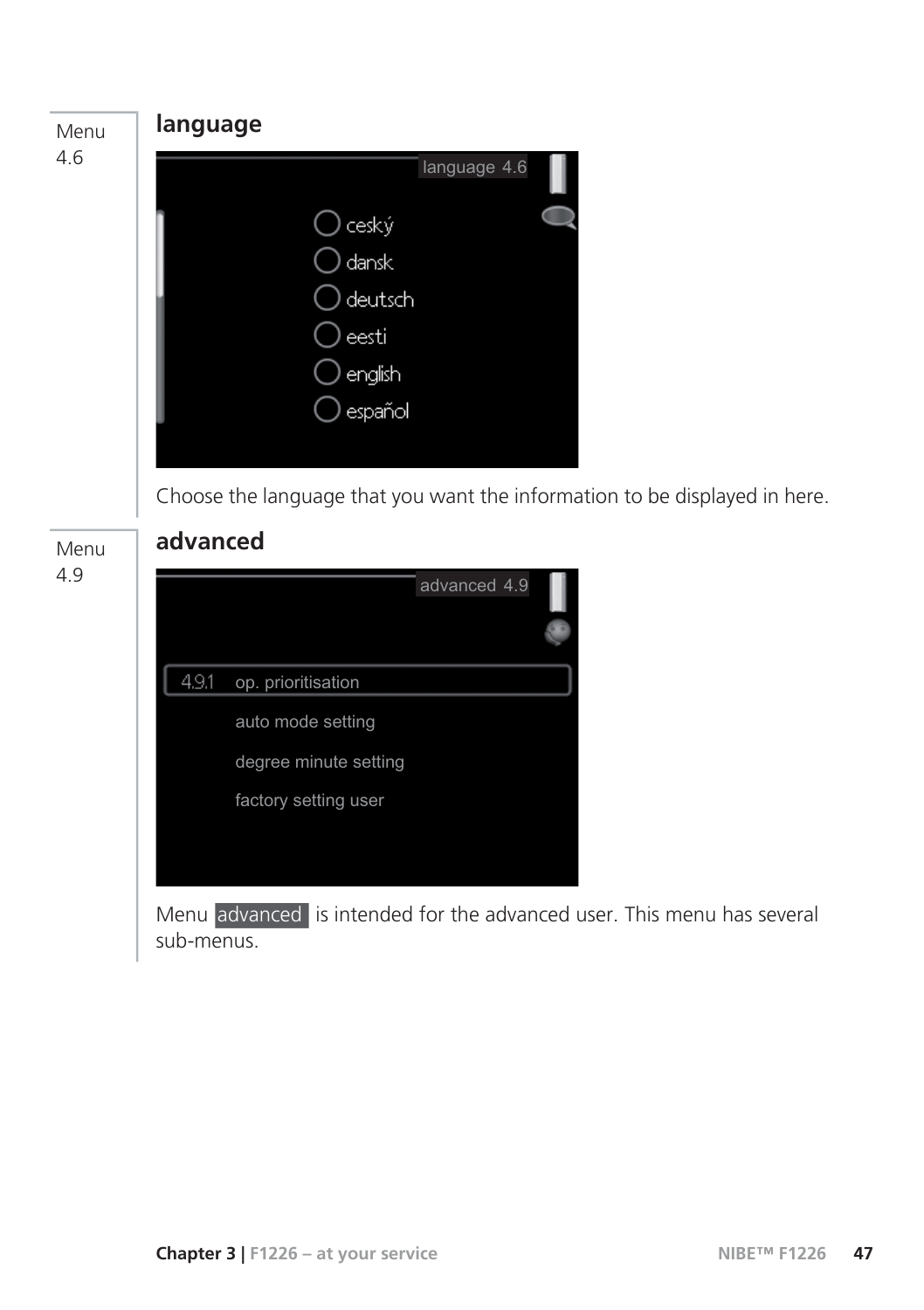![](_page_49_Figure_0.jpeg)

#### *op. prioritisation*

Setting range: 0 to 180 min

Default value: 20 min

Choose here how long the heat pump should work with each requirement if there are two or more requirements at the same time. If there is only one requirement the heat pump only works with that requirement.

The indicator marks where in the cycle the heat pump is.

If 0 minutes is selected it means that requirement is not prioritised, but will only be activated when there is no other requirement.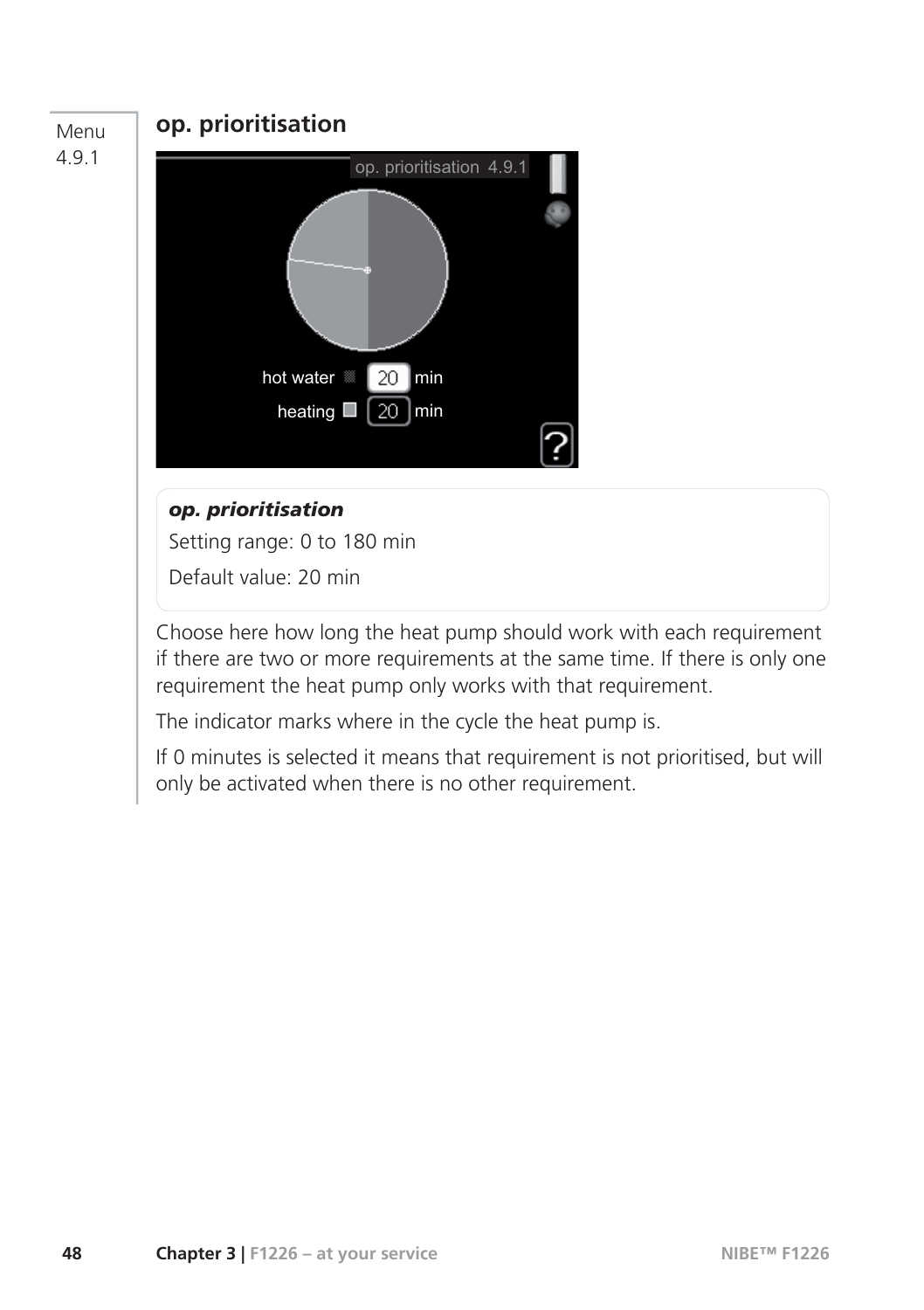#### Menu 4.9.2

#### **auto mode setting**

![](_page_50_Picture_2.jpeg)

#### *stop heating*

Setting range: -20 – 40 °C Default values: 20

#### *stop additional heat*

Setting range: -20 – 40 °C Default values: 15

#### *filtering time*

Setting range: 0 – 48 h

Default value: 24 h

When operating mode is set to "auto" the heat pump selects when start and stop of additional heat and heat production is permitted, dependent on the average outdoor temperature.

Select the average outdoor temperatures in this menu.

You can also set the time over which (filtering time) the average temperature is calculated. If you select 0, the present outdoor temperature is used.

#### **Caution**

It cannot be set "stop additional heat" higher than "stop heating".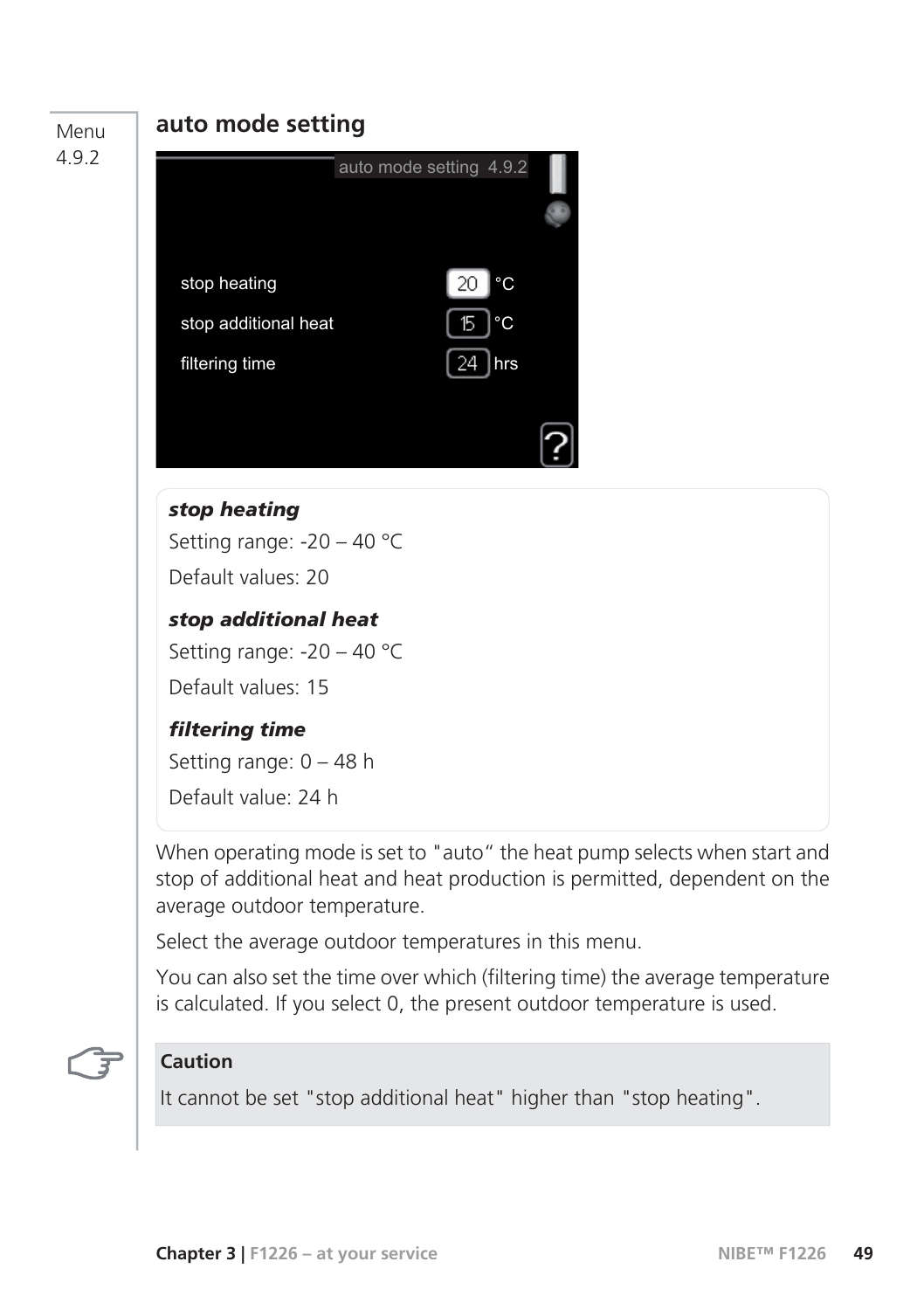Menu 4.9.3

#### **degree minute setting**

![](_page_51_Picture_2.jpeg)

#### *current value*

Setting range: -3000 – 3000

#### *start compressor*

Setting range: -1000 – -30

Default value: -60

#### *start addition*

Setting range: -2000 – -30

Default value: -400

#### *diff. between additional steps*

Setting range: 0 – 1000

Default value: 100

Degree minutes are a measurement of the current heating requirement in the house and determine when the compressor respectively additional heat will start/stop.

#### **Caution**

Higher value on "start compressor" gives more compressor starts, which increases wear in the compressor. Too low value can give uneven indoor temperatures.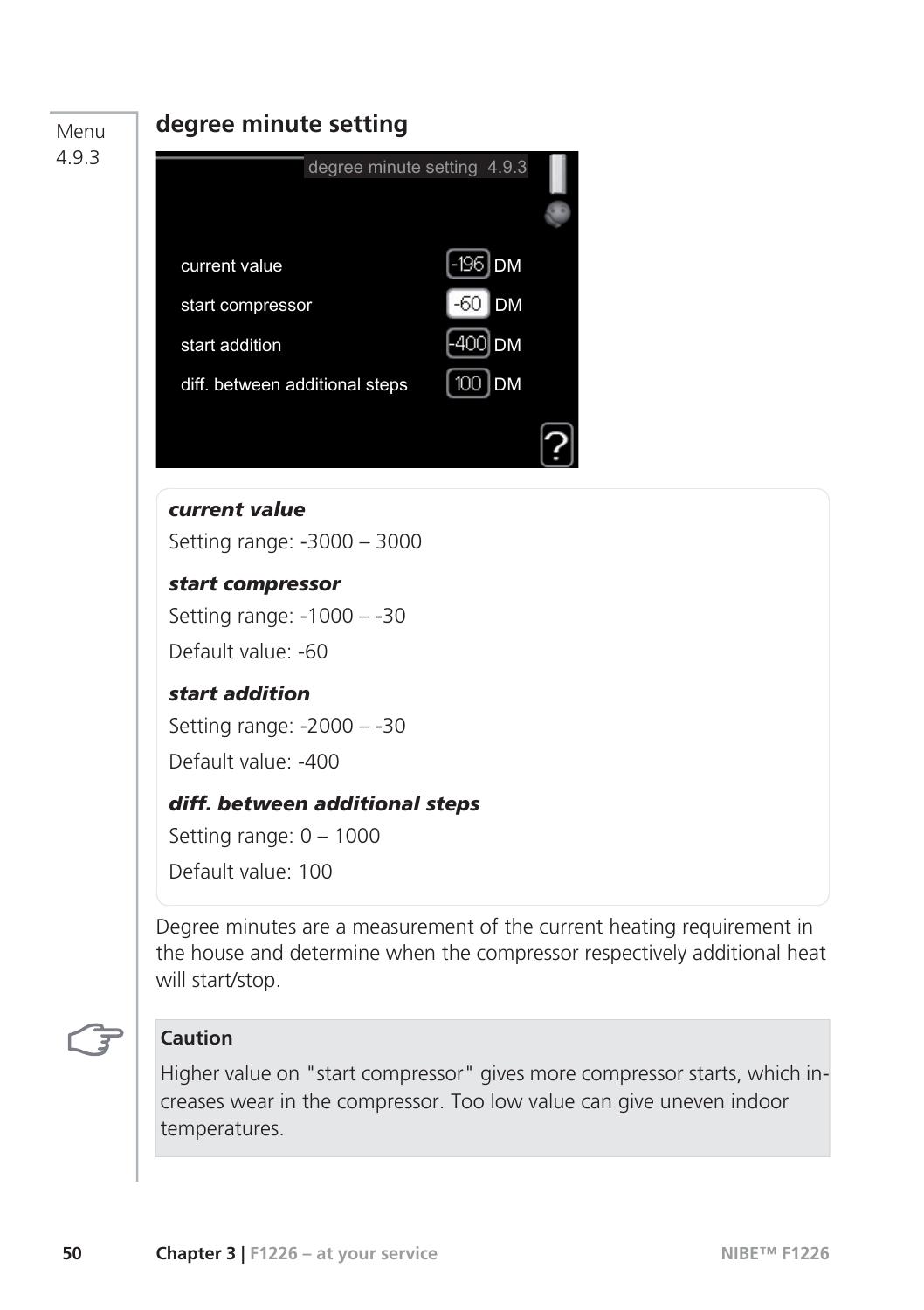![](_page_52_Picture_0.jpeg)

![](_page_52_Figure_1.jpeg)

#### **Caution**

After factory setting, personal settings such as heating curves must be reset.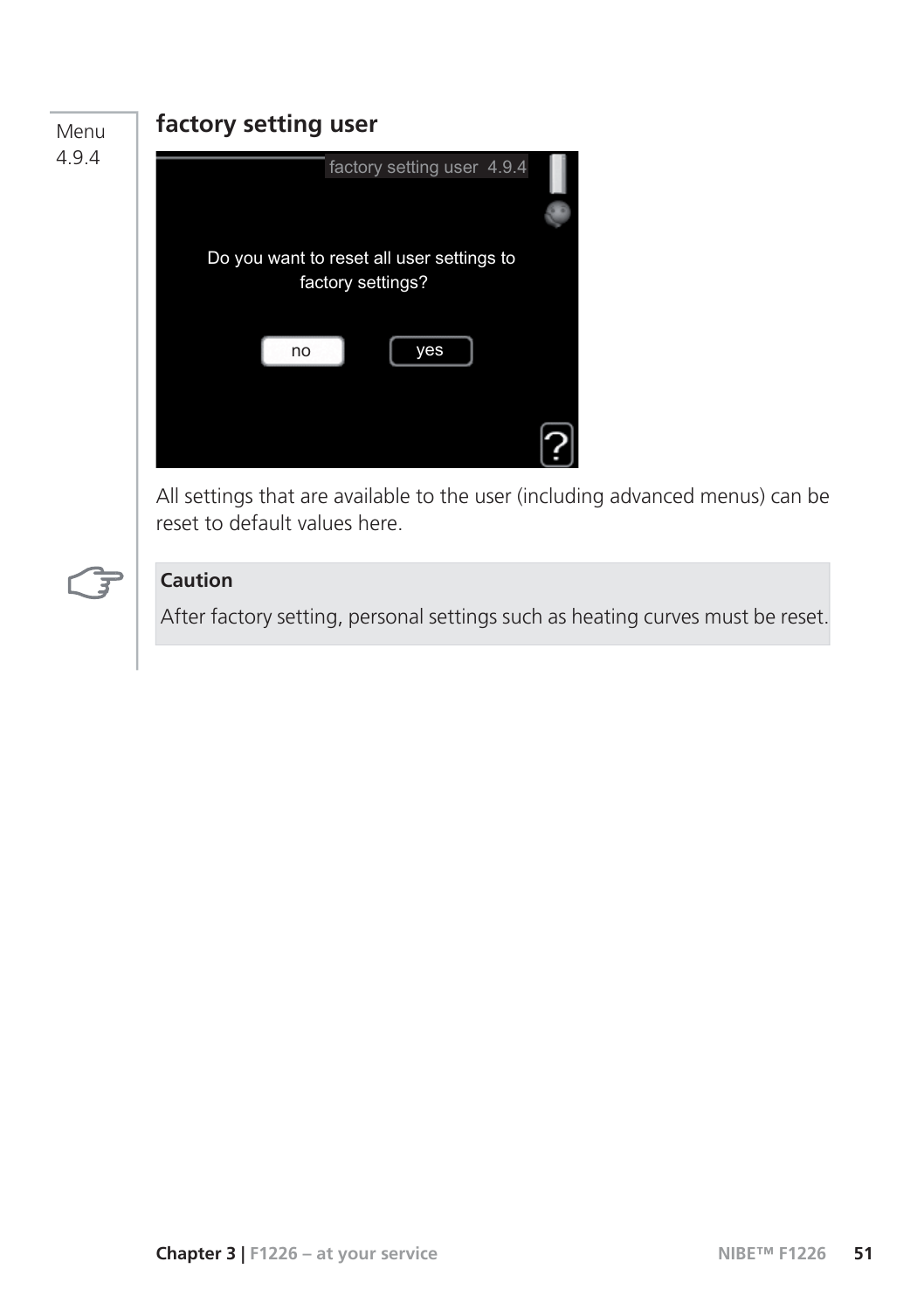# **4 Disturbances in comfort**

In most cases, the heat pump notes operational interference and indicates this with alarms and shows instructions in the display. See page 52 for information about managing alarms. If the malfunction does not appear in the display, or if the display is not lit, the following troubleshooting guide can be used.

### **Manage alarm**

| $F_{\rm H}$<br>$P_1$ $A_2$ $B_3$ $T$ r<br>$1 + 1$<br>Ч | 1010 TT |
|--------------------------------------------------------|---------|
| Low pressure alarm<br>alarm<br>51                      |         |
| info / action                                          |         |
| reset alarm                                            |         |
| aid mode                                               |         |
| own                                                    | गाया    |

In the event of an alarm, some kind of malfunction has occurred, which is indicated by the status lamp changing from green continuously to red continuously. In addition, an alarm bell appears in the information window.

#### **Alarm**

In the event of an alarm with a red status lamp a malfunction has occurred that the heat pump cannot remedy itself. In the display, by turning the control knob and pressing the OK button, you can see the type of alarm it is and reset it. You can also choose to set the heat pump to aid mode.

**info / action** Here you can read what the alarm means and receive tips on what you can do to correct the problem that caused the alarm.

**reset alarm** In most cases it is enough to select "reset alarm" to correct the problem that caused the alarm. If a green light illuminates after selecting "reset alarm" the alarm has been remedied. If a red light is still visible and a menu called "alarm" is visible in the display, the problem that caused the alarm remains. If the alarm disappears and then returns, contact your installer.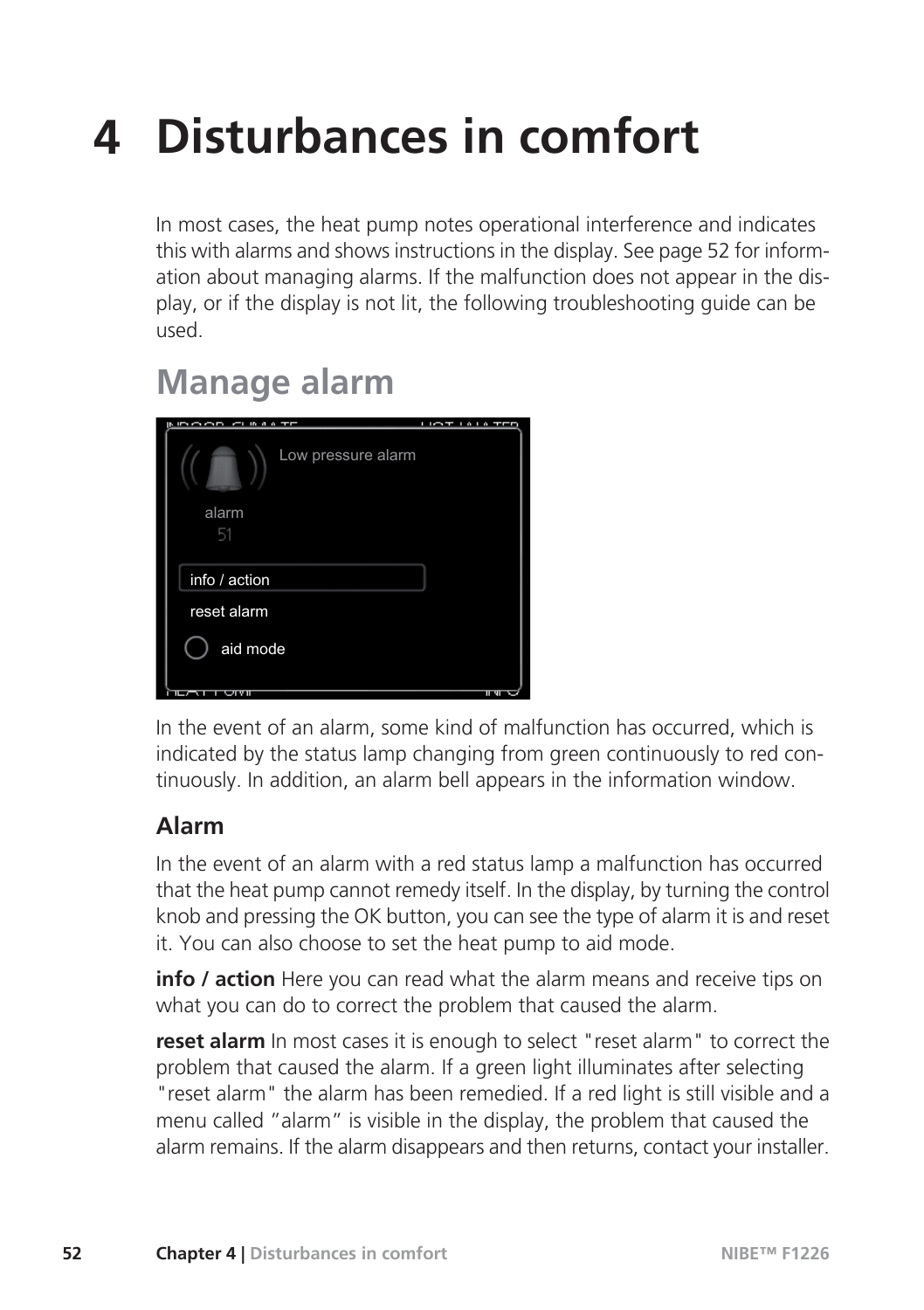**aid mode** "aid mode" is a type of emergency mode. This means that the heat pump produces heat and/or hot water despite there being some kind of problem. This can mean that the heat pump's compressor is not running. In this case the immersion heater produces heat and/or hot water.

Selecting "aid mode" is not the same as correcting the problem that caused the alarm. The status lamp will therefore continue to be red.

If the alarm does not reset, contact your installer for suitable remedial action.

![](_page_54_Picture_3.jpeg)

#### **NOTE**

Always gives the heat pump's serial number when contacting your installer.

### **Troubleshooting**

If the operational interference is not shown in the display the following tips can be used:

#### **Basic actions**

Start by checking the following possible fault sources:

- The switch's position.
- Group and main fuses of the accommodation.
- The property's earth circuit breaker.

#### **Low hot water temperature or a lack of hot water**

- Heat pump in incorrect operating mode.
	- If mode "manual" is selected, select "addition".
- Large hot water consumption.
	- Wait until the hot water has heated up. Temporarily increased hot water capacity (temporary lux) can be activated in menu 2.1.
- Too low hot water setting.
	- Enter menu 2.2 and select a higher comfort mode.
- Too low or no operating prioritisation of hot water.
	- $\blacksquare$  Fnter menu 4.9.1 and increase the time for when hot water is to be prioritised.
- Closed or choked filling valve for the hot water heater.
	- Open the valve.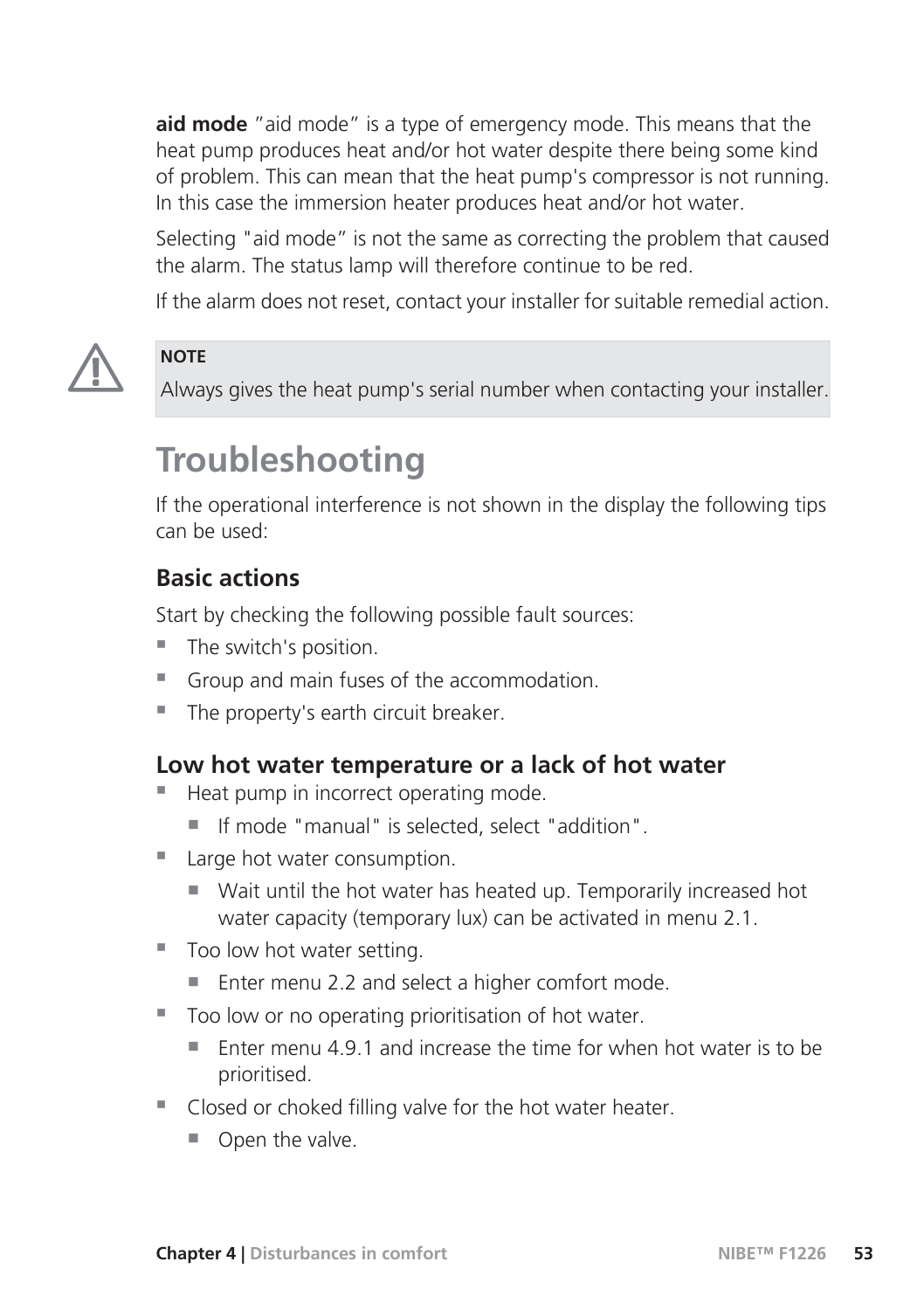#### **Low room temperature**

- Closed thermostats in several rooms.
	- $\blacksquare$  Set the thermostats to max in as many rooms as possible. Adjust the room temperature via menu 1.1 instead of choking the thermostats.
- Heat pump in incorrect operating mode.
	- Enter menu 4.2. If mode "auto" is selected, select a higher value on "stop heating" in menu 4.9.2.
	- If mode "manual" is selected, select "heating". If this is not enough, select "addition".
- Too low set value on the automatic heating control.
	- $\blacksquare$  Enter menu 1.1 (temperature) and adjust the heat curve offset of the heat curve. If the room temperature is only low in cold weather the curve slope in the menu 1.9.1 (heating curve) needs to be adjusted up.
- Too low or no operating prioritisation of heat.
	- $\blacksquare$  Enter menu 4.9.1 and increase the time for when heating is to be prioritised.
- External switch for changing the room heating activated.
	- $\blacksquare$  Check any external switches.
- Air in the climate system.
	- Vent the climate system.
- Closed valves to the climate system.
	- Open the valves.

#### **High room temperature**

- Too high set value on the automatic heating control.
	- $\blacksquare$  Enter menu 1.1 (temperature) and adjust the heat curve offset downwards. If the room temperature is only high in cold weather the curve slope in menu 1.9.1 (heating curve) needs to be adjusted down.
- External switch for changing the room heating activated.
	- $\blacksquare$  Check any external switches.

#### **Low system pressure**

- Not enough water in the climate system.
	- $\blacksquare$  Top up the water in the climate system.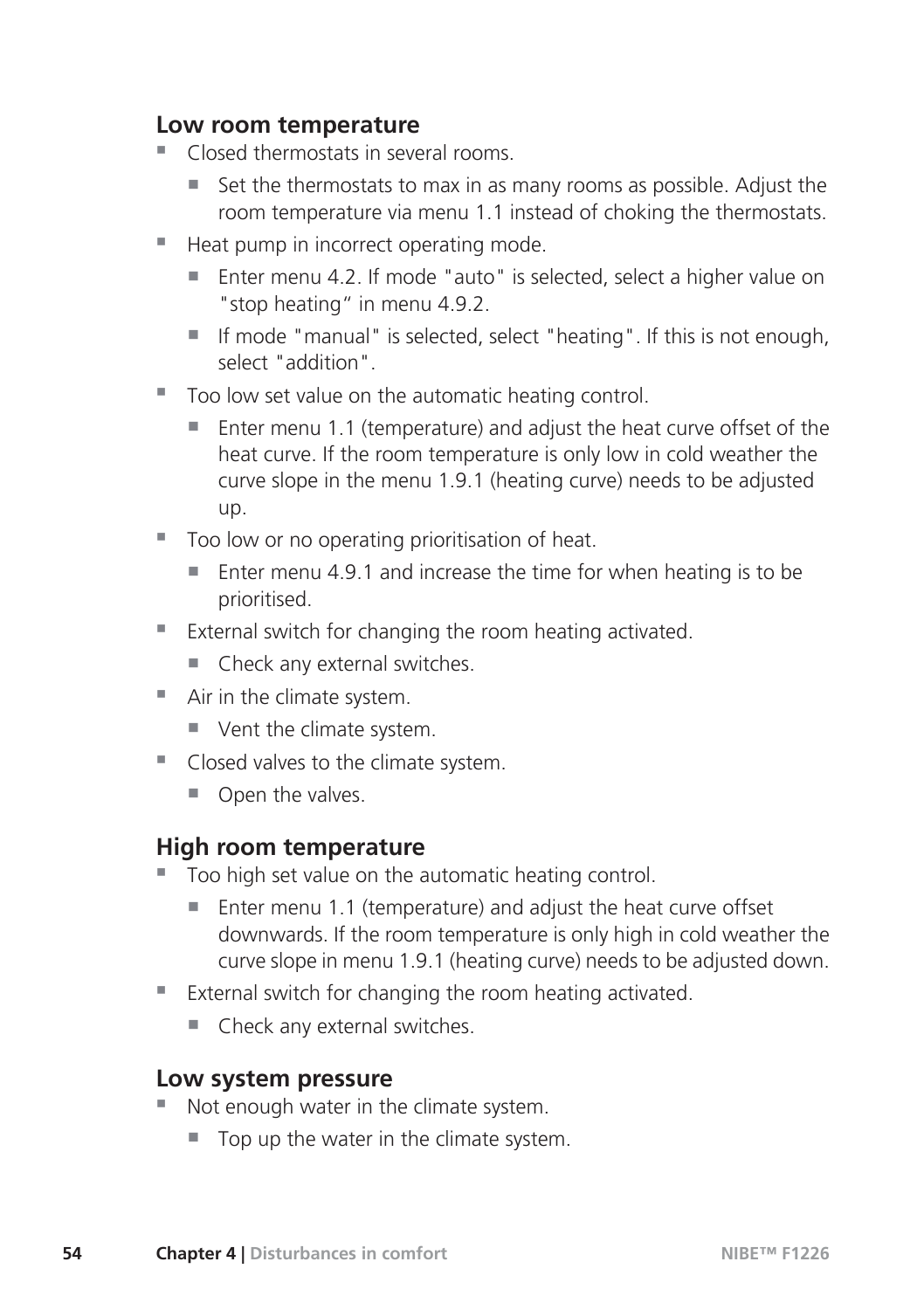#### **The compressor does not start**

- $\blacksquare$  There is no heating requirement.
	- The heat pump does not call on heating nor hot water.
- Minimum time between compressor starts has not been reached.
	- Wait 30 minutes and check if the compressor has started.
- Alarm tripped.
	- $\blacksquare$  Follow the display instructions.

### **Only additional heat**

If you are unsuccessful in rectifying the fault and are unable to heat the house, you can, whilst waiting for assistance, continue running the heat pump in "add. heat only" mode. This means that the heat pump only uses the immersion heater to heat the house.

#### **Set the heat pump to additional heat mode**

- 1. Go to menu 4.2 op. mode.
- 2. Mark "add. heat only" using the control knob and then press the OK button.
- 3. Return to the main menus by pressing the Back button.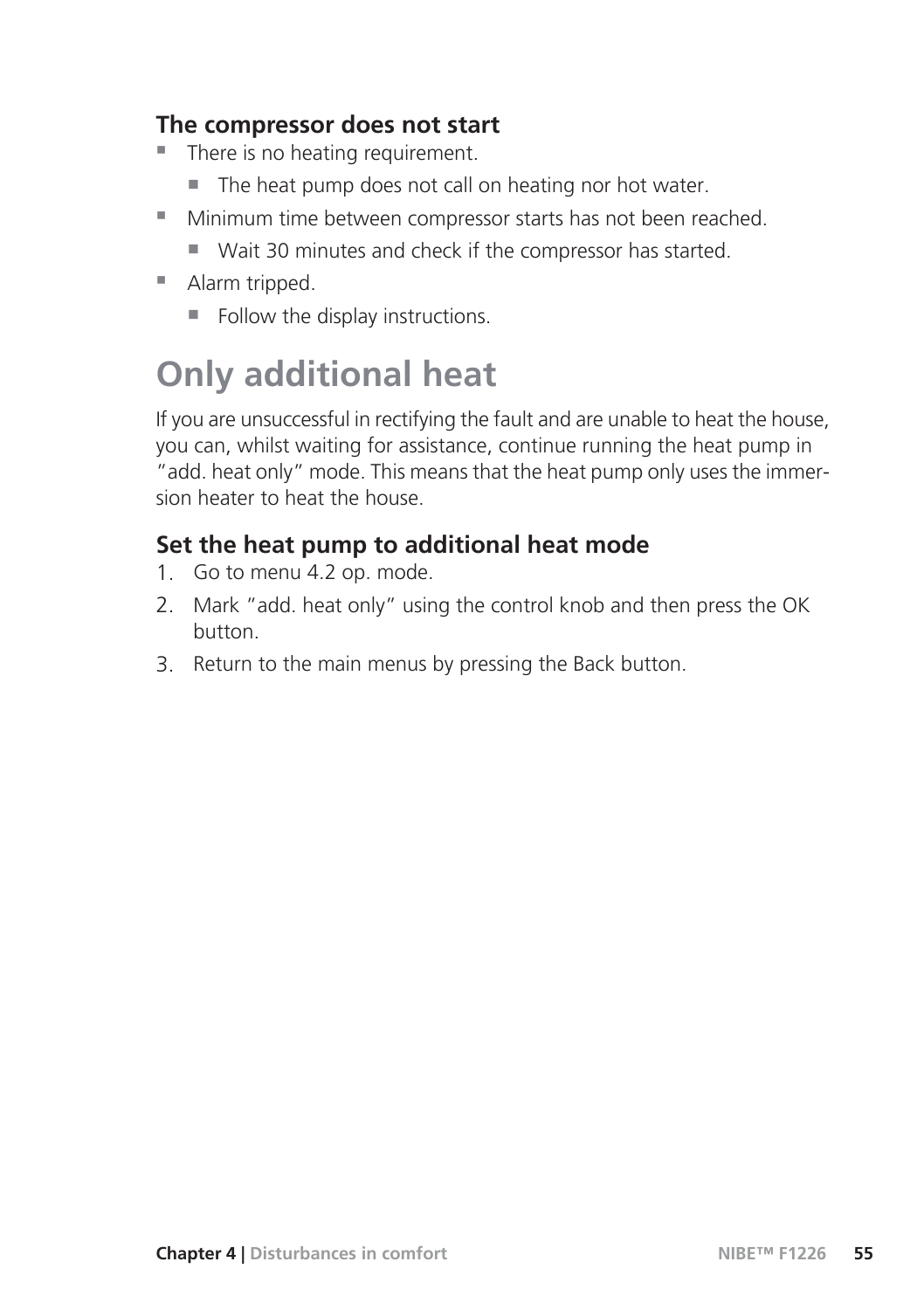# **5 Technical data**

Detailed technical specifications for this product can be found in the installation manual (www.nibe.eu).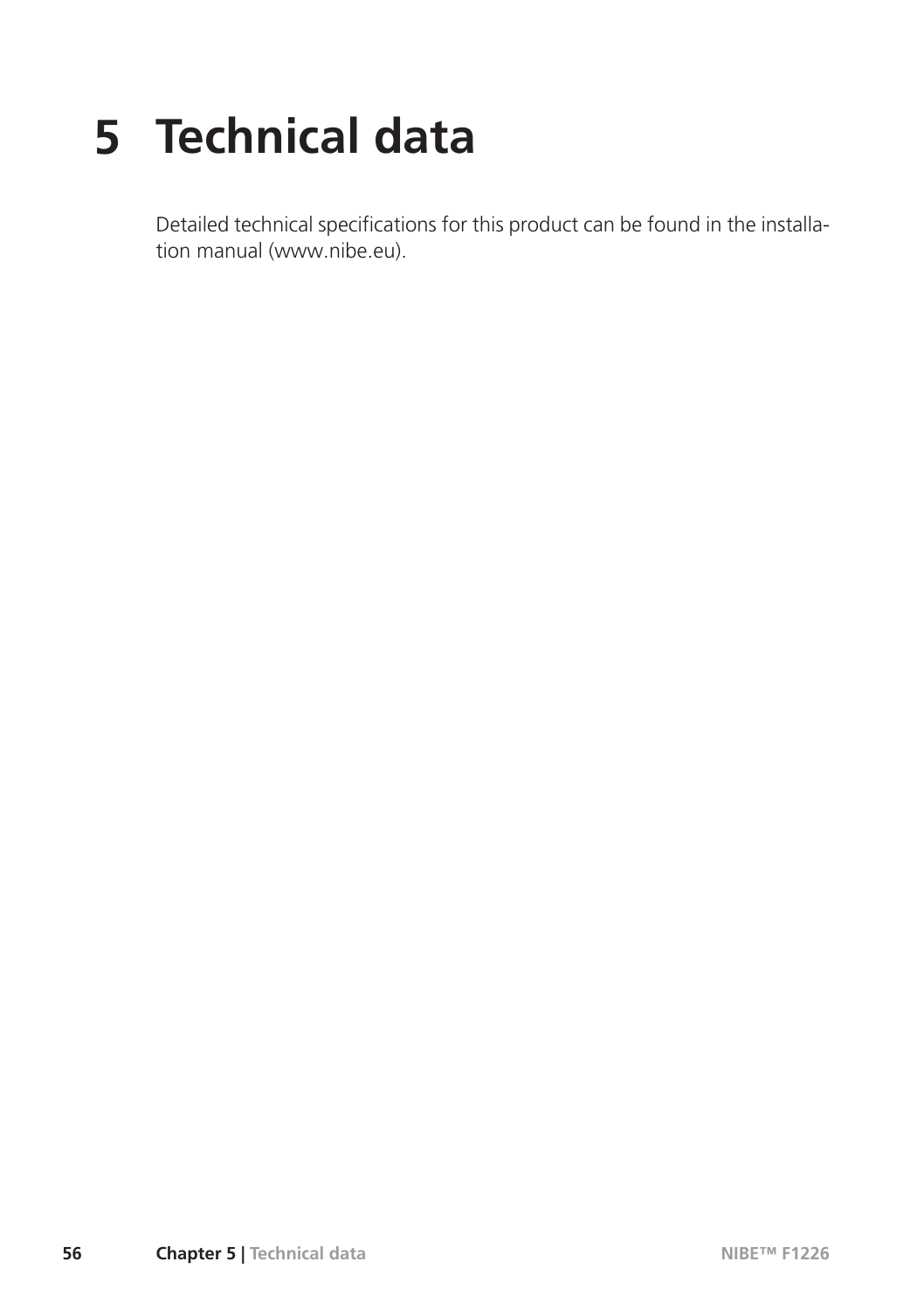# **6 Glossary**

### **Additional heat:**

The additional heat is the heat produced in addition to the heat supplied by the compressor in your heat pump. Additional heaters can be for example, immersion heater, electric heater, gas/oil/pellet/wood burner or district heating.

#### **Brine**

Anti-freeze liquid, e.g. ethanol or glycol mixed with water, which transports heat energy from the heat source (rock/ground/lake) to the heat pump.

#### **Brine side**

Brine hoses, any bore holes and the evaporator make up the brine side.

#### **Calculated flow line temperature**

The temperature that the heat pump calculates that the heating system requires for an optimum accommodation temperature. The colder the outdoor temperature, the higher the calculated supply temperature.

#### **Charge coil**

A charge coil heats the domestic hot water (tap water) in the heater with heating water.

#### **Circulation pump**

Pump that circulates liquid in a pipe system.

#### **Climate system**

The climate system can also be called the heating and/or cooling system. The building is cooled or heated using radiators, under floor coils or convector fans.

#### **Coil tank**

A heater with a coil in it. The water in the coil heats the water in the heater.

#### **Collector**

Hose where the brine circulates in a closed system between the heat source and the heat pump.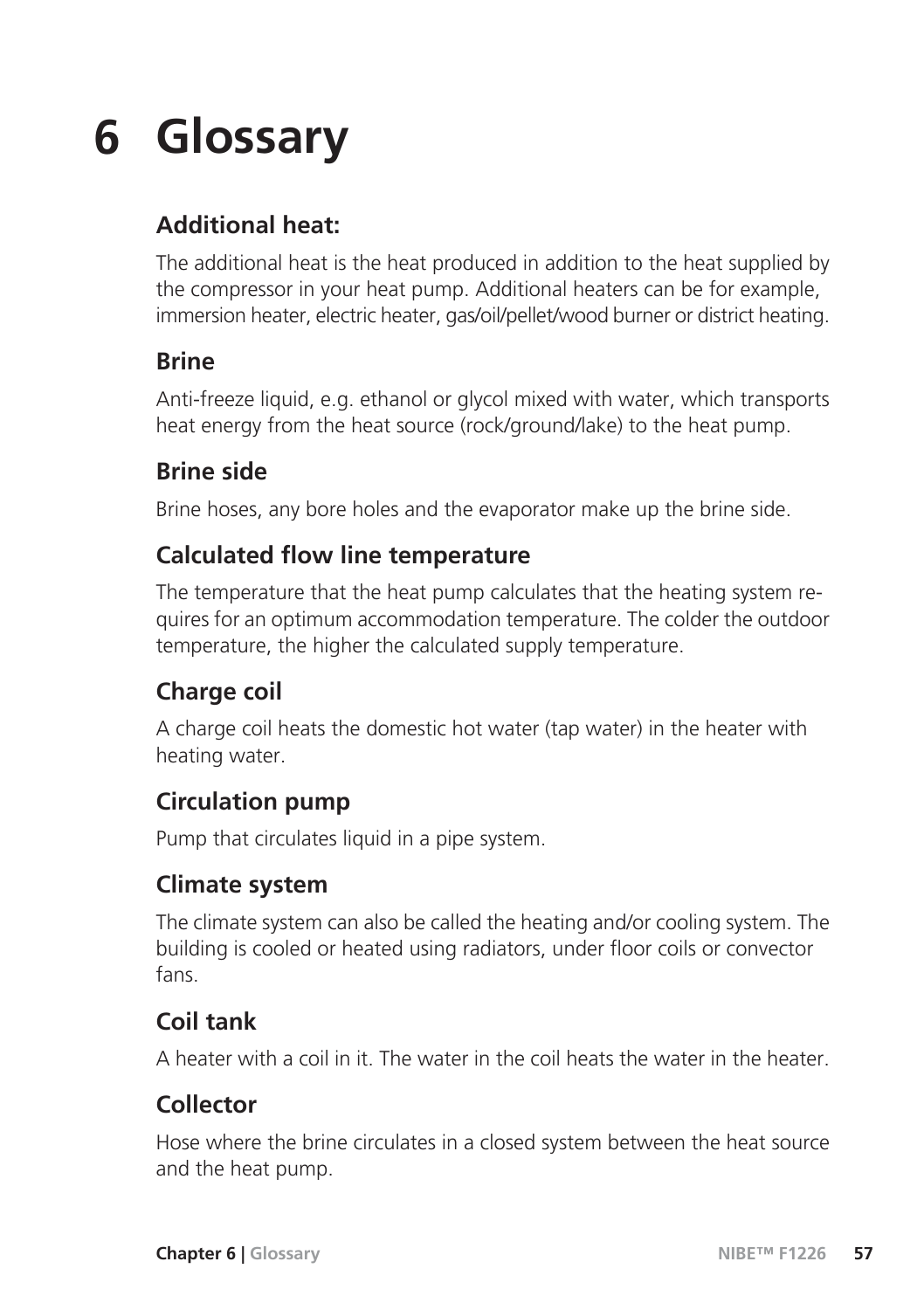#### **Compressor**

Compresses the gas state refrigerant. When the refrigerant is compressed, the pressure and the temperature increase.

#### **Condenser**

Heat exchanger where the hot gas state refrigerant condenses (cooled and becomes a liquid) and releases heat energy to the house heating and hot water systems.

#### **Convector**

Works in the same way as a radiator, but with the difference that the air is blown out. This means that the convector can be used to heat or cool the accommodation.

#### **COP**

If it is stated that a heat pump has COP 5, this means, in principle that if you insert 10 pence, you will get 50 pence worth of heat. It is the efficiency of the heat pump. This is measured at different measurement values, e.g.: 0/35 where 0 stands for how many degrees the temperature of the incoming brine is and 35 for how many degrees the supply temperature is.

#### **Disturbances in comfort**

Disturbances in comfort are undesirable changes to the hot water/indoor comfort, for example when the temperature of the hot water is too low or if the indoor temperature is not at the desired level.

A malfunction in the heat pump can sometimes be noticed in the form of a disturbance in comfort.

In most cases, the heat pump notes operational interference and indicates this with alarms and shows instructions in the display.

#### **Domestic hot water**

The water one showers in for example.

#### **DUT, dimensioned outdoor temperature**

The dimensioned outdoor temperature differs depending on where you live. The lower the dimensioned outdoor temperature, the lower the value should be selected on "selecting a heat curve".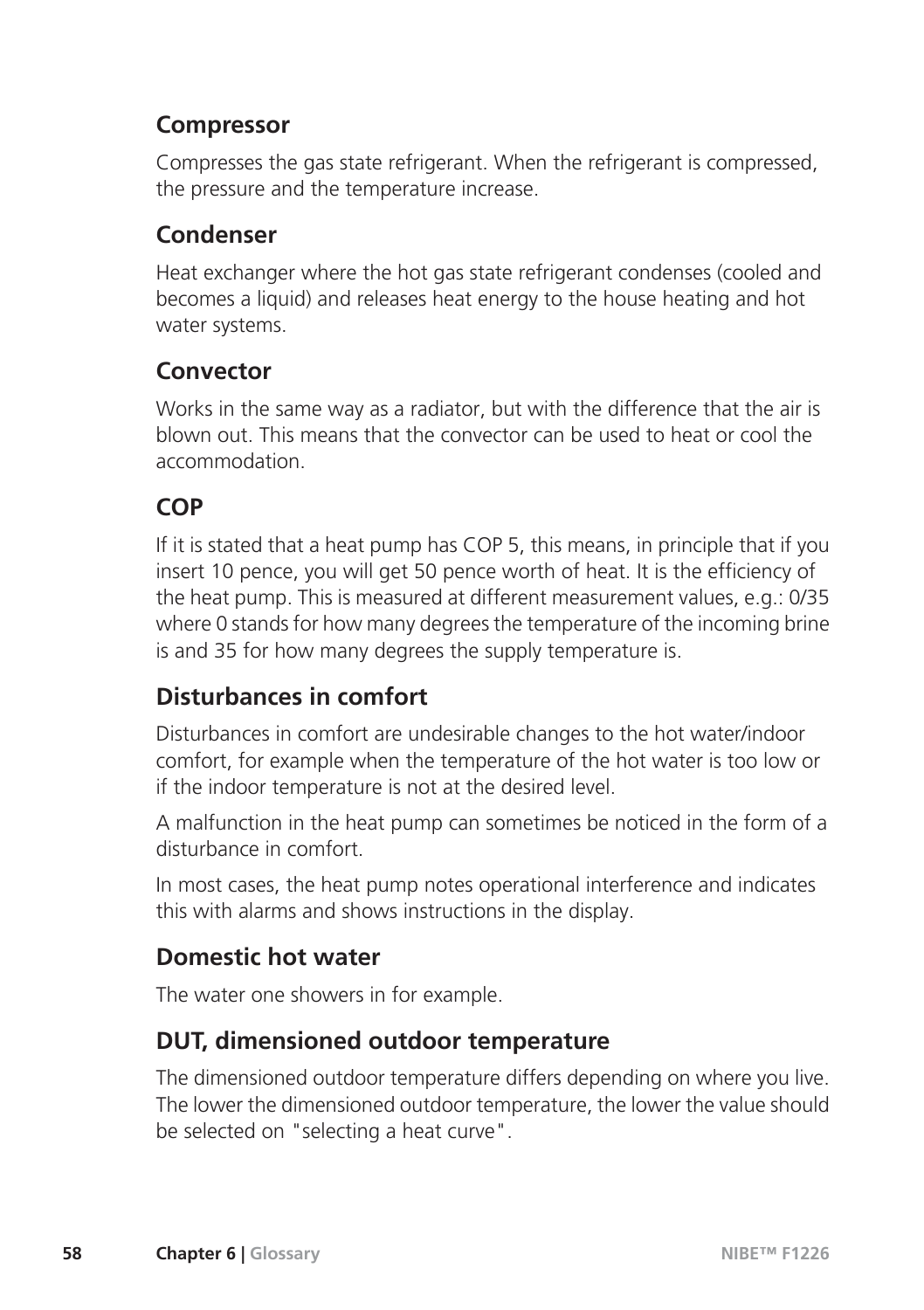### **Efficiency**

A measurement of how effective the heat pump is. The higher the value is the better it is.

#### **Electrical addition**

This is electricity that, for example, an immersion heater uses as addition during the coldest days of the year to cover the heating demand that the heat pump cannot manage.

#### **Emergency mode**

A mode that can be selected using the switch in the event of a fault, which means that the compressor stops. When the heat pump is in emergency mode, the building and/or hot water is heated using an immersion heater.

#### **Evaporator**

Heat exchanger where the refrigerant evaporates by retrieving heat energy from the brine which then cools.

#### **Expansion valve**

Valve that reduces the pressure of the refrigerant, whereupon the temperature of the refrigerant drops.

#### **Expansion vessel**

Vessel with brine or heating medium fluid with the task of equalising the pressure in the brine or heating medium system.

#### **Fan convectors**

A type of convector, but with auxiliary fan that blows hot or cold air into the accommodation.

#### **Flow pipe**

The line in which the heated water is transported from the heat pump out to the house heating system (radiators/heating coils).

#### **Free cooling**

The cold brine from the collector/borehole is used to cool the accommodation.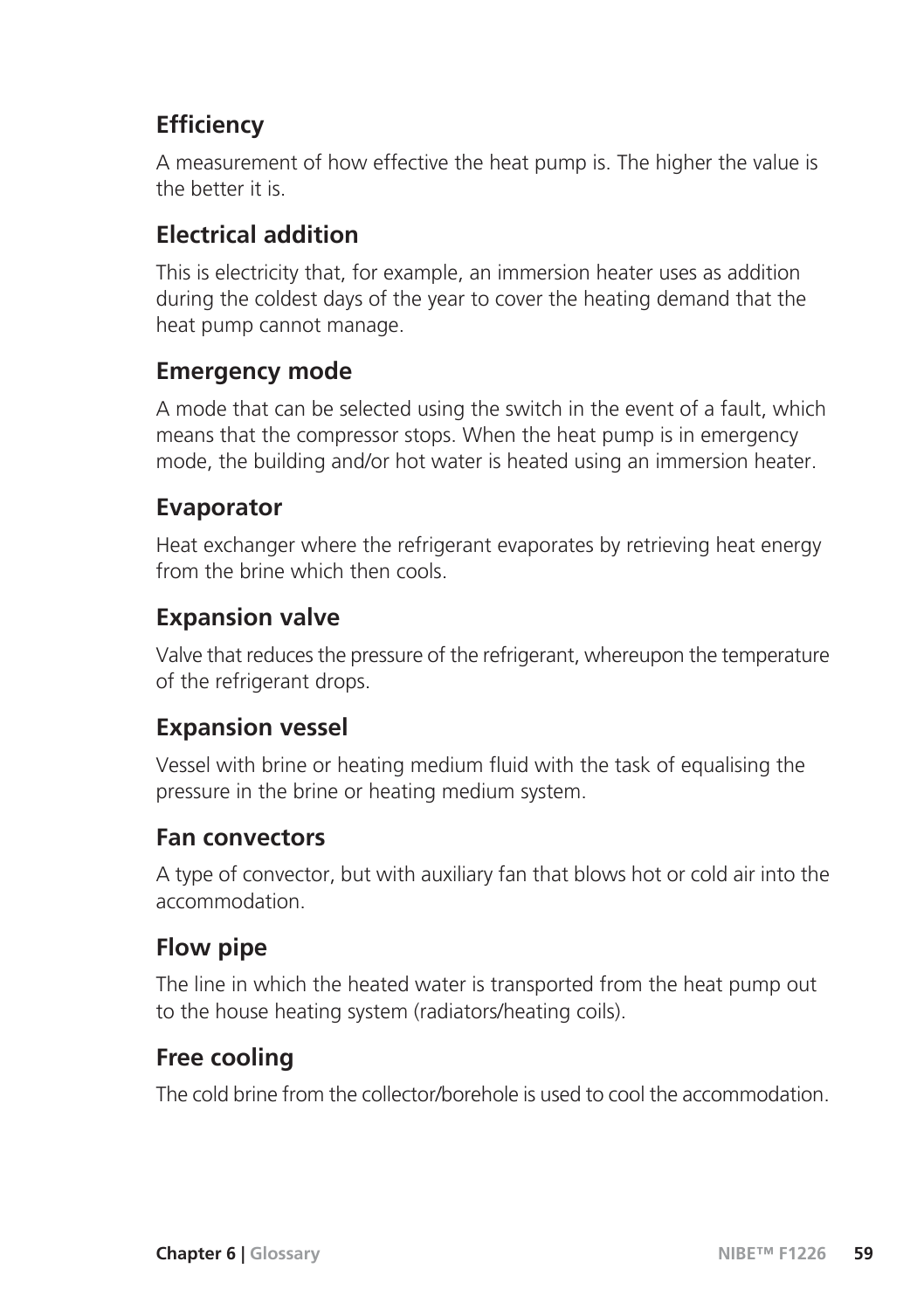#### **Heat exchanger**

Device that transfers heat energy from one medium to another without mixing mediums.

#### **Heat factor**

Measurement of how much heat energy the heat pump gives off in relation to the electric energy it needs to operate. Another term for this is COP.

#### **Heating curve**

The heating curve determines which heat the heat pump is to produce depending on the temperature outdoors. If a high value is selected, this tells the heat pump that it must produce a lot of heat when it is cold outdoors in order to achieve a warm indoor temperature.

#### **Heating medium**

Hot liquid, usually normal water, which is sent from the heat pump to the house climate system and makes the accommodation warm. The heating medium also heats the hot water through the coil tank.

#### **Heating medium side**

Pipes to the house's climate system and condenser make up the heating medium side.

#### **Hot water heater**

Container where domestic water is heated. Is located inside the heat pump, but an extra hot water heater can be installed in the event of large hot water requirements.

#### **Level monitor**

Accessory that senses the level in the level vessel and gives an alarm if it becomes too low.

#### **Level vessel**

Partially transparent vessel with brine with the task of equalising the pressure in the brine system. When the temperature of the brine increases or decreases, the pressure in the system changes and the level in the level vessel also changes.

#### **Mixing valve**

A valve that mixes the cold water with the hot water leaving the heater.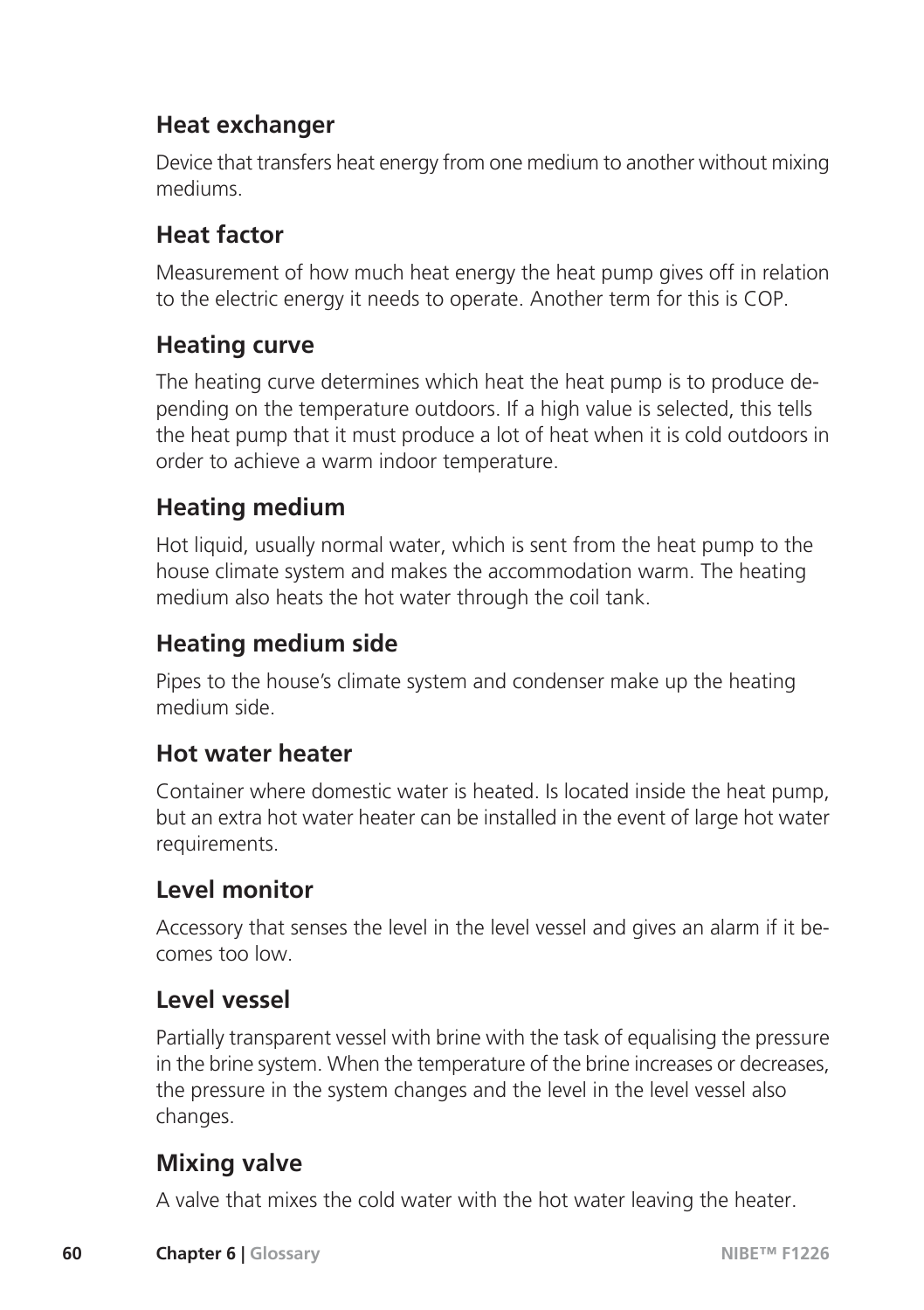#### **Outside sensor**

A sensor that is located outdoors. This sensor tells the heat pump how hot it is outdoors.

#### **Passive cooling**

See "Free cooling".

#### **Pressostat**

Pressure switch that triggers an alarm and/or stops the compressor if nonpermitted pressures occur in the system. A high pressure pressostat trips if the condensing pressure is too great. A low pressure pressostat trips if the evaporation pressure is too low.

#### **Radiator**

Another word for heating element. They must be filled with water in order to be used with F1226.

#### **Refrigerant**

Substance that circulates around a closed circuit in the heat pump and that, through pressure changes, evaporates and condenses. During evaporation, the refrigerant absorbs heating energy and during condensing, gives off heating energy.

#### **Return pipe**

The line in which the water is transported back to the heat pump from the house heating system (radiators/heating coils).

#### **Return temp**

The temperature of the water that returns to the heat pump after releasing the heat energy to the radiators/heating coils.

#### **Room sensor**

A sensor that is located indoors. This sensor tells the heat pump how hot it is indoors.

#### **Safety valve**

A valve that opens and releases a small amount of liquid if the pressure is too high.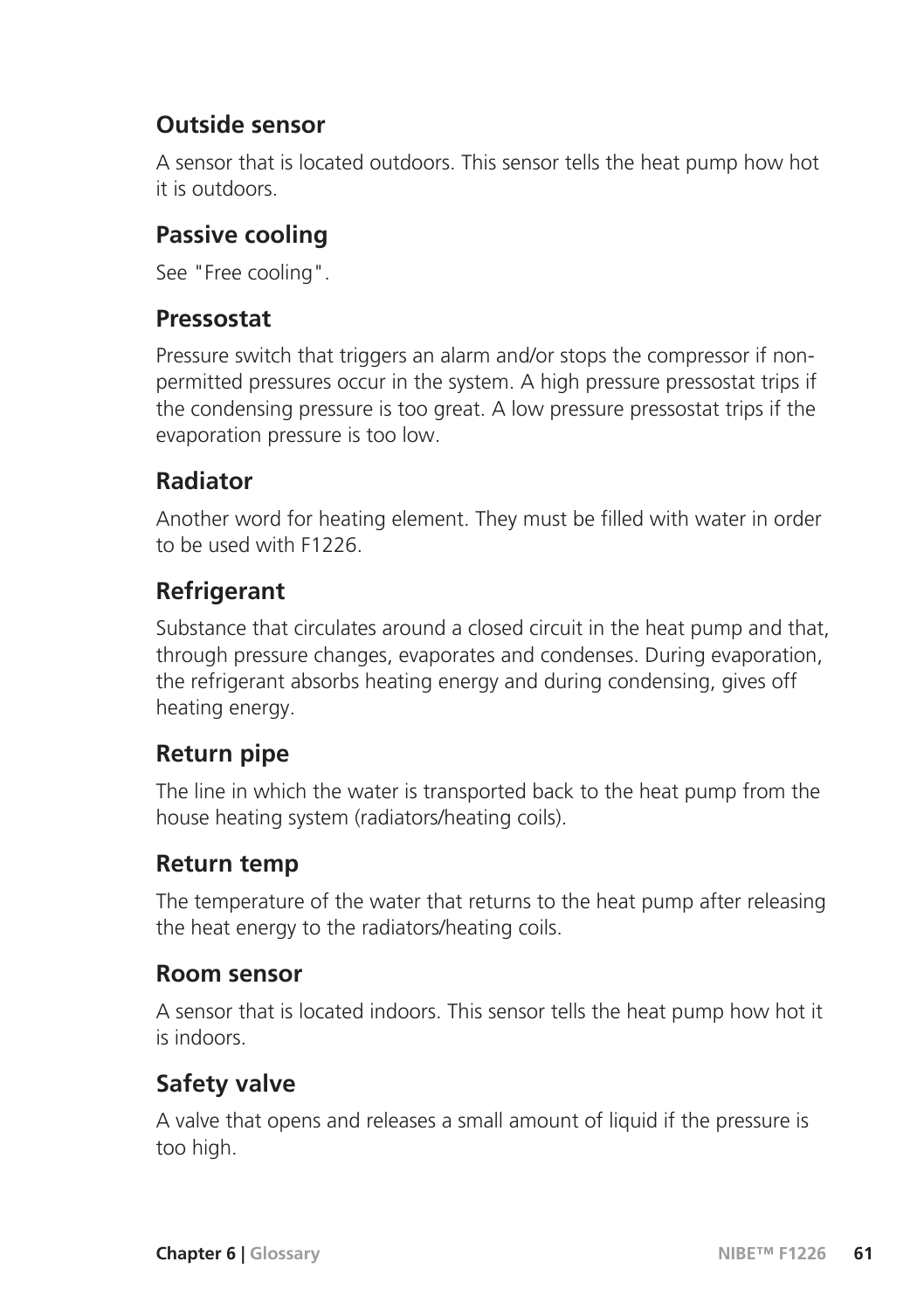#### **Shuttle valve**

A valve that can send liquid in two directions. A shuttle valve that enables liquid to be sent to the climate system, when the heat pump produces heating for the house, and to the hot water heater, when the heat pump produces hot water.

#### **Supply temperature**

The temperature of the heated water that the heat pump sends out to the heating system. The colder the outdoor temperature, the higher the supply line temperature becomes.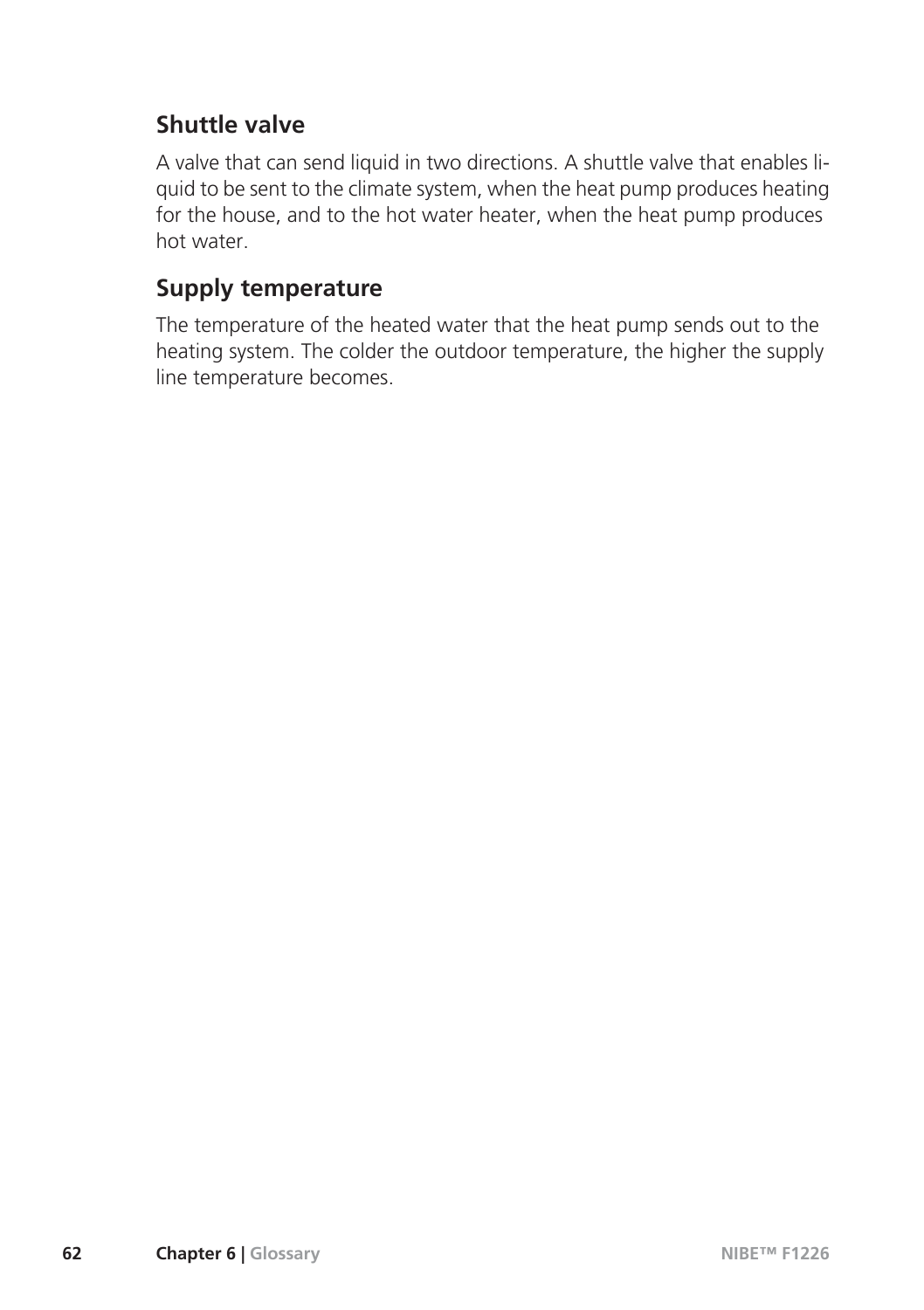# **Item register 7**

#### **A**

Adjust the heat pump, 44

#### **B**

Back button, 11

#### **C**

Contact information, 5 Contact with F1226, 10 Display unit, 10 Menu system, 12 Control knob, 11

#### **D**

Display, 10 Display unit, 10 Back button, 11 Control knob, 11 Display, 10 OK button, 11 Status lamp, 11 Switch, 11 Disturbances in comfort, 52 Manage alarm, 52 Only additional heat, 55 Troubleshooting, 53

#### **F**

F1226 – An excellent choice, 7 F1226 – at your service, 21 Adjust the heat pump, 44 Get information, 39 Set the hot water capacity, 34 Set the indoor climate, 21

#### **G**

Get information, 39 Glossary, 57

#### **H**

Heat pump function, 9 Help menu, 16

#### **I**

Important information, 2 Contact information, 5 F1226 – An excellent choice, 7 Installation data, 2 Serial number, 4 Installation data, 2

#### **M**

Maintenance of F1226, 17 Regular checks, 17 Saving tips, 18 Manage alarm, 52 Menu system, 12 Help menu, 16 Operation, 13 Scroll through the windows, 16 Selecting menu, 13 Selecting options, 14 Setting a value, 15

#### **O**

OK button, 11 Only additional heat, 55 Operation, 13

#### **P**

Power consumption , 18

#### **R**

Regular checks, 17

#### **S**

Saving tips, 18 Power consumption , 18 Scroll through the windows, 16 Selecting menu, 13 Selecting options, 14 Serial number, 4 Set the hot water capacity, 34 Set the indoor climate, 21 Setting a value, 15 Status lamp, 11 Switch, 11

#### **T**

Technical data, 56 The heat pump – the heart of the house, 8 Troubleshooting, 53